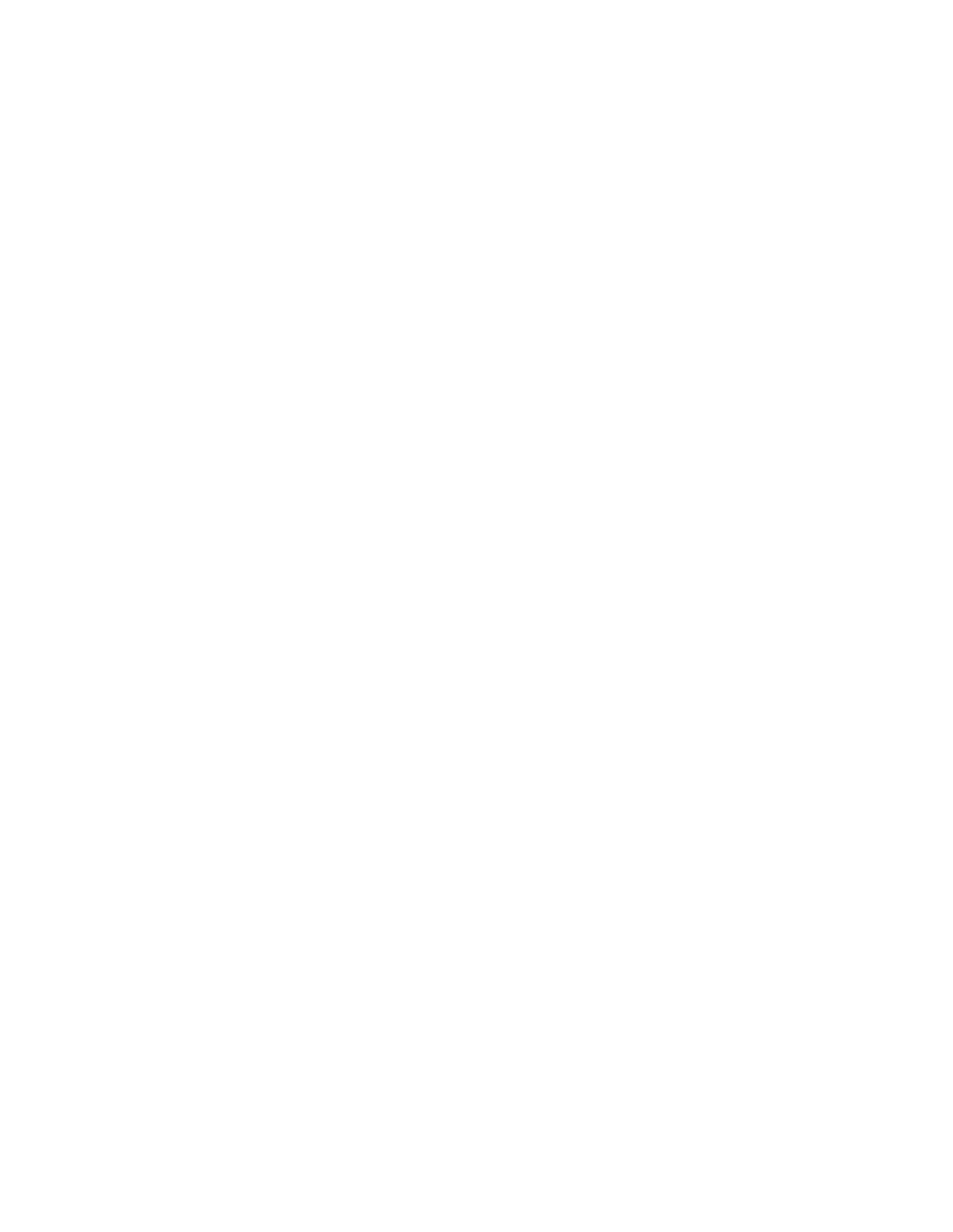## **The EU Directive on VDU-Work: a European State-ofthe-Art Overview over the situation in Austria**

"The EU Directive on the Minimum Health and Safety Requirements for Work with Display Screen Equipment in Practice - a European Overview"

### **Editors:**

| Rauterberg, M. | IPO, Center for User-System Interaction, TU Eindhoven, The<br><b>Netherlands</b> |
|----------------|----------------------------------------------------------------------------------|
| Krueger, H.    | IHA, Institute for Hygiene and Applied Physiology, ETH Zurich,<br>Switzerland    |

In Co-operation with:

| International Occupational Ergonomics and Safety Assoc. |
|---------------------------------------------------------|
| SANUS Project at University of Stuttgart (Germany)      |
| SIG CHI of Gesellschaft für Informatik (GI)             |
| SIG CHI of Schweizer Informatiker Gesellschaft (SI)     |
| Swiss Federal Institute of Technology (ETH)             |

Eindhoven: The Netherlands

Copyright © 2000 by Technical University Eindhoven, The Netherlands

All rights reserved. No part of this publication may be reproduced, stored in a retrieval system, or transmitted, in any form or by means, electronic, mechanical, photocopying, recording, or otherwise, without the prior written permission of the publisher.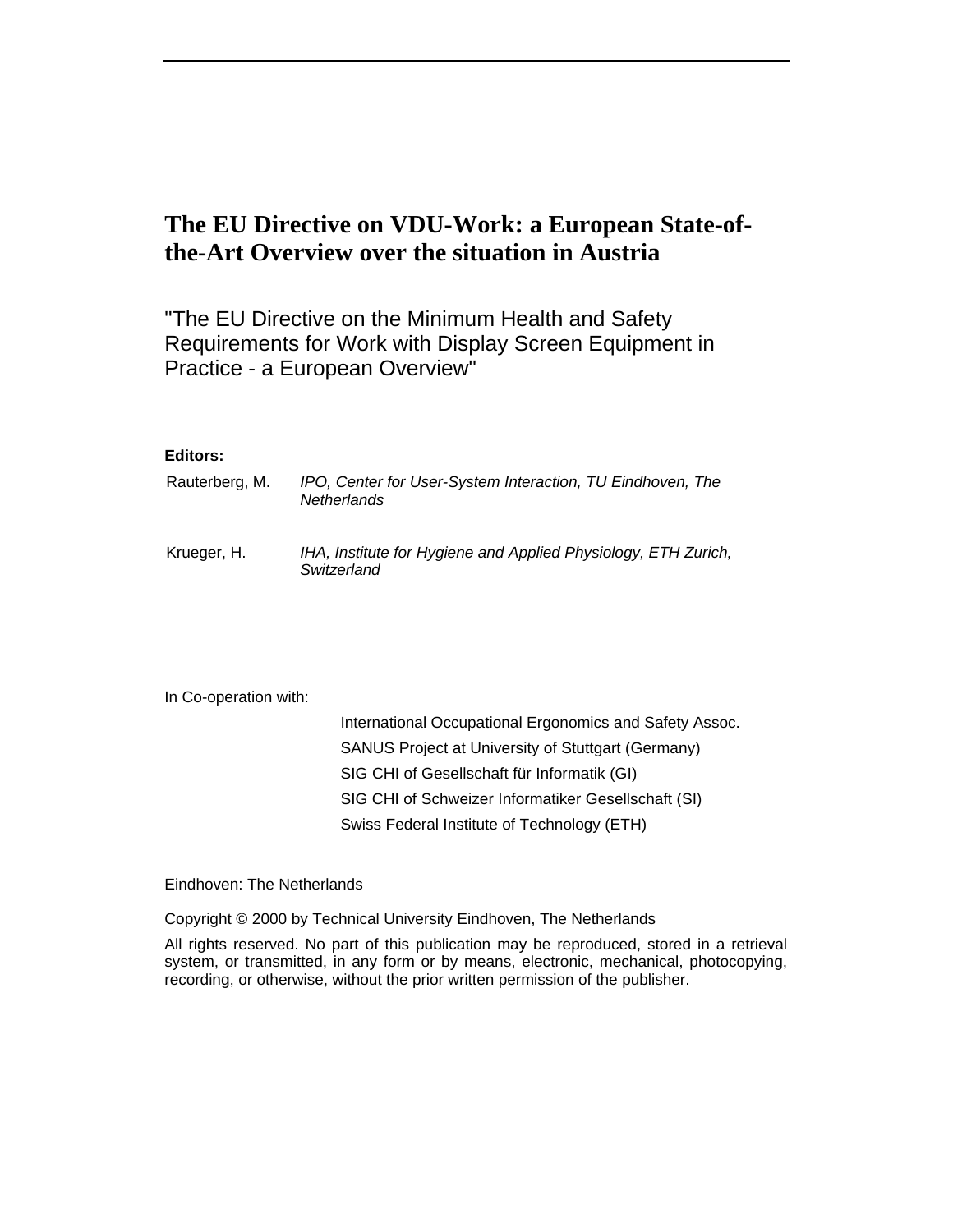# **Content**

|--|

### 

| $\mathbf{1}$ | <b>SCIENTIFIC FOUNDATIONS FOR THE DEVELOPMENT OF AN EU-CONFORM</b> |  |
|--------------|--------------------------------------------------------------------|--|
|              |                                                                    |  |
| 1.1          |                                                                    |  |
| 1.2          |                                                                    |  |
| $2^{\circ}$  | <b>TOWARDS THE STRAIGHTFORWARD IMPLEMENTATION OF THE</b>           |  |
|              |                                                                    |  |
| 2.1          | EMPIRICAL DATA ABOUT HANDLING THE DIRECTIVE 11                     |  |
|              | 2.2 EU-CONFORM EVALUATION AND DESIGN OF VDU-WORK  17               |  |
| $\mathbf{3}$ |                                                                    |  |
|              |                                                                    |  |
|              |                                                                    |  |

### **AUSTRIA: WORK WITH DISPLAY SCREEN EQUIPMENT - LAW AND**

| EU DISPLAY SCREEN EQUIPMENT DIRECTIVE 90/270/EEC  23          |
|---------------------------------------------------------------|
| DISPLAY SCREEN WORK IN THE EMPLOYEE PROTECTION ACT [ASCHG] 23 |
|                                                               |
|                                                               |
|                                                               |
| CONSEQUENCES FOR LEGISLATION AND IMPLEMENTATION IN GENERAL    |
|                                                               |
|                                                               |
|                                                               |
|                                                               |
|                                                               |
|                                                               |
|                                                               |

#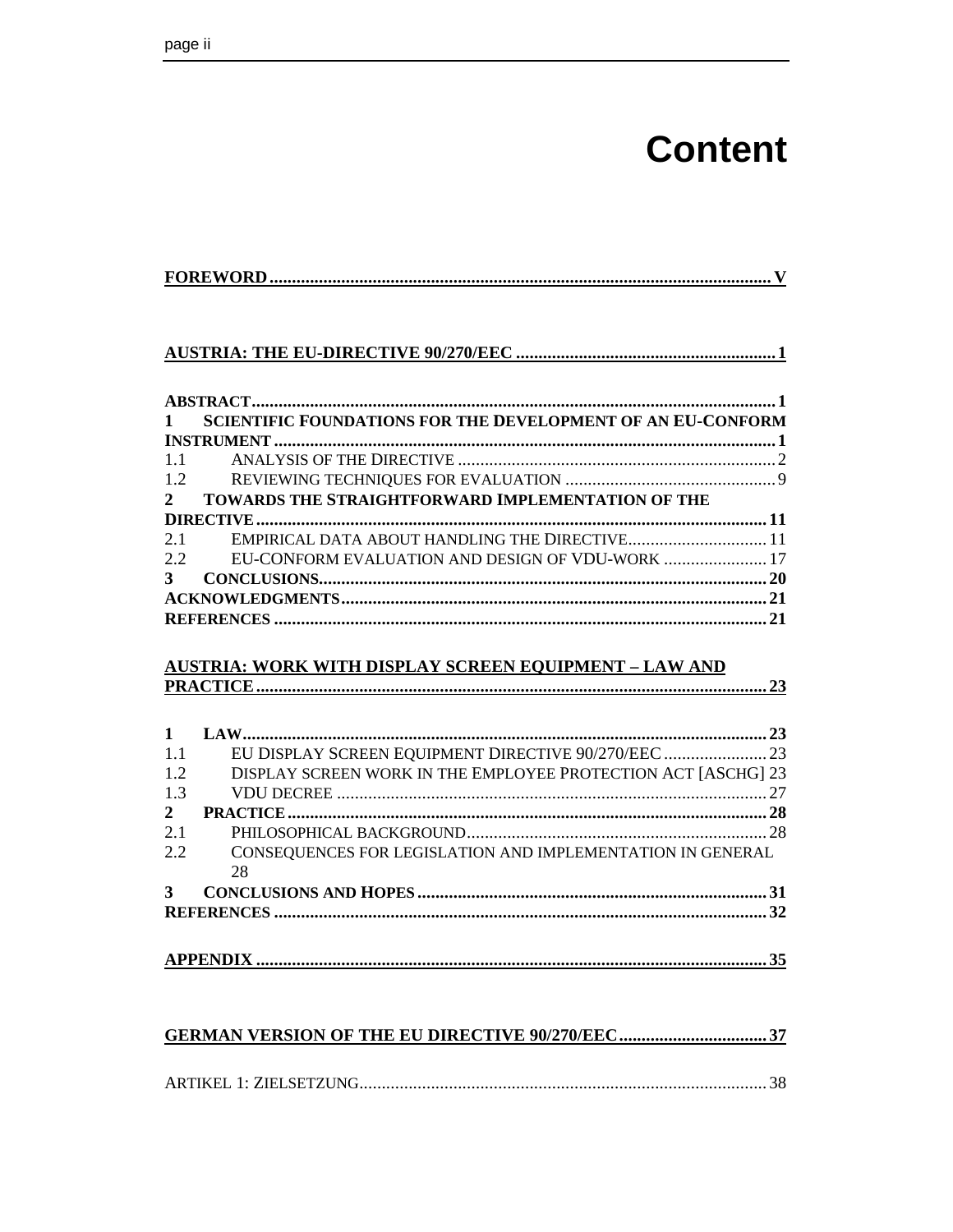| ARTIKEL 4: ERSTMALS IN BETRIEB GENOMMENE ARBEITSPLÄTZE 39         |  |
|-------------------------------------------------------------------|--|
| ARTIKEL 5: BEREITS IN BETRIEB BEFINDLICHE ARBEITSPLÄTZE39         |  |
| ARTIKEL 6: UNTERRICHTUNG UND UNTERWEISUNG DER ARBEITNEHMER 39     |  |
|                                                                   |  |
| ARTIKEL 8: ANHÖRUNG UND BETEILIGUNG DER ARBEITNEHMER 39           |  |
| ARTIKEL 9: SCHUTZ DER AUGEN UND DES SEHVERMÖGENS DER ARBEITNEHMER |  |
|                                                                   |  |
|                                                                   |  |
|                                                                   |  |
|                                                                   |  |
|                                                                   |  |
|                                                                   |  |
|                                                                   |  |
|                                                                   |  |
|                                                                   |  |
|                                                                   |  |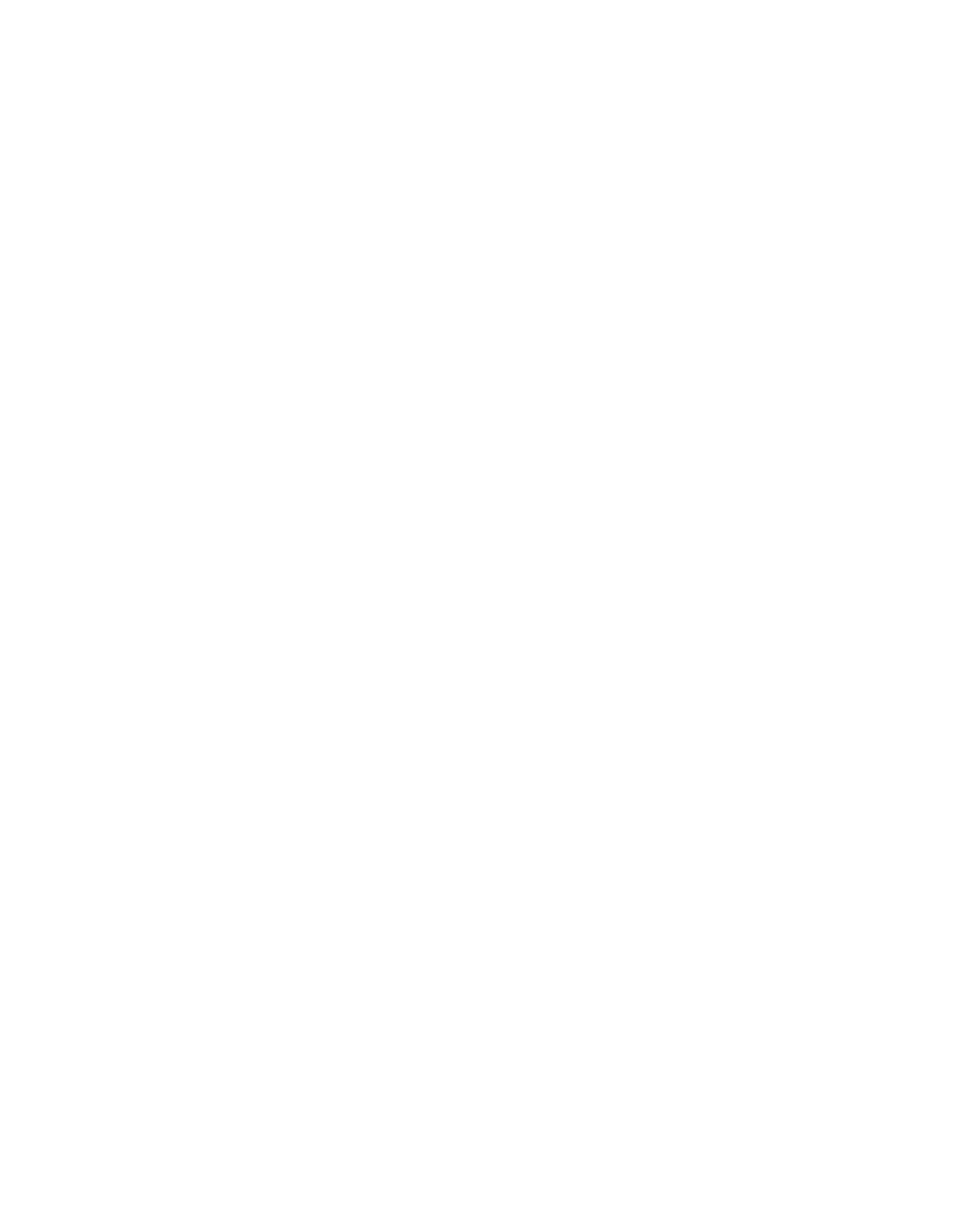# **Foreword**

The EU Directive 90/270/EEC on the minimum health and safety requirements for work with display screen equipment gives general guidelines on responsibilities and identifies areas for legislation. It does not provide measurable ergonomic standards. These values are being identified in standards such as ISO 9241 and EN 29241.

The International Standards Organisation (ISO) has announced a set of standards called ISO 9241 which provide specific values on which legislation may be based. It also provides system manufacturers, employers and employees with a scientific basis for planning ergonomic working environments. The standard currently comprises 17 parts: Part 1 General Introduction, Part 2 Task design (the way jobs are designed for people working with display equipment), Parts 3-9 Hardware and physical environment, Parts 10- 17 Software and usability.

The European Committee for Standardisation (CEN) has decided to issue its own standard, EN 29241, which will be virtually identical to ISO 9241. In this context EN standards are particularly relevant because CEN member countries, which include both EEC and EFTA, have jointly decided that EN standards will replace national standards (e.g. BS 7179) as soon as they are published. ISO-standards are not always introduced as national standards.

Of course, the Directive outlines minimum standards. Many countries will have existing legislation that already meets or exceeds the proposals.

Each member country will review the Directive and having interpreted it to suit local conditions, they will create new legislation. The new ergonomic laws should be in place as soon as possible. Local legislation will refer to local standards bodies' interpretation of ISO 9241 and EN 29241.

The principles behind ergonomic legislation are simple and founded in common sense. However, far reaching implications for manufacturers and employers ensure that their implementation is complex.

The aims of this book are threefold:

- (1) to present the actual state of the national legislation from a theoretical, political and a practical point of view,
- (2) to discuss the range of possible evaluation criteria,
- (3) to give a state of the art overview of the methods and tools in practice.

The first authors will give an overview of the national activities and forthcomings of the legislation process. The second author will introduce and discuss the strength and weaknesses of the presented national approach.

We hope that this report will help to harmonize the implementation and practice of the EU Directive 90/270/EEC in Europe.

> *Matthias Rauterberg Helmut Krueger*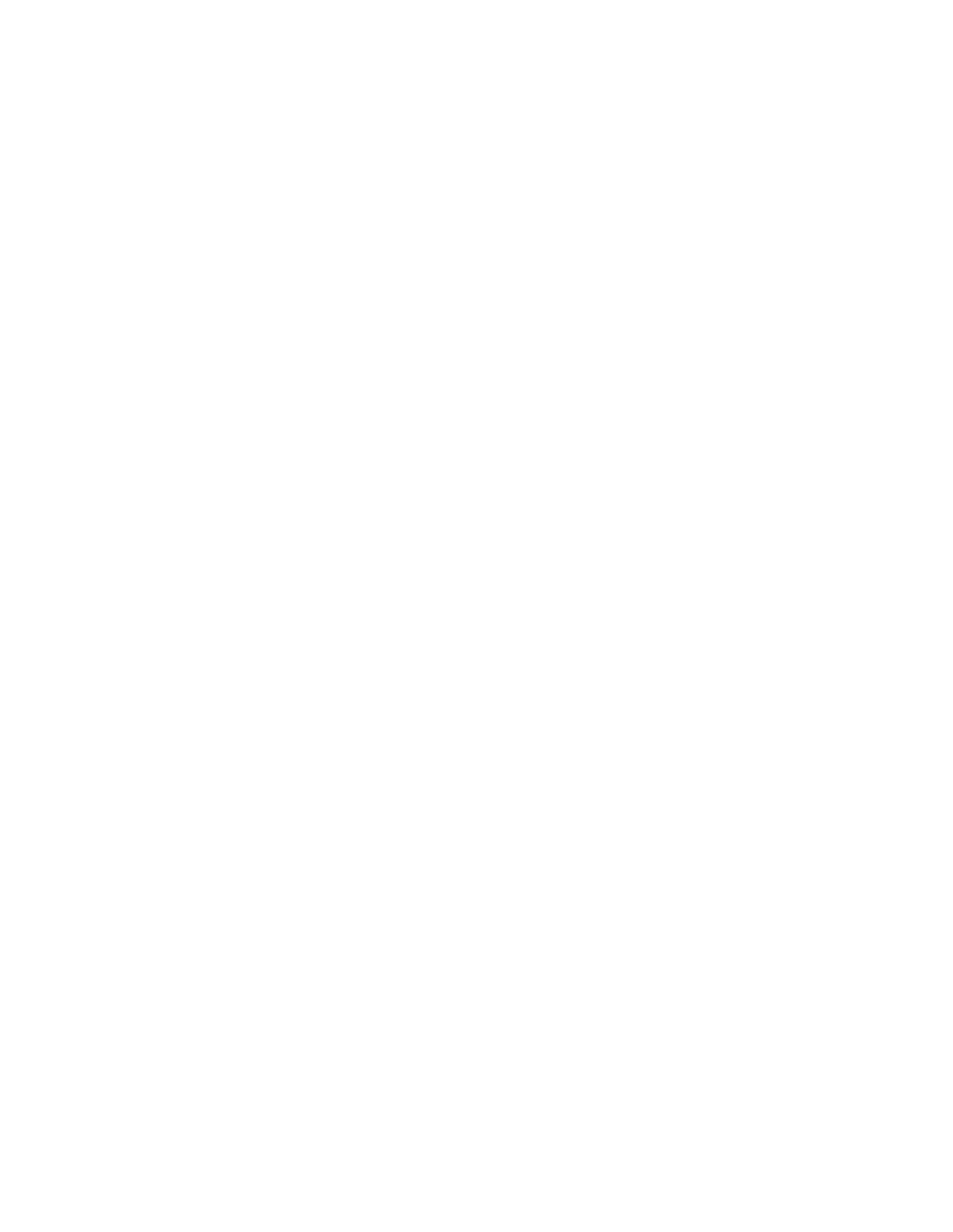# **Austria: The EU-Directive 90/270/EEC**

## **Chris Stary**

Department of Business Information Systems University of Linz, Austria e-mail: stary@ce.uni-linz.ac.at

## **Thomas Riesenecker-Caba, Michael Kalkhofer and Jörg Flecker**

Working Life Research Centre (WORC), Vienna, Austria

## **Abstract**

The EU-Directive 90/270/EEC of May 1990 requires companies to provide several features of interactive software systems that are used for task accomplishment and user adaptation. The directive has been developed in order to increase productivity at VDUworkplaces as well as to increase human comfort and safety when tasks are accomplished through interactive computer systems. The directive should have been transformed to national law of all member states of the EU until 1993. Austria has included the entire directive into the Austrian Law for Occupational Health and Safety. In order to develop an EU-conform instrument two projects have been launched in sequence: (i) Scientific Foundations for the development of an EU-conform technique, and (ii) Development of a Prototypical Instrument for Evaluation. In the following we summarize the objectives and results of these projects.

## **1 Scientific Foundations for the Development of an EU-Conform Instrument**

In the project Scientific Foundations (Stary et al., 1995), several aspects of operationalizing the directive have been investigated:

- 1. In how far has the directive been incorporated into national law in the EU-member states?
- 2. How are existing principles from software ergonomics related to statements of the directive?
- 3. How can existing instruments and principles be evaluated to contribute to the development of an instrument for evaluating VDU-workplaces according to the EC-Directive?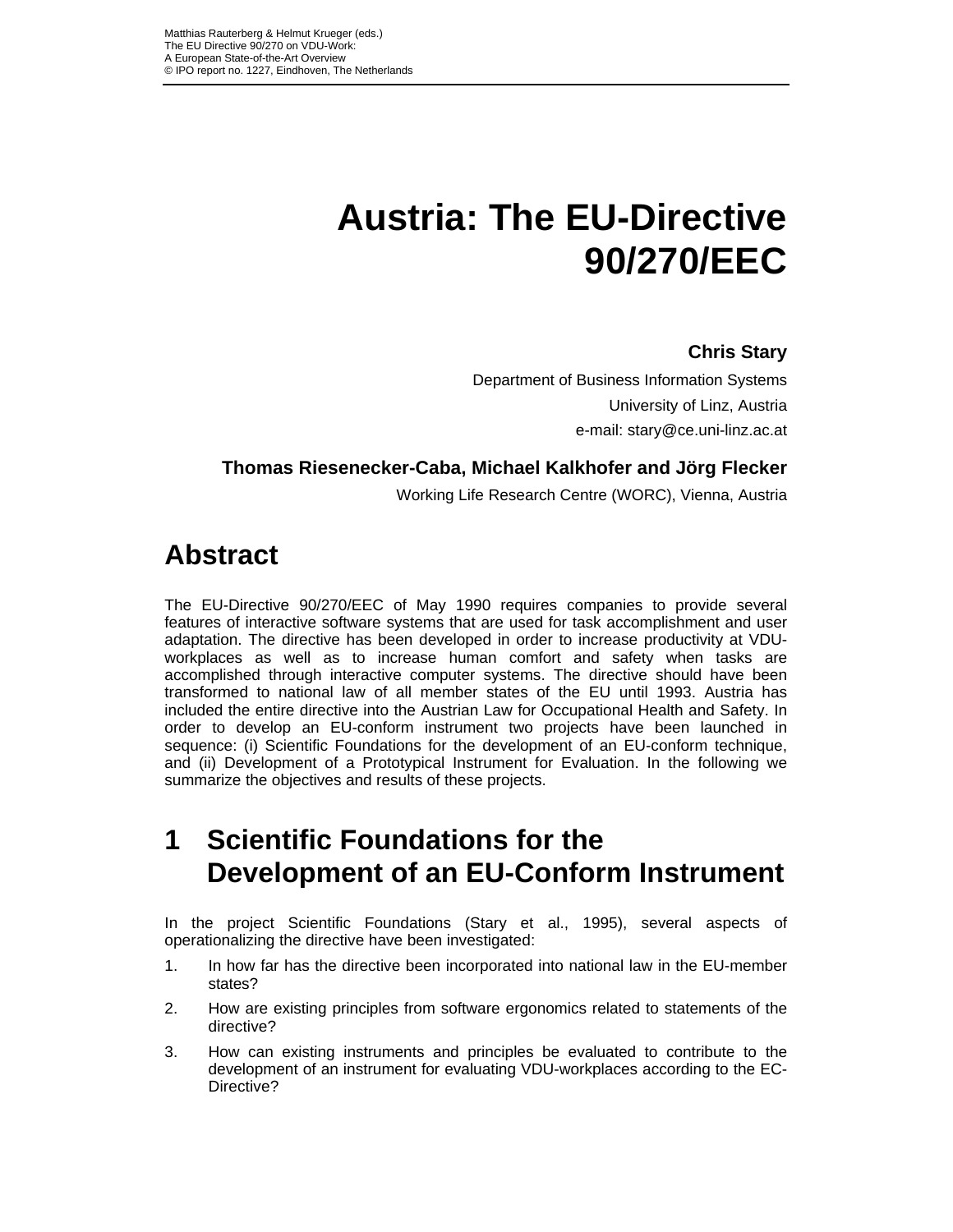4. How can the findings of 2. and 3. be integrated to proceed in the development of a proper instrument for checking VDU-workplaces against the minimal requirements stemming from the EC-directive?

For the first question the responses to a request to the corresponding institutions of each EU-member state have shown that only 8 out of 12 EC-states have met the deadline and incorporated the directive into national law(s) by 1993. Moreover, neither a straightforward methodology have been developed for the implementation of the directive, nor a survey has been available about the actual organizational settings (companies, institutions) where these methodologies should be applied. We rather identified a huge demand for both developing instruments to be used in a straightforward way and providing accurate results, and elaborating the organizational, economical, and political constraints to put the directive to practice.

In section 1.1 we will detail the interpretation of the directive according to existing clusters of principles known from software ergonomics. In section 1.2 we summarize the results of the review of existing techniques and their use for further developments to develop a straightforward technique.

## **1.1 Analysis of the Directive**

The directive is part of a set of guidelines to improve the safety and work conditions of employees at their work places: It sets up a minimal requirements for planning, the selection, configuration, installation, and modification of software and the design of work tasks involving VDUs:

- a) The software has to be adapted to the tasks that have to be accomplished.
- b) The software has to be user friendly and to be adaptable towards the knowledge, skills, and experience of users; without knowledge of employees no quantitative or qualitative measurements are allowed to be taken.
- c) The software has to provide information about the relevant events and (sequence of) activities at the workplace.
- d) The software has to display information in a format and speed that is convenient for the end users.
- e) Fundamentals of ergonomics have to be taken into account, in particular, concerning human information processing.

The directive integrates several aspects: organization of work, mental processes, and information technology. For instance, in order to check whether the tasks assigned to a VDU-workplace are supported appropriately, requires knowledge about the organization of work as well as knowledge about the tasks including software support to accomplish them.

However, the directive addresses several human and technical factors: The directive is focused on the organizational perspective of tasks and users in statement a) and c), whereas statement b), d), and e) emphasizes human characteristics. Technical aspects are involved in all of the statements.

The directive does not indicate how the statements should be implemented. Similarly to standards, several goals have been listed that should be achieved, without referring to an instrument to achieve the goals in the social, economic, and organizational setting of an enterprise. It is not clear, who should perform the evaluation, what kind of qualifications are required, what kind of tools should be used, etc., although it is known for instance, that measurements require a lot of effort in preparation and implementation, if such complex requirements as listed in the directive should be met.

In the following the fundamental clusters from software ergonomics, as listed in (Oppermann et al., 1992) (Stary, 1996) are related to the statements of the directive: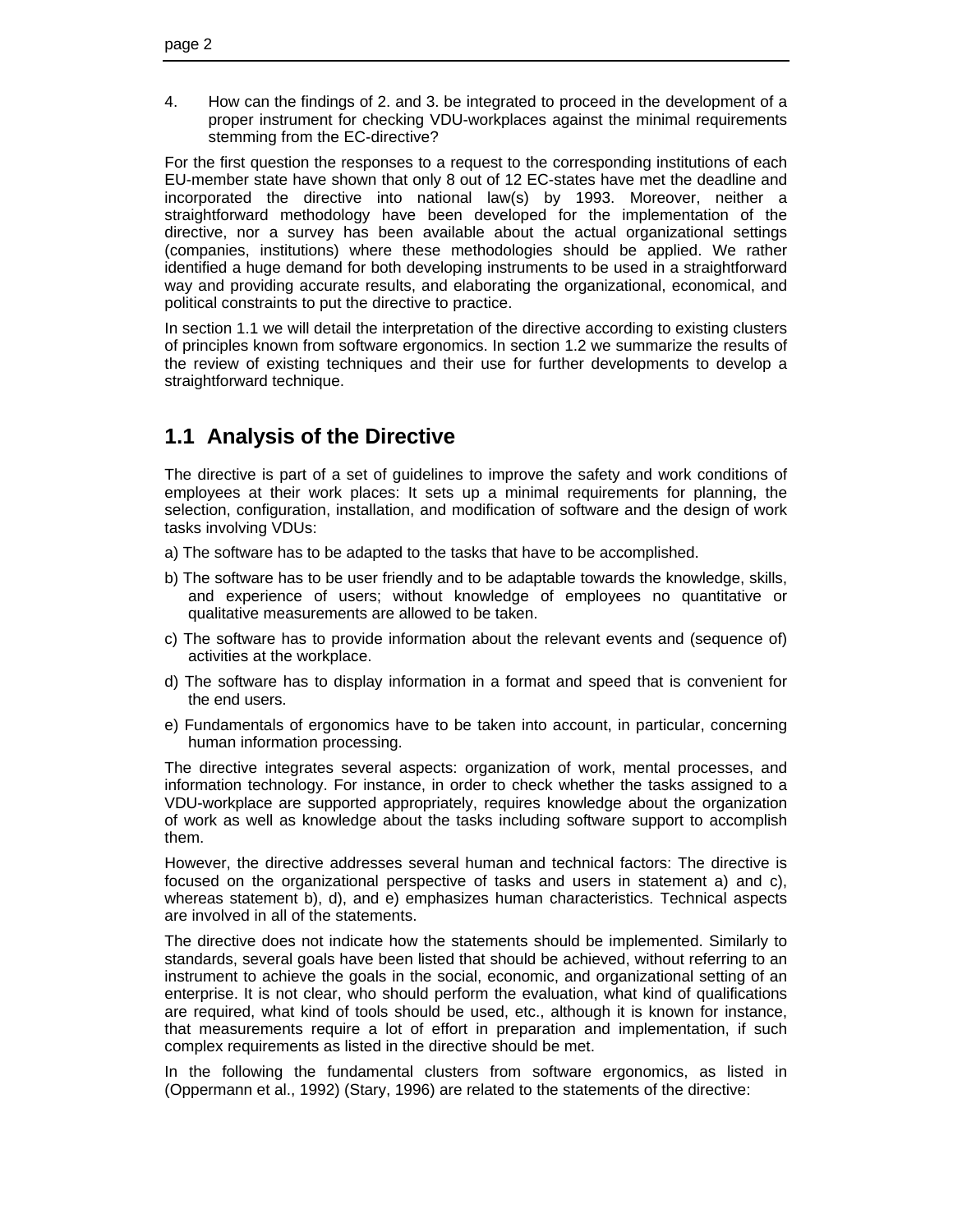- task appropriateness
- capability of self-descriptiveness
- controllability
- conformity
- robustness
- adaptivity
- **learnability**
- enhancing cooperation and communication
- safety and security of data.

### **Task Appropriateness / Usability / Functionality**

An interactive system is oriented towards tasks, when the users are supported in accomplishing their tasks effectively, namely, minimizing the effort for interaction.

*Task Appropriateness concerns statement a) (adaptation towards tasks):* Task appropriateness describes the support of tasks in a way that the complexity, type and amount of information has to be adapted according to user needs.

*Task Appropriateness concerns statement b) (user friendliness, adaptivity, no implicit performance measurements):* On one hand, task accomplishment requires a certain level of skills, on the other hand, not all users can be expected to have the same level of skills and experience. Hence, task-oriented software has to provide entry points for users with different skills and experience for each of the tasks.

*Task Appropriateness concerns partly statement c) (information about events and activities):* If a task requires transparency of the work flow, then task appropriateness includes information about it.

*Task Appropriateness concerns statement d) (adaptation of information towards users):* If users are not able to process information according to their individual conventions, skills and experience, they will not be able to use the software properly. Hence, task appropriateness includes the adaptation of the display of information towards user requirements.

*Task Appropriateness concerns statement e) (fundamentals in ergonomics)* : Tasks should be accomplished in a straightforward way without being disturbed by hard-, software or organizational problems. Software should minimize the effort for learning how to interact with computers and how to accomplish tasks by providing only the relevant information for users.

### **Capability of Self-Descriptiveness / Self-Explanation**

An interactive system provides the capability of self-descriptiveness, if its users may get explanations about the purpose and the functionality of the system, and if each activity of the interaction is understandable without further interpretation through feedback of the system or through user-requested information in each step of interaction.

*Self-Descriptiveness concerns partly statement a) (adaptation towards tasks)*: Immediate understandability of interaction steps comprises the transparency of tasks, since they are part of the functionality of an interactive system.

*Self-Descriptiveness concerns statement b) (user friendliness, adaptivity, no implicit performance measurements)*: The capability of self-descriptiveness is considered to be part of user-friendliness, since it enhances the transparency of what is going on between users and interfaces. In addition, self-descriptiveness requires adaptivity, in order to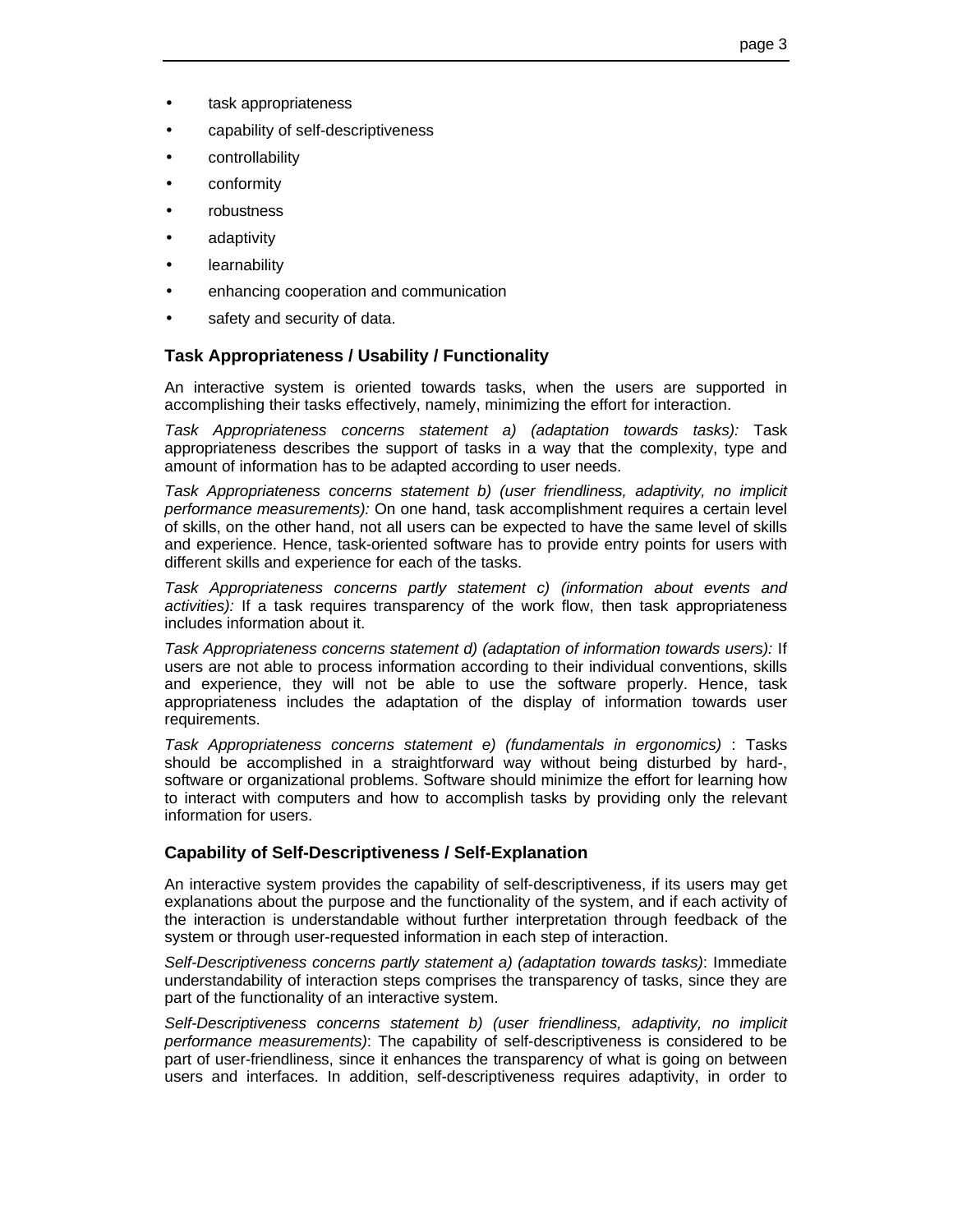provide task-relevant information and immediately understandable feedback (taking into account the user's skills and experience).

*Self-Descriptiveness concerns statement c) (information about events and activities)*: Selfdescriptiveness provides a causal and temporal framework, how information about (sequences of) activities has to be provided for users. It concerns task-relevant features of an interface as well as the interaction itself (e.g. what happens in case of a double-click with the mouse when the cursor is located on an icon).

*Self-Descriptiveness concerns partly statement d) (adaptation of information towards users)*: Self-Descriptiveness does not concern the adaptation of information towards users directly, it rather details the way how users should have access to explanations.

*Self Descriptiveness concerns partly statement e) (fundamentals in ergonomics)*: Human information processing is influenced by ergonomic features of the interface, in this case by the availability, flexibility, and the understandability of explanations.

### **Controllability / Usability**

An interactive system can be controlled if the users are enabled to determine the speed of interaction, the selection and sequence of interaction steps and objects of work, including the way and amount of in- and output.

*Controllability concerns statement a) (adaptation towards tasks)*: Tasks to be accomplished interactively include a certain degree of freedom concerning the way how the tasks are actually accomplished. An interactive system can be controlled if the previously given degree of freedom for each task can be maintained when the task is supported interactively.

*Controllability concerns statement b) (user friendliness, adaptivity, no implicit performance measurements)*: Controllability is considered to be part of user friendliness.

*Controllability concerns statement c) (information about events and activities)*: Controllability is defined as means to control the speed, the type of information and the input and output concerning the way of presenting information about events and activities. Hence, this information display should be user-controlled.

*Controllability concerns statement d) (adaptation of information towards users):* Controllability is defined in a way that users can regulate the speed of dialog sequences as well as the form and the way of output of the system. This definition comprises the requirement to display information according to the users format and speed. If an interactive system can be controlled directly by users the speed and the format of outputs can be individualized.

*Controllability concerns statement e) (fundamentals in ergonomics):* The individual control of system parameters supports the individual adaptation towards user needs. This adaptation is required since users have different access to tasks and interaction media.

### **User Conformity / Reliability from the User's Perspective**

An interactive system is considered to be conform with expectation, if users are enabled to create expectations concerning the behavior of an interactive system. These expectations are based on the knowledge concerning task accomplishment, individual qualifications, skills, and expectations. Users acquire these knowledge according to the transparency and the consistency of an interactive system in the course of dialog sequences.

We consider an interactive system *transparent*, if sequences at the user interface are understandable by humans. This understandability concerns tasks as well as interaction styles and media.

An interactive system is considered to be *consistent*, if the structure of a user interface as well as the behavior of an interactive system follow certain rules. Hence, similar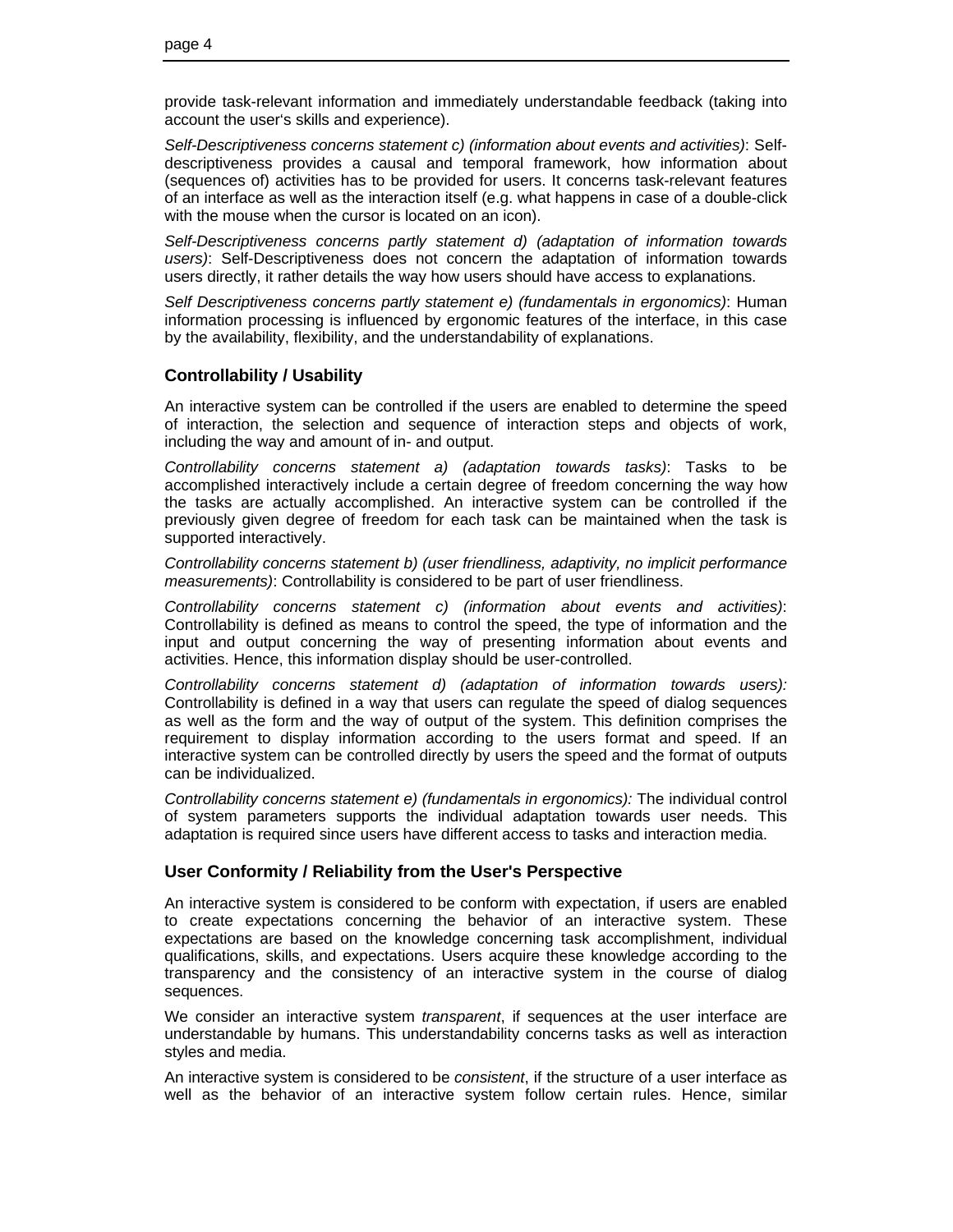situations, such as the input of similar activities, lead to similar system behavior and information display.

*Conformity concerns statement a) (adaptation towards tasks):* Conformity towards expectations in the context of computer supported workplaces means transparency concerning task accomplishment and workflow, as well as their consistency. Hence, software should always support task accomplishment in the same way (due to the reliability from the user's perspective).

*Conformity concerns statement b) (user friendliness, adaptivity, no implicit performance measurements):* Conformity towards expectations is one aspect of user-friendliness. Moreover, if user have the same knowledge about tasks and interaction styles the interactive system should behave the same way.

*Conformity concerns statement c) (information about events and activities):* The transparency of an interactive system concerns information about task-relevant as well as interaction-specific behavior.

*Conformity concerns partly statement d) (adaptation of information towards users):* Transparency and consistency are not related directly to the individualized display of information, since the statement addresses the display and output of explanations only in general terms.

*Conformity concerns statement e) (fundamentals in ergonomics):* User interfaces that are user-conform support the effective use of interactive systems by minimizing the cognitive workload of users. This minimal workload can be achieved through expectation arising from consistent system behavior.

### **Robustness concerning Errors / Tolerance and Transparency of Errors**

An interactive system is considered to be robust against errors if in case of wrong inputs the intended output can be achieved directly or with minimal corrections. In order to achieve robustness users have to be provided with explanations. Hence, misconceptions and errors can be avoided.

*Robustness concerns partly statement a) (adaptation towards tasks):* In order to achieve the intended result of task accomplishment although inputs may be wrong software has to be adapted to the tasks. The context of tasks and interaction styles have to be known to the system.

*Robustness concerns statement b) (user friendliness, adaptivity, no implicit performance measurements):* Robustness concerning errors is one feature of user friendliness. Robustness is one way to adapt software to different skills and experiences of users, namely by being tolerant towards errors and misconceptions at the user interface. Tolerance concerns task accomplishment as well as the use of interaction media.

*Robustness concerns statement c) (information about events and activities):* The property of transparency concerning errors allows information about these errors in the context of user tasks and interaction styles. In addition, it may lead to tolerance for task accomplishment.

*Robustness concerns partly statement d) (adaptation of information towards users):* Since robustness is not related directly to individual displays of information it concerns only partly this statement. The statement only explains the general guidelines for the output of explanations.

*Robustness concerns statement e) (fundamentals in ergonomics):* Tolerating errors and conformity of expectations in the case of wrong inputs allow users to concentrate more effectively on the perception of task- and interaction-relevant information.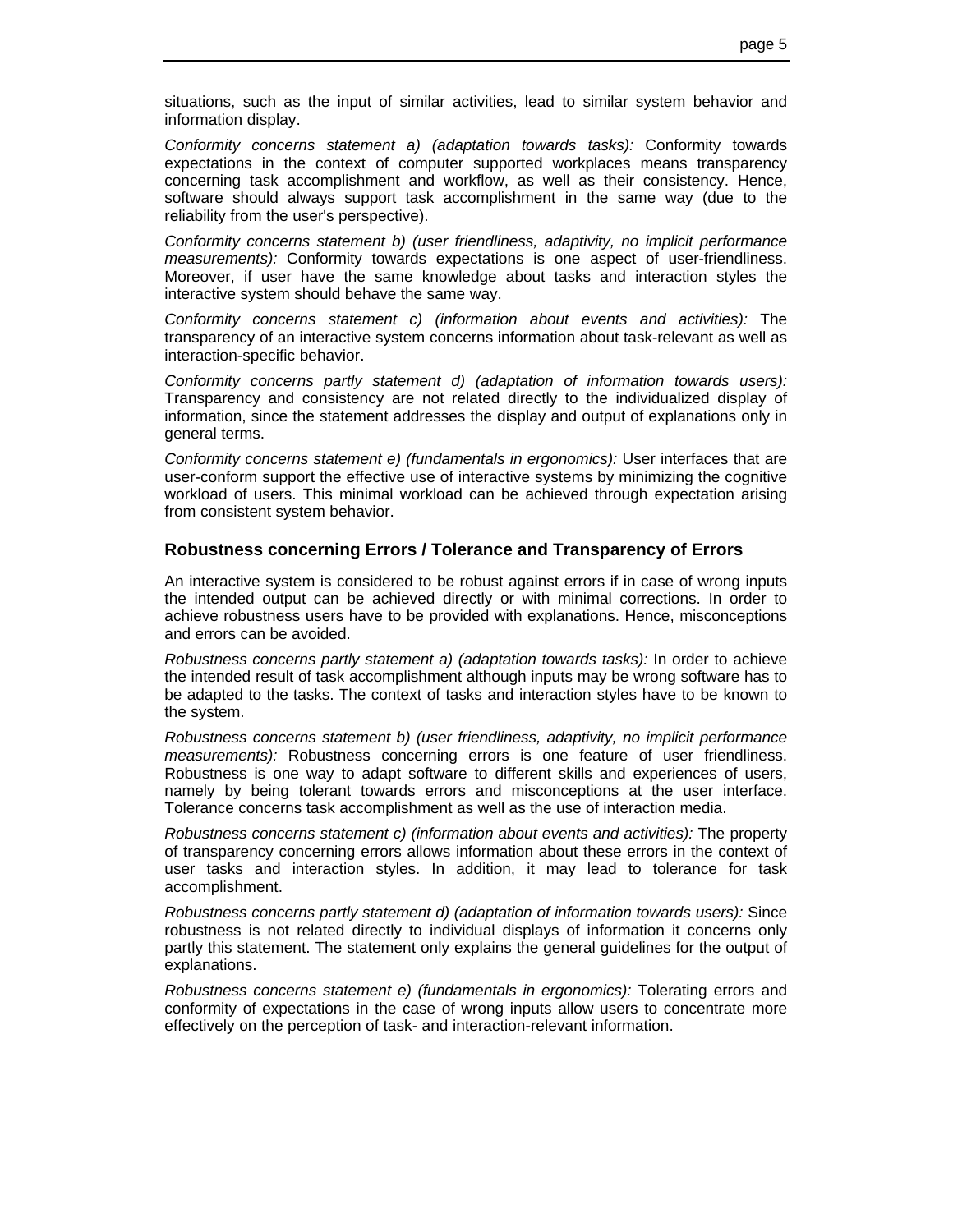### **Adaptivity / Flexibility / Capability to Individualize User Interfaces**

We consider an interactive system to be adaptable if it provides mechanisms for developers and users to react dynamically on modified requirements. These requirements may concern tasks, user (groups), manipulation facilities of problem domain data, interaction styles and media, as well as their combinations.

An interactive system is considered to be adaptable towards individual needs, if it supports the process of adaptation to individual needs and capabilities of users in the context of a given task.

*Adaptivity concerns statement a) (adaptation towards tasks):* Adaptivity concerns all organizational changes that are related to the task accomplishment by users. Hence, qualifications concerning the tasks at the workplace and the organization of those tasks should be incorporated in flexible software. Secondly, the knowledge and the skills of users are concerned, since they have to accomplish the tasks. Adaptive software has to be adaptable to the tools and the subjects of work as well as user profiles. This goal should be achieved with minimal effort.

*Adaptivity concerns statement b) (user friendliness, adaptivity, no implicit performance measurements):* In this statement the adaptivity is addressed directly. In particular, the capability to individualize software is one of the major principles of user-friendly interactive systems. The dynamic capability to be flexible to user skills and experiences requires usually major efforts in development, in particular, if the context of tasks has to be considered.

*Adaptivity concerns statement c) (information about events and activities):* As soon as a interactive system can be adapted towards tasks and interaction styles, information about the activities of the interactive systems and events is required. Hence, considering the events and activities in the context of adaptivity, the statement is fully involved.

*Adaptivity concerns statement d) (adaptation of information towards users):* On one hand adaptivity is directly related to the individualized display of information, since the statement in general addresses the output of explanations and consequently the display of adaptive behavior. One the other hand, the adaptation towards the display of information according to the format and speed of users corresponds to two issues of flexibility which details the criterion through the statement.

*Adaptivity concerns statement e) (fundamentals in ergonomics):* Adaptivity is a property that reduces the demand concerning flexibility on behalf of the users, and therefore the cognitive efforts for users. This reduction may happen in the context of task accomplishment and/or the manipulating interaction features.

### **Learnability**

We consider an interactive system to support learnability, if users are enabled to learn interactive task accomplishment within an adequate time span. The process of learning is considered supportive, if users are supported with explanations and guidance in course of that process.

*Learnability concerns statement a) (adaptation towards tasks):* Since users do not have to learn the tasks per se but also the way how an interactive system is supporting the task interactive system has to provide facilities that support the learning process of interactive task accomplishment.

*Learnability concerns statement b) (user friendliness, adaptivity, no implicit performance measurements):* Learnability is one of the major properties of interactive systems that are user-friendly. Learnability concerns different skills and experiences of users, and should lead to several entry points where users can catch up with their knowledge.

Learnability concerns statement c) (information about events and activities): As soon as users learn they should be supported with explanations and guidance from the interactive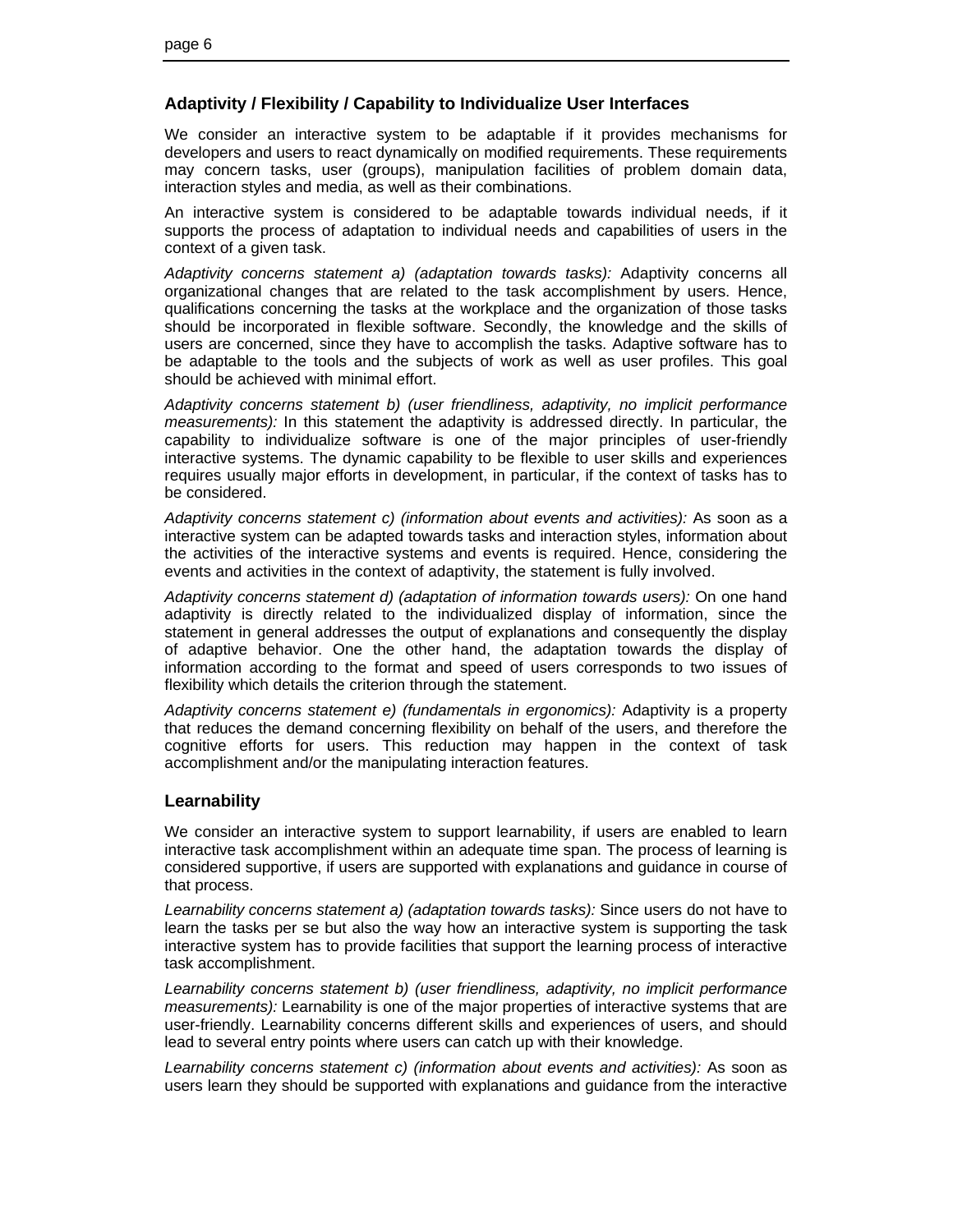system. Activities in that context means information about learning progress and support to improve it.

*Learnability concerns partly statement d) (adaptation of information towards users):* Learnability is not related directly to the adapted display of information, since in the statement only general hints for the display of explanations are given. There is no direct link to learning processes.

Learnability concerns statement e) (fundamentals in ergonomics): Learnability is inevitable if users should learn to accomplish the tasks interactively, and to use interaction styles and modalities appropriately. Support of learning processes reduces the effort to learn task accomplishment and the handling of interaction media.

### **Support for Cooperation and Communication**

An interactive system supports cooperation, when users are enabled to accomplish tasks in teams or cooperatively. An interactive system is considered to support communication, if users are supported in setting up and maintaining social relationships with each other.

*This principle concerns partly statement a) (adaptation towards tasks):* It cannot be stated in general that tasks have to be accomplished in cooperation among users. Support for cooperation is essential for computer-supported cooperative-work applications. If task accomplishment cannot be specified through cooperative subtasks there is no direct relationship from the statement to the criterion. The same statement holds for support of communication, since there may be tasks that do not require mutual social relationships, since a task has to be performed by a single user.

*This principle concerns partly statement b) (user friendliness, adaptivity, no implicit performance measurements):* In case of computer-supported groupwork support of cooperation and communication is part of user friendliness. These properties of an interactive system cannot be identified without knowing what kind of social and organizational environment users are involved when accomplishing certain tasks.

*This principle concerns partly statement c) (information about events and activities):* As soon as users accomplish tasks cooperatively communication and coordination should be supported by an interactive system. This support includes information about the dialog history concerning particular steps of users as well as collaborative activities that have been taken place between users. Since we cannot make such a claim in general for interactive systems, the activities only eventually involve collaboration among users.

*This principle concerns partly statement d) (adaptation of information towards users):* Neither the support for cooperation nor the support for communication is directly related to the individual display of information, since the statement in general refers to the output of information and does not address social or organizational prospective of task accomplishment.

*This principle concerns partly statement e) (fundamentals in ergonomics):* If cooperation and communication are effective means to accomplish tasks, the display and generation of information has to be understandable not only for a particular user but also for a group of users. Hence data, interaction styles and tasks have to be communicated among users. In case of single-user support cooperation- and communication facilities have not to be provided.

### **Data Integrity and Security**

An interactive system is considered to keep integrity constraints if only permitted users are allowed to access and manipulate the data relevant for their task accomplishment. In addition, the data have to be reliable, complete, and correct. An interactive system is considered to be secure if users are not controlled electronically in their performance and behavior.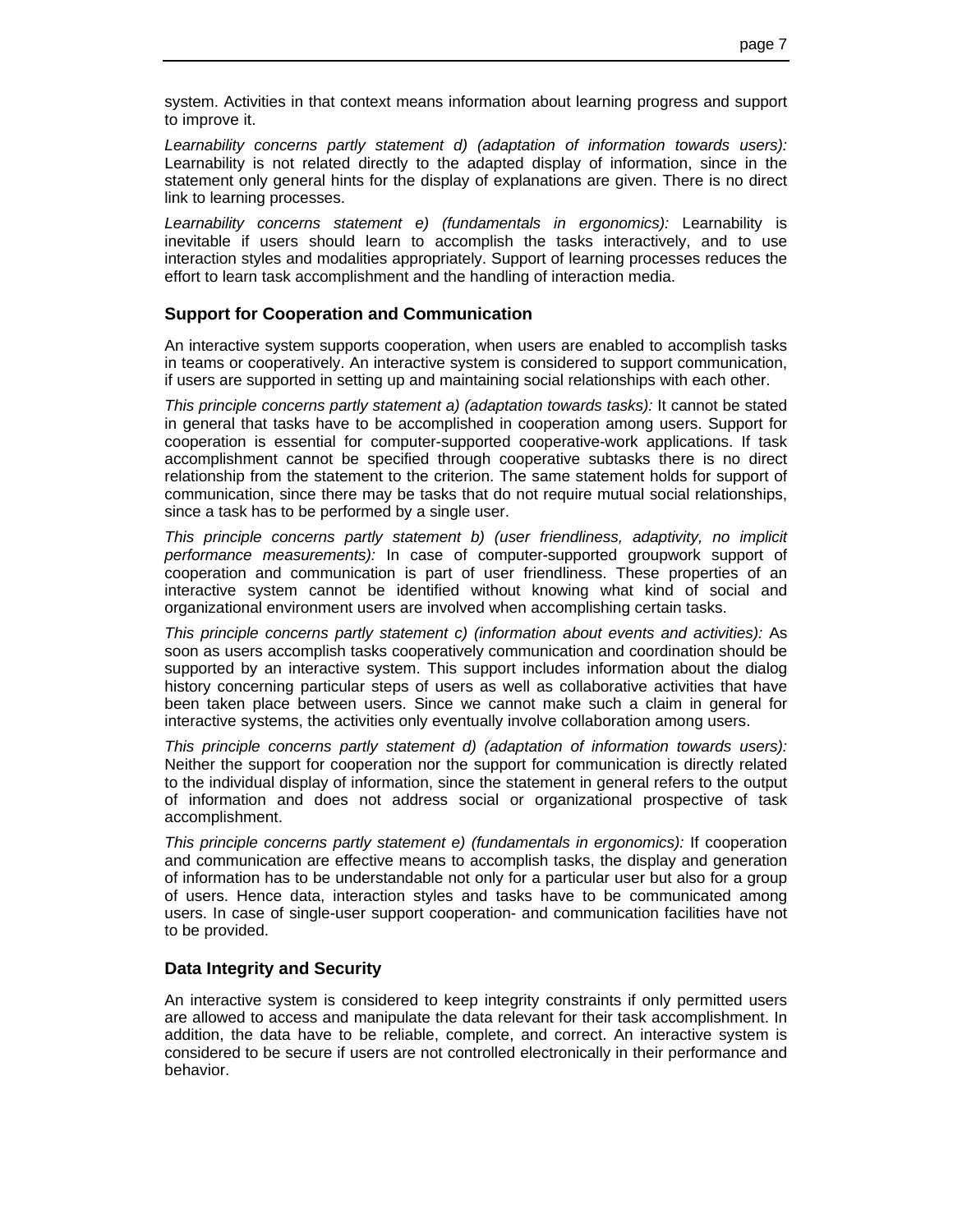*Data integrity and security concerns statement a) (adaptation towards tasks):* The software has to be adapted towards the security and the integrity of the data that are manipulated within task accomplishment. If data are used to accomplish tasks exclusively the software has to be adapted towards tasks. Since each task is accomplished by users the functions that represent subtasks have to be reliable to beware of misuse of data.

*Data integrity and security concerns statement b) (user friendliness, adaptivity, no implicit performance measurements):* Data integrity concerns implicit control of user performance and user behavior. The statement excludes control without knowledge of the users. Moreover, the prevention of misuse of data through software functionality is one aspect of user friendliness.

*Data integrity and security concerns statement c) (information about events and activities):* If activities of users as well as events concerning the use of data can be traced in a way that is understandable for users misuse of data integrity and security can be made transparent. In the same way all the activities concerning the administration of user profiles, access rights, and data manipulations become transparent. In that sense information about all activities concerning data security and integrity are available.

*Data integrity and security concerns partly statement d) (adaptation of information towards users):* Since the statement only concerns the display of information in general, there is no direct relationship between data security and integrity and the statement.

*Data integrity and security concerns statement e) (fundamentals in ergonomics):* Data integrity and security are essential ergonomic requirements, since they help to insure high quality result when using software as well as privacy when interacting with computers. In addition, all the information about activities concerning the security and integrity of data have to be available in an understandable form.

The content of Table 1 turns out that

- All of the clustered principles with the exception of support for cooperation and communication are related directly to at least three of the statements of the directive.
- Controllability and adaptivity are crucial issues, followed by task appropriateness, conformity, learnability, data integrity and security.
- Support for cooperation and communication is of minor importance, due to its strong relation to a certain organization of work, namely group work.
- The statements concerning user friendliness, adaptivity, controllability and principles of ergonomics are related to seven out of nine clustered principles (most of them also identified in standards, such as (DIN 66 243, 1988) (Abernethy, 1988), since they are located at a very high level of abstraction.

After having identified the relationships between traditional principles from software ergonomics and the statements of the directive the next part of our investigation has been focused on existing techniques to evaluate VDU-workplaces. The following Table 1 gives an overview about the results of the cluster-analysis of ergonomic principles and the statements of the EC-directive.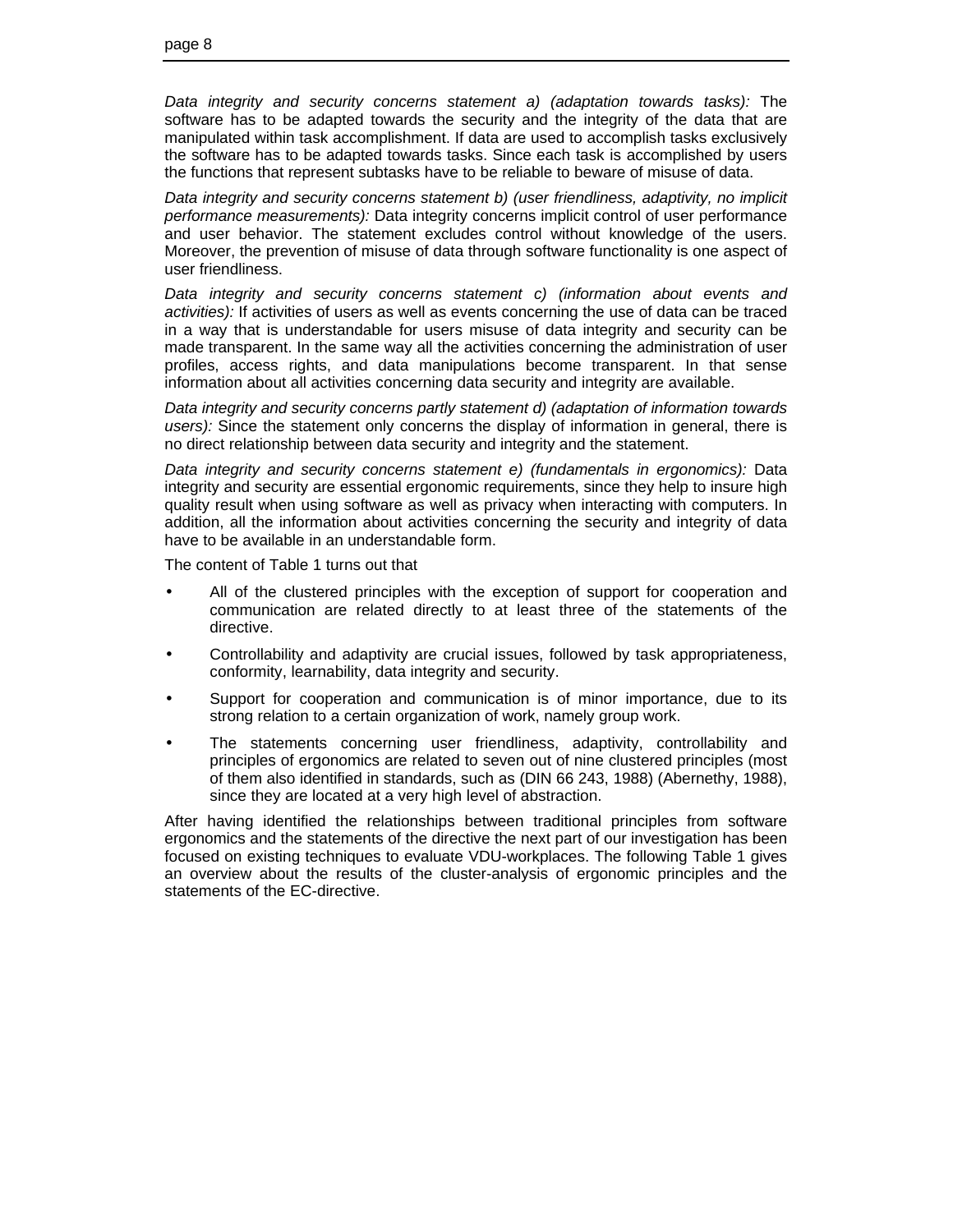| <b>Cluster</b><br>of<br>Software-Ergonomic<br><b>Principles</b> | a)       | b) | c) | d)       | e) |
|-----------------------------------------------------------------|----------|----|----|----------|----|
| <b>Task Appropriateness</b>                                     | X        | X  | 0  | X        | X  |
| Self-Descriptiveness                                            | O        | x  | X  | o        | X  |
| Controllability                                                 | X        | X  | X  | X        | X  |
| Conformity                                                      | X        | X  | X  | $\Omega$ | X  |
| Robustness                                                      | O        | x  | X  | O        | X  |
| Adaptivity                                                      | X        | x  | X  | X        | X  |
| Learnability                                                    | X        | X  | X  | $\Omega$ | X  |
| for<br>Cooperation<br>Support<br>and<br>Communication           | $\Omega$ | O  | 0  | $\Omega$ | O  |
| Integrity and Security of Data                                  | X        | X  | X  | O        | X  |

Table 1. Statement of the Directive

Legend: x statement is concerned, o statement is concerned partially

## **1.2 Reviewing techniques for evaluation**

In order to evaluate existing approaches for checking principles from software ergonomics a scheme has been developed The scheme is based on:

- 11 domains describing the fundamental review principles, such as the set of measurements.
- Each domain comprises several items for description, such as references for the domain ´identification´.
- For each criterion of an evaluation technique several characteristic items have been acquired: name, definition, usability for quantitative or qualitative measuring, domain, and use for the analyzed technique.

Although there exist several studies reviewing existing evaluation techniques, e.g. (Bastien and Scapin, 1992) (Cuomo and Bowen, 1994) (Hampe-Neteler and Rödiger, 1992) (Houwig et al., 1993) (Jeffries et al., 1991), the approach has extended previous ones, taking into account not only the measurements of a technique but also its orientation and context of application. The latter may address one of more of the identified perspectives

- *organization of work* addressing the global as well as the individual organization of work.
- *technology* considering all devices and software functions used for task accomplishment.
- *social and cognitive issues* comprise cognition, cooperation and communication.

The following table shows the relationships of the identified orientations to the statements of the directive. Since all measurements and methodological proposals can be assigned to one of the addressed layers, the development of a proper instrument can be performed in a structured way.

The following table gives an overview of the analyzed evaluation techniques according to the domains and items discussed above. Highly developed techniques are EVADIS II (Oppermann et al., 1992), MUSiC (Corbett et al., 1991), KABA (Dunckel et al., 1993), ABETO (Technologieberatungsstelle, 1994) and TCO (TCO, 1992). However, most of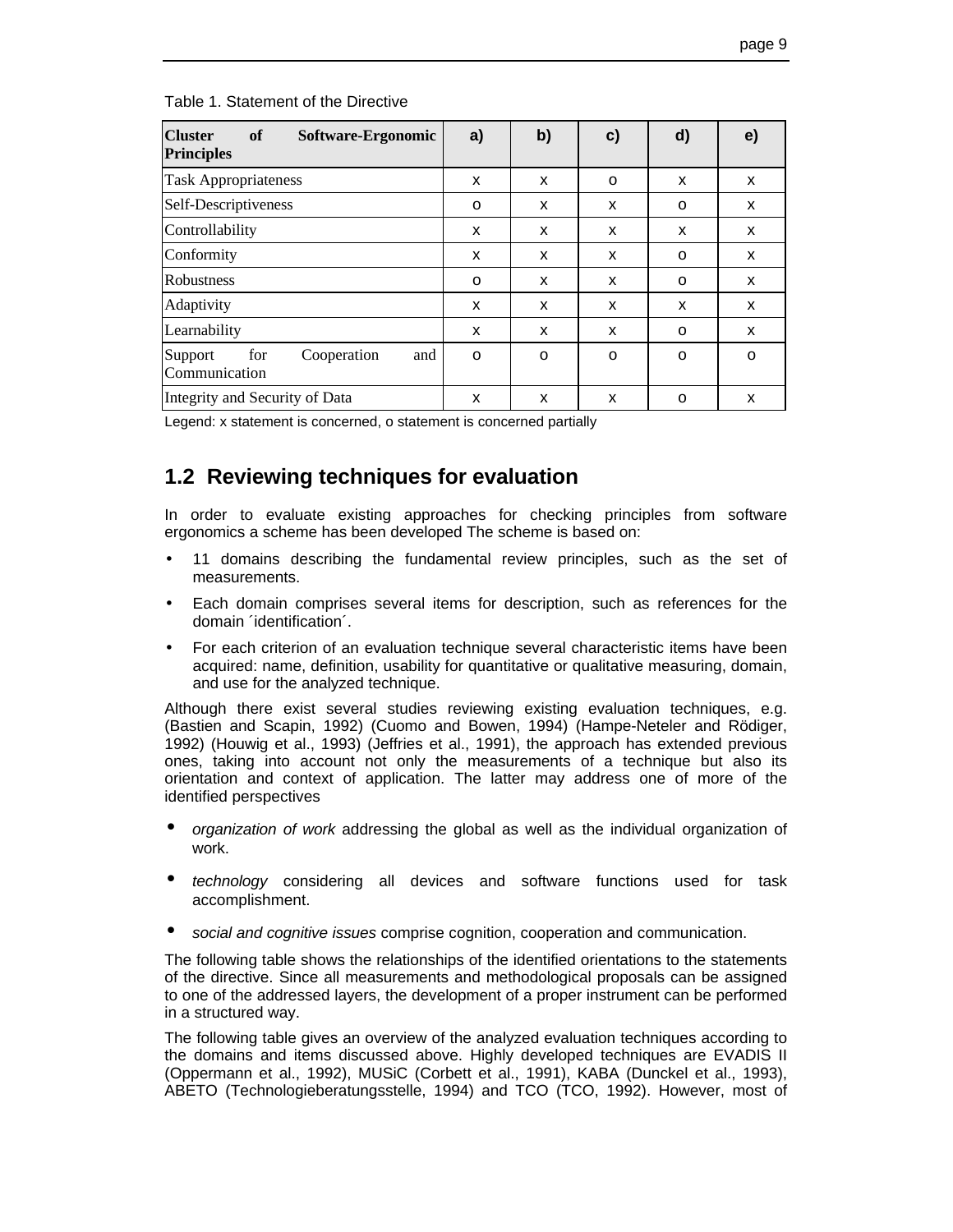them are either product-oriented, such as EVADIS or completely user-oriented, such as MUSiC. For the development of an EU-compliant instrument, both aspects will have to be integrated according to the directive.

| Dimension of Evaluation | a) | D | C. | е |
|-------------------------|----|---|----|---|
| Task / Organization     |    |   |    |   |
| Software / Devices      |    |   |    |   |
| Individual / Society    |    |   |    |   |

The results from the first project have shown that there existed no comprehensive instrument for the EU-conform evaluation. We have given an overview of existing techniques and the dimensions addressed.

Table 3. Statements in the Directive.

| <b>Dimension</b>     | a)                | b)    | c)                  | d)                  | e)            |
|----------------------|-------------------|-------|---------------------|---------------------|---------------|
| of Evaluation        |                   |       |                     |                     |               |
| Task /               | <b>EVADIS II</b>  |       |                     |                     |               |
| Organization of Work | <b>MUSiC</b>      |       |                     |                     |               |
|                      | <b>PROKUS</b>     |       |                     |                     |               |
|                      | Erg.Checker       |       |                     |                     |               |
|                      | Layout Appr.      |       |                     |                     |               |
|                      | Job C. Model      |       |                     |                     |               |
|                      | Checklist         |       |                     |                     |               |
|                      | <b>SW-Checker</b> |       |                     |                     |               |
|                      | KO-Kriterien      |       |                     |                     |               |
|                      | <b>ABETO</b>      |       |                     |                     |               |
|                      | <b>KABA</b>       |       |                     |                     |               |
|                      | AN-Sicht          |       |                     |                     |               |
|                      | RHIA/VERA         |       |                     |                     |               |
| Software/Devices     |                   |       | <b>EVADIS II</b>    | <b>MUSiC</b>        | Layout. Appr. |
|                      |                   |       | <b>ABETO</b>        | <b>PROKUS</b>       | Checklist     |
|                      |                   |       | Erg.Checker         |                     | <b>PROTOS</b> |
|                      |                   |       | <b>KO-Kriterien</b> | AN-Sicht            |               |
| Individual/Society   |                   | $(*)$ |                     | * EVADIS II         | <b>MUSiC</b>  |
|                      |                   |       |                     | Usa-testing         | <b>PROKUS</b> |
|                      |                   |       |                     | AN-Sicht            | Erg.Checker   |
|                      |                   |       |                     | SW-Checker          | Layout Appr.  |
|                      |                   |       |                     | <b>ABETO</b>        | Job C. Model  |
|                      |                   |       |                     | <b>KO-Kriterien</b> | Checklist     |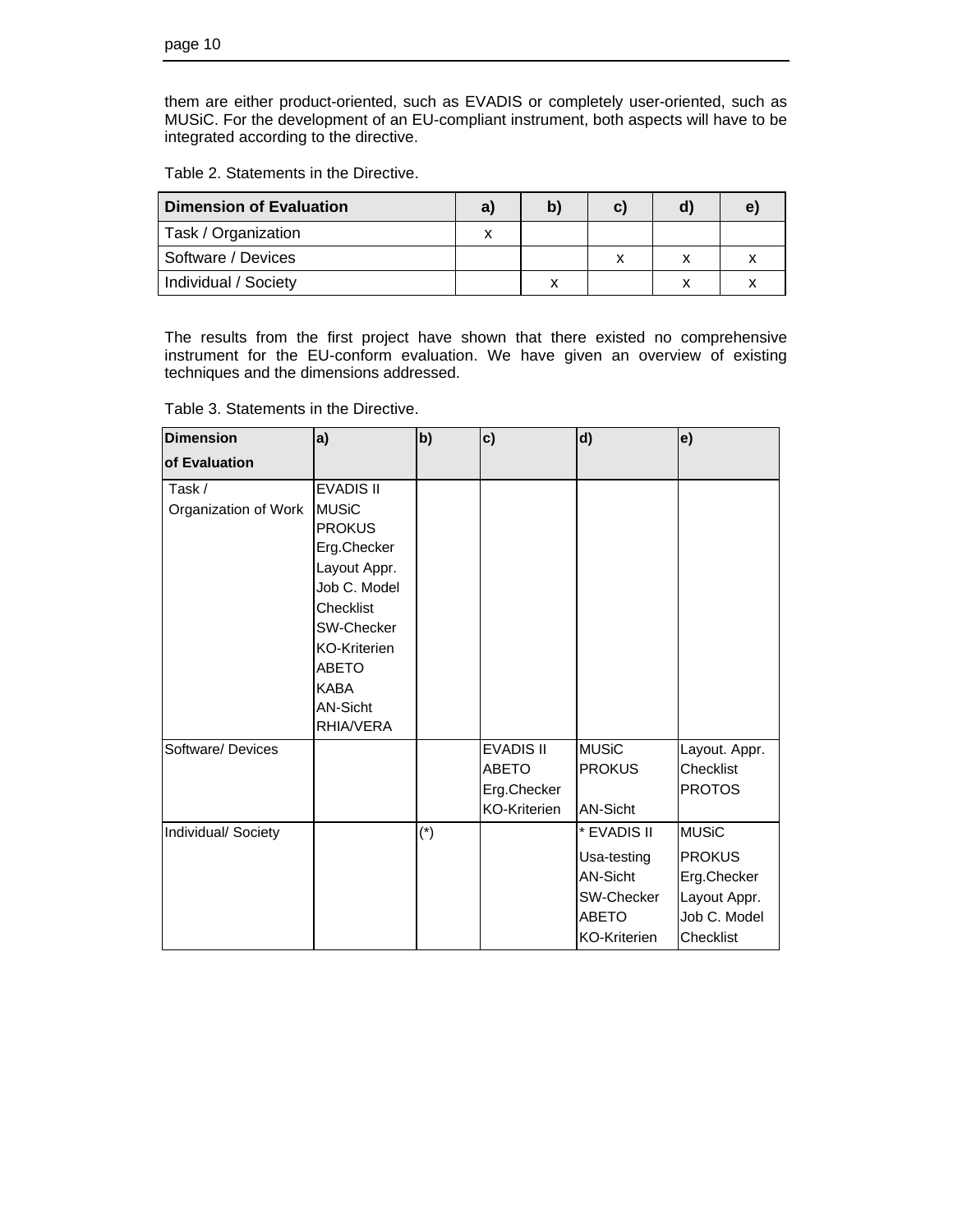## **2 Towards the Straightforward Implementation of the Directive**

In the second project the organizational, economic, and political constraints have been acquired, and a novel technique satisfying these constraints has been developed (Stary et al., 1997). We first present the results from the practical experiences with techniques for evaluation in the context of the directive in section 2.1, and then overview the structure and application of EU-CON (EU-Conform Evaluation and Design of VDU-Work) in section 2.2, a technique that should meet the requirements from the content point of view as introduced in section 1, as well as the requirements for practical use as presented in section 2.1 (see Appendix).

## **2.1 Empirical data about handling the Directive**

In the course of structured interviews with governmental and consulting institutions, companies, and unions four different issues have been addressed. For each of them we will list the main results, in order to reflect the organizational and political requirements for the development of a compliant technique.

1. How important are statements concerning software ergonomics that are handled within issues of occupational health and safety?

According to this question it had to be found out in which way the governmental regulations on occupational health and safety are actually implemented and how the particular statements are interpreted by responsible staff members.

2. How is the evaluation of VDU-workplaces actually performed?

It had to be identified which measurements and instruments are utilized in order to implement relevant aspects of VDU-works.

3. Who is responsible for evaluation and what kind of external organizations or experts have to be involved for execution?

In this context the roles of people directly or indirectly involved in evaluating software have to be acquired.

4. What happens with the results of an evaluation?

Similarly to the question on how government regulations are interpreted for each measurement it has to be clarified how its results can be used for improvements in quality management and work conditions.

### *2.1.1 Handling Software Evaluation in the Context of Occupational Health and Safety*

(a) The statements of the governmental regulations are considered to be important. However, the implementation of the governmental regulations as well as experiences of enterprises in handling ergonomic principles are missing.

Although the number of workplaces with interactive software solutions is increasing the governmental regulations have not been implemented in most of the cases. All of the statements in the governmental regulations are considered to be important since they are a first step towards improvements at the workplaces. There is more engagement in implementing the regulations as soon as the responsible staff members consider software development as implementing a model of work.

Within enterprises the statements of the governmental regulations are considered to be redundant and fuzzy. Additional regulations for the statements are required, in order to implement the entire set of regulations. There are no indications on how to develop a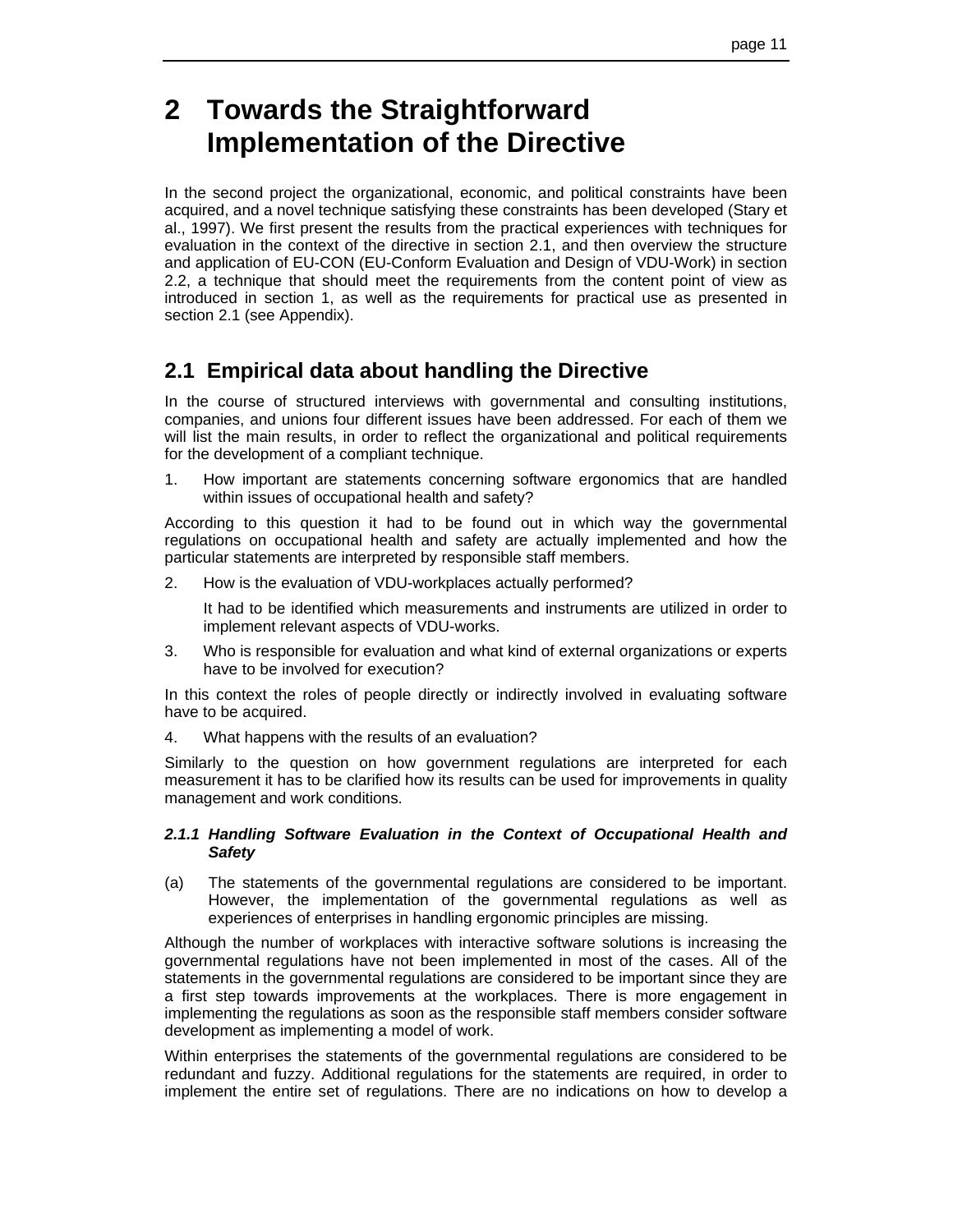proper instrument or which instrument could be used within an enterprise. Finally, issues concerning principles of software ergonomics are rarely discussed within enterprises since software is still considered to be just another tool for task accomplishment. In most of the cases it is still neglected that software can be adapted to individual user needs and particular tasks.

One problem in the context of finding instruments for evaluation is the actual measurement of psychological principles. However, these principles could be addressed, since software is used by individuals in a particular context. Surprisingly, members from the industry council do not consider software to eventually cause occupational safety- or health problems, as long as principles from hardware ergonomics can be met. Members from trade unions on the other hand stress out the particular importance of reducing health risks and psychic damage caused by software.

Consulting agencies have already identified the importance of implementing the principles of governmental regulations in the area of software ergonomics. However, they have also identified a lack of understanding, as well as misconceptions when dealing with regulations concerning software ergonomics. They also expect from the government additional regulations in order to find out certain priorities for the principles as well as a limitation of issues important for interacting with software at the workplace. Governmental regulations for handling software in an enterprise context is of high importance due to several reasons:

### **1 Software is not just another tool**

First, software is a vital factor for all the processes occurring in an enterprise. It is not only the reliability of software for a workplace, but also the pre-programmed structure of data and processes that actually influence the daily work within an enterprise. As soon as the management as well as software developers are committing themselves to model the organization and the flow of work when implementing software solutions the principles from software ergonomics come into playing and have to be discussed within the design process. As a consequence, software can be adapted towards actual work tasks as well as user needs when users are participating in the development process.

Secondly, as long as software is developed by technology-driven aspects there will be no inclusion of principles oriented towards humans for user interface development. In the case of technology-driven software development user needs as well as tasks actually to be performed are not the starting point for software development. The starting point is a set of functions that are implemented with the help of certain platforms and development environments. However, following this strategy the likelihood for acceptable products is decreasing the more technology-driven development is performed.

As a consequence, the requirements set up by user needs and enterprise processes should be acquired very early in the development process and should be the starting point for further decisions concerning the application of technology. In the cases process models are neglected software is developed just like another tool for task accomplishment. All the benefits that could have been achieved through the appropriate application of technology can not be achieved and the intended business strategy is likely to fail.

### **2 The missing implementation of principles from software ergonomics may lead to damages of the individual health that may be not removable.**

Stress, for instance through hindrances in the workflow according to software functions, may influence the quality of work results. This fact becomes even more important as soon as different processes are nested within each other.

The motivation for improving performance at a workplace is actually decreasing as soon as basic ergonomic principles are neglected in the course of software development. In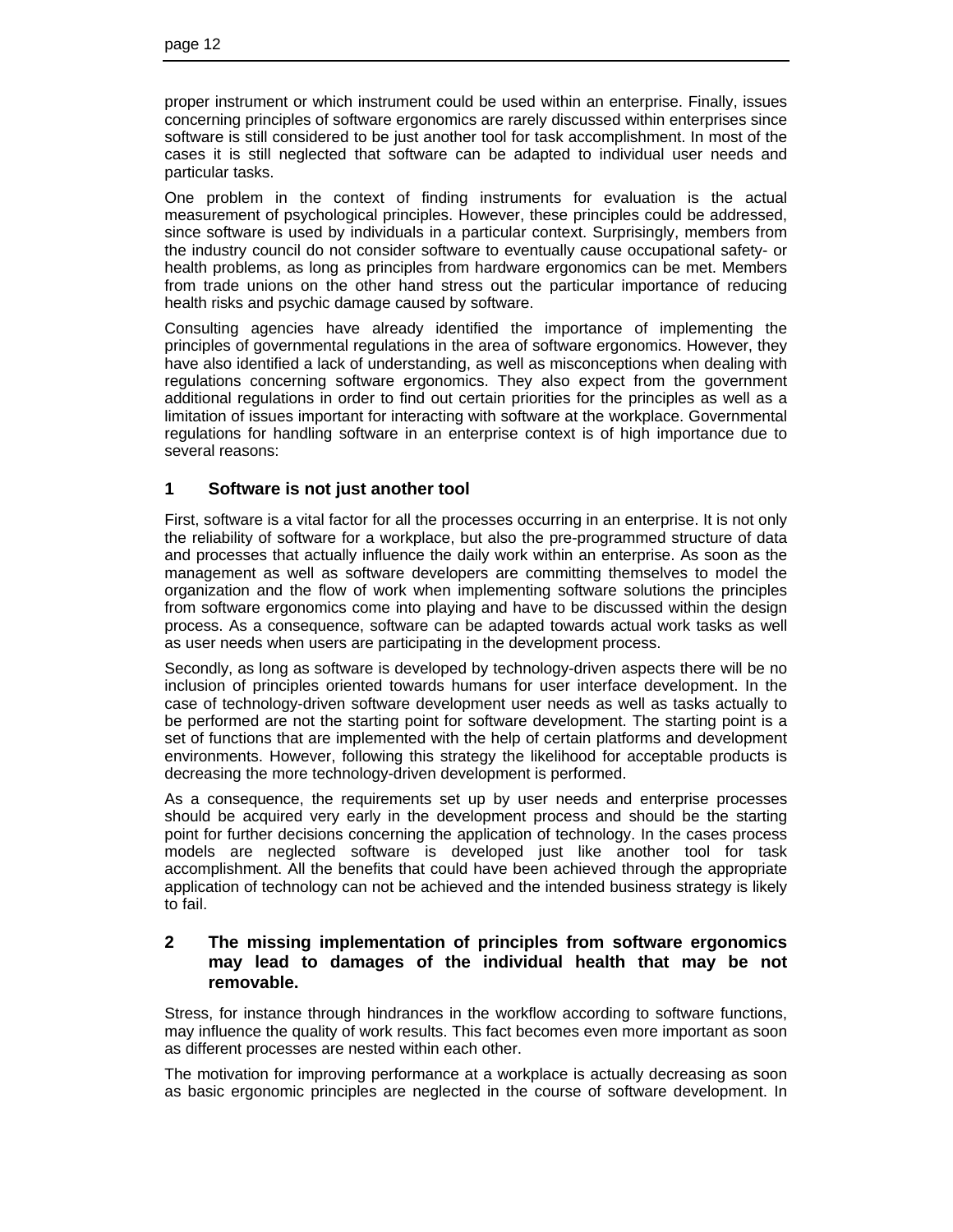contrast, as soon as basic ergonomic principles are handled in a proper way in most of the cases software leads to higher productivity and improvements in quality management.

(b) The evaluation of software at workplaces may lead to improvements in quality management as well as to a reduction of failures.

Enterprises indeed implementing the governmental regulations do not only meet legal requirements, they also try to improve their internal quality management as well individual health conditions. However, when it comes to mental overload and stress there are no instruments that could be applied in order to improve work conditions. Consultants provide some instruments to indicate psychic hindrances for the successful use of software. However, they fail in providing concrete measurements and qualifications, e.g. for the medical staff employed by the enterprises.

(c) Standard software has to be treated isolated and can not be adapted towards the needs of enterprises. This is not the intended use of standard software.

Investigated enterprises as well as the consultants and governmental responsibles consider standard software to be more or less inflexible. This type of software is considered not to be adaptable easily to individual user needs and processes of an enterprise. The responsibles would like to have some quality checks that are performed outside of the enterprise in order to rely on principles that can be met objectively. However, software developers are not very interested in aspects of software ergonomics since some human-oriented measurements can not be performed in a straightforward and representative way. In addition, as soon as software can be evaluated objectively there is still the open question in how far the software should be flexible and adaptable to individual needs and work processes of an enterprise.

First experiments with evaluations of standard software have led to results that show the required adaptation of standard software as well as the possibility of such a process. In the cases where standard software has been evaluated and checked for usability, the functions not required for the individual workplace have been removed or disabled. According to these improvements in the course of introducing standard software users tend to use the software in a more natural way.

From the technical point of view standard software has the goal to provide a standardized set of functions and data structures that can be applied in many different application domains. However, this goal does not imply that the use of these functions has also to be standardized. Software developers providing standard products have already recognized this need and allow users a lot of adaptations and individual sequences. This process is called *customization* and allows to adapt to individual user needs and enterprise processes.

(d) The governmental regulations are interpreted in relation to the enterprise-wide software.

This interpretation is required, since the intentions behind the particular statements are not very clear. The governmental regulations are not sufficient for a complete implementation of the statements concerning occupational health and safety. Additional regulations are currently developed and should give indications in how far existing instruments can be used to check the minimal standards. Two different aspects have to be improved concerning the implementation of the regulations: redundancy, and level of abstractness. Some of the statements contain redundant information. This fact leads to already identified principles, and thus, provide no additional input for checking the work conditions or the interface.

On the other hand, principles located at different levels of abstraction are not easily to grasp and will lead to inconsistent measurements. The background for the particular requirements in the regulations is not very transparent. This missing transparency may be overcome as soon as the principles addressed through higher level goals can be refined. It has been stressed by all interview partners that the additional regulations should clarify both issues addressed above.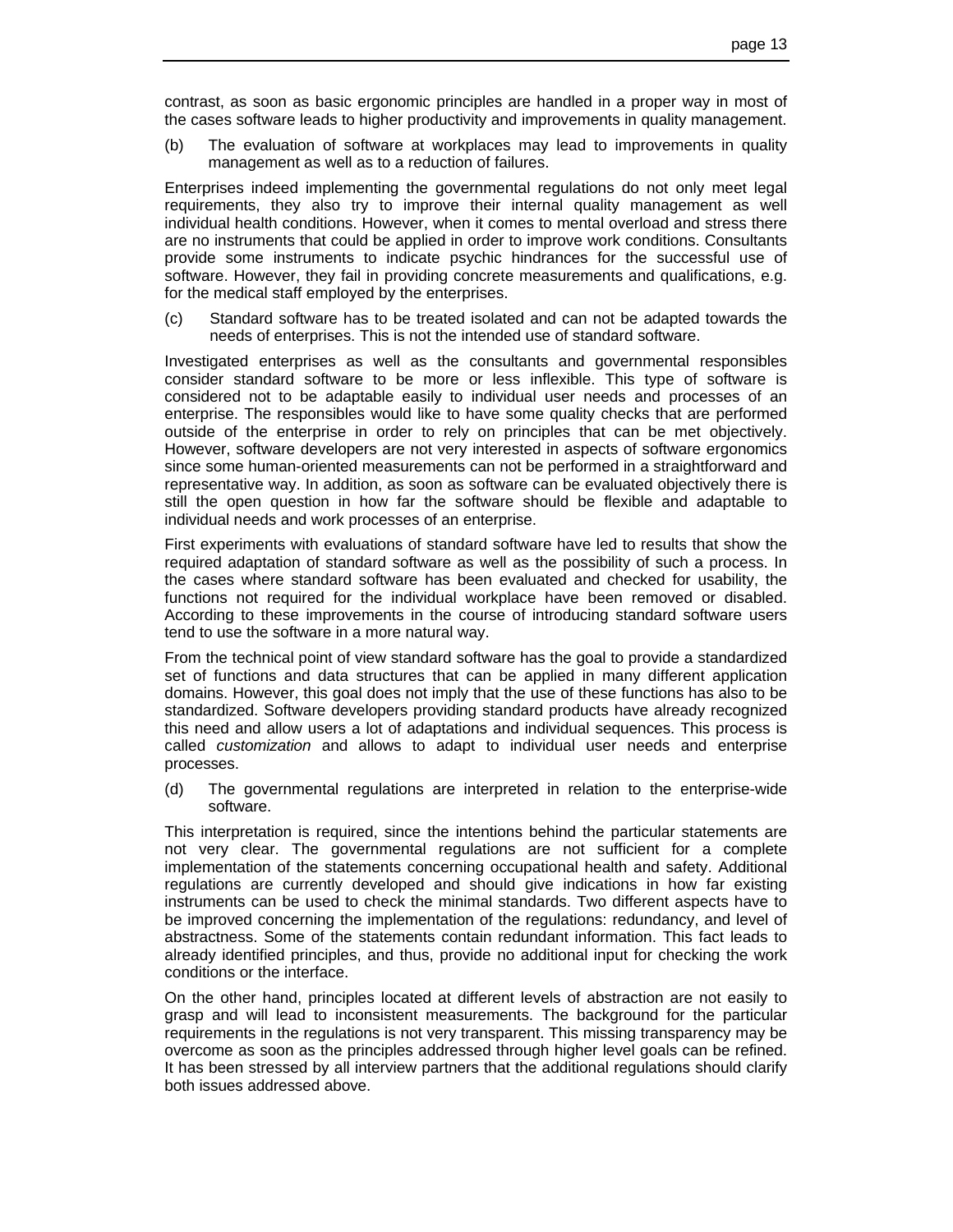### *2.1.2 How to Evaluate Software*

We now summarize the interview results concerning the practical approach towards ergonomic measurements.

a) Enterprises that are evaluating work places according to particular classes of work places often neglect user-oriented principles.

Since the government does not like to prescribe a certain implementation of the directive there is a lack of indication on how to perform the measurement of principles from software ergonomics. If an enterprise is interested in a very effective and fast evaluation it tries to find out particular work places equipped with the particular software product, and then applies a standard procedure for a more or less standardized work place. The responsibles expect a reduced the amount of time to be spent for each of the workplaces as well as a complete meeting of the governmental requirements. However, the people who are actually involved in task accomplishment are not participating in a sufficient way. If only one work place is under consideration in a representative way all the other users who are not participating in an evaluation process have no possibility to deliver their judgments. The trade unions know this dilemma and propose to find out some principles which can be measured objectively and are oriented towards the functions in an exclusive way, and to measure some subjective measurements, which requires to involve the users. Both the principles applied for measurements concerning the properties of software as well as judgments of users may involve quantitative as well as qualitative data.

Handling this question and optimizing the effectiveness and effectivity will lead to a strategy that allows to deliver the judgment of each user as well as to find out in the planning phase in how far a particular software actually meets the minimal requirements from a functional perspective. Actually, several factors are involved in human-computer interaction:

- Individual needs of users: skills, experiences, preferences and intentions.
- Characteristics of work tasks: reliability of data, timeliness of results, integration of tools, different types of tasks, etc.
- Functionality: robustness, conformity, explainability, adaptivity and support of group work, if required.

As a consequence, any instrument measuring occupational health and safety has to take into account that the main topic of interest is the user interface, and all of the factors have to be measured in an integrative way instead of measuring them isolated. The latter requirement is also stated in the planned additional regulations of the government.

(b) In order to evaluate software within an enterprise particular strategies and instruments are developed.

The reason for this development is the lack of existing instruments that can be easily used and adapted towards enterprise processes. Although there exist some approaches for measuring occupational health and safety at a work place for the implementation of the principles in software ergonomics there is almost no indication how to handle the results. But actually the results of the measurements are the interesting input that enterprises need to improve the work conditions.

As soon as the results of measurements do not lead to direct advice and regulations that may be implemented effectively, none of the instruments will be used in the intended way. The existing approaches for measurements do not give any indication concerning the efficiency of the instrument since empirical data are missing. The reason for these missing empirical investigations is that the government did only implement the directive in the national law without providing any further inputs to put the regulations to business practice.

(c) Help should be available in the course of evaluation. This help should be easy to handle, understandable, easy to use and efficient.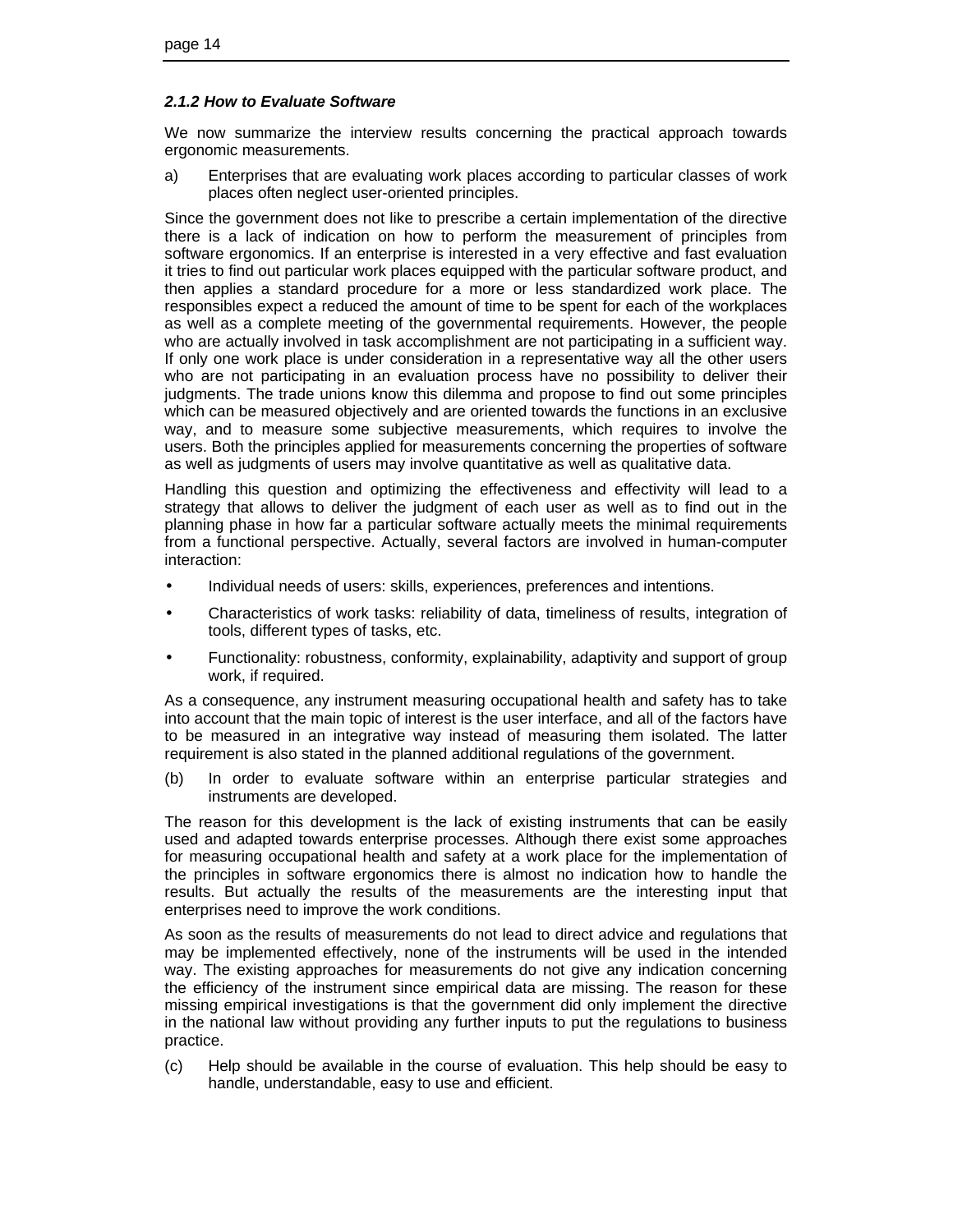Since there is no instrument in the moment that can be applied directly in the context of business processes, help is required from responsible government institutions as well as consultants. On one hand the reasons for hindrances at the workplace should become evident in the course of measuring, on the other hand direct user support to remove hindrances should also be available. The following list of requirements for businessoriented measurements has been acquired. Any technique for evaluation should

- support quick measurement
- automatically analyze the results of measurement
- be accurate (i.e. implement the governmental regulations in a straightforward way)
- be comfortable and complete
- allow easy recognition of hindrances in the course of interaction
- provide direct feedback about the required changes to remove hindrances.

The expenses for measurement and (re)design should be minimal. The measurement for a particular workplace should not last longer than one hour.

#### *2.1.3 Role Assignments and Requirements for Qualification*

In this context the requirements for experience and skills have been analyzed and acquired. Governmental regulations require enterprises to assure health and safety at a workplace through the acquisition of possible risks. In addition, at workplaces where software is used ergonomic user interfaces have to be provided.

(a) Evaluation is expected to be initiated from the management.

The initiative should come from the enterprise management. Responsible roles are physicians, security staff members and ergonomists. Middle management or top management should assign evaluation tasks to the security staff members who are responsible for the implementation of the guidelines and principles from the governmental regulations. Unfortunately, in most of the enterprises principles and techniques from software ergonomics have never been applied. Members from the security department are not educated and skilled in applying measurements from software ergonomics. However, first results are available from the development of particular instruments. The more basic ergonomic knowledge has been integrated into these techniques the more likely are improvements at the workplace.

Medical staff members have been handling physical needs of employees up to now. They are not prepared to evaluate principles from software ergonomics. Particular education for these people is required. However, medical staff members are those persons to whom employees could indicate some hindrances and cognitive overloads.

People from technical departments, such as computer specialists, are usually responsible to install software and to control the production of software. They are actually not interested in implementing particular principles, in particular when standard software is used in an enterprise. They only feel responsible for the technical background and the error-free execution of functions.

People representing staff members at the work place are also not educated very well in the field of software ergonomics. Although these people should represent the entire number of employees they can not control and monitor the process of software installation and planning in a proper way. They are rather kept busy through other tasks, such as the loss of work places due to the recession. However, they have identified the principles from software ergonomics to be important for the use of software at the workplace and have committed themselves to be educated in this field.

External experts are usually called to verify evaluation results or to perform additional evaluations if there is absolutely no knowledge available within an enterprise. In addition,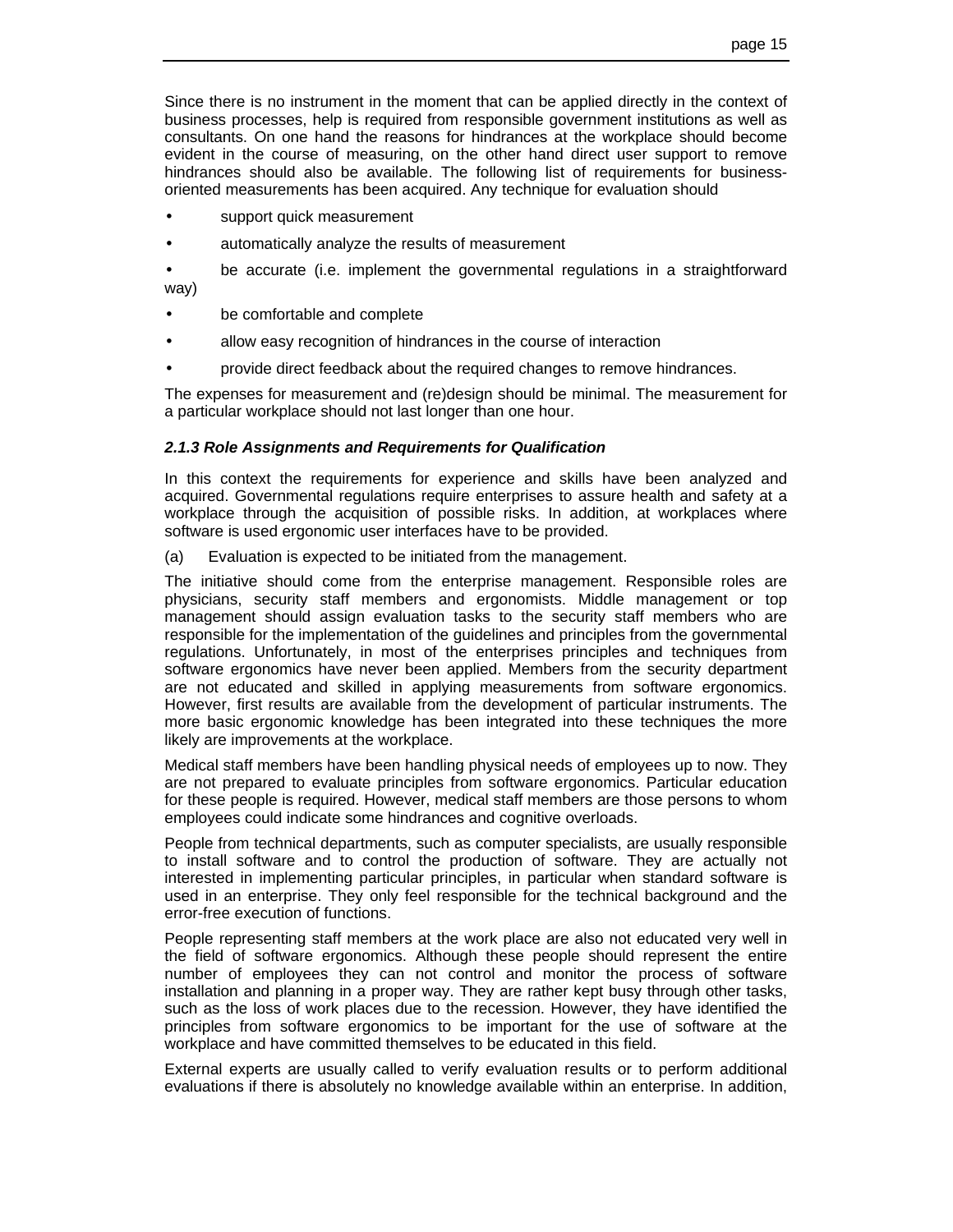external experts are required for particular problems that do not involve technical, organizational or cognitive problems. For all of the evaluators skills and experiences in software ergonomics are required, in order to enable improvements of the work conditions in the enterprise.

(b) The cooperation with the people from the government is highly appreciated.

All of the investigated enterprises uttered their interest in cooperating with the government for implementing the statements of governmental regulations. They also complained about the missing support coming from these institutions. Some consultants proposed an outsourcing scheme for governmental institutions that are responsible for implementation of laws. As such people from the government would become consultants for enterprises. At the moment these people fail to provide the required information to implement government regulations.

(c) The participation of employees in the course of evaluation is stressed out differently.

The role of employees working with software for the evaluation is handled differently. On one hand, participation is considered to be a means for more democracy within an enterprise that finally leads to higher productivity. On the other hand, participation is considered not to be required, since the users are considered being not capable to handle such a complex procedure. The trade unions consider participation as a useful means, although they would like to have a particular set of principles that could be measured without involving end users. Consultants consider the participation of end users to be required in the beginning in order to find out hindrances for higher productivity. In a second step they advise the consultance of experts to remove the hindrances being essential for improvements.

From the point of view of software-ergonomic measurement the participation of users is required. The reason for this involvement is given through the orientation of the directive and governmental regulations towards user-specific measurements. Only the users may provide information about how the feel supported through the capabilities of the system. For instance, if a user has problems with spatial relationships to be handled at the graphical user interface, it could be an individual problem that essentially requires modifications at the user interface, such as the use of the windowing system. Improvements of health and safety should focus on those people who have difficulties in interacting with computer technology.

### *2.1.4 Handling the Results of the Evaluation*

The last step of each evaluation procedure concerns the interpretation of the results and the consequences related to the results. Besides meeting ergonomic requirements improvements in the quality management for product development, and safety management of people at workplaces are considered to be the major targets of software evaluation.

- (a) Results from evaluations have not necessarily to explain the reasons for difficulties, as long as provide pratical tips and procedures to be followed for the removal of hindrances.
- (b) Enterprises are particularly interested in results of evaluation procedures that can be implemented directly.

Besides meeting the ergonomic requirements potential improvements should be implemented immediately. If possible, external consultants should, according to the results, optimize the application of software. Improvements are considered to be possible in the organization of work as well in technical belongings.

A major requirement to handle results effectively is the possibility to actually introduce new concepts in an organization. In order to succeed in the implementation of improvements the reasons for hindrances should also become evident. From the point of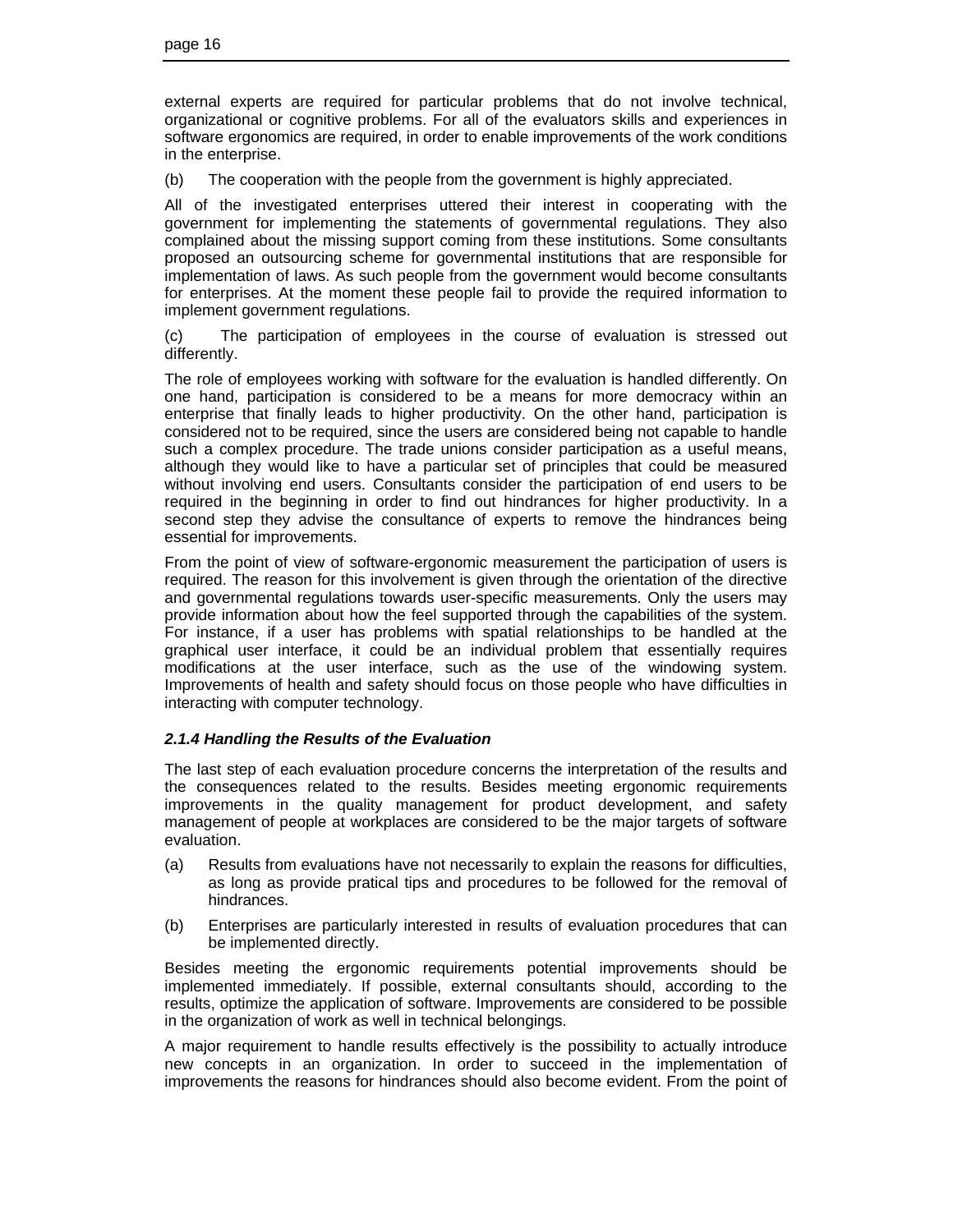view of software ergonomics it is not so efficient to have a list of activities in order to remove possible hindrances, it is rather required to know why certain improvements have to be performed. Hence, the reasons for hindrances should also become transparent in the course of evaluation.

(c) The qualification and education of software users is considered to be a means to reduce hindrances and problems in the course of interaction.

In enterprises sometimes people are educated in order to use software without failures. However, the technical possibilities should be explored extensively before education programs are developed. It could be cheaper to adapt existing software to user needs instead of trying to adapt people to software functions. Only those cases should be handled through skill management and education that can not be solved through technology. In particular, the use of standard software allows a wide range of adaptation to individual skills and needs. However, responsible persons in the enterprises tend to provide additional education in case of problems, instead of investigating adaptation features.

## **2.2 EU-CONform evaluation and design of VDU-work**

Based on the results from the previous activities a novel technique has been developed to enable practitioners a straightforward, but sound measurement and redesign of VDUworkplaces. In the following we describe the methodology, the concept, and the measurements.

### *2.2.1 The Procedure*

The application of the EU-CON technique is a novel, two step procedure, since it covers evaluation and (re)design: First, the users are guided through an evaluation procedure, in order to indicate troubles of usability. Then, evaluators (usually, ergonomists) help to identify the reason(s) for the troubles user are experiencing, and try to remove hindrances of effective and efficient interaction. As a consequence, the identification of hindrances leads to improvements at the VDU-work place. The improvement process is guided by a handbook to support this process actively.

According to its intentions EU-CON supports more than the traditional evaluation phases: preparation, execution, result preparation, rework. The latter phase is usually not part of an evaluation technique, e.g. see (Stary et al., 1995).

(1) The *preparation phase* consists of briefing the users, handing out the questionnaires for evaluation, and task identification. The users are briefed by the supervising evaluator about the goals, contents, and the procedure of evaluation. Then, the users receive the questionnaires for the individual evaluation of the VDU-work. The questionnaires are accompanied by some information material, namely the briefing sheet and the manual for answering the questionnaires. The task identification has to be performed by the users themselves, since the questions allow any type of granularity. For instance, for a particular user text editing might be considered to be a relevant task to be evaluated, whereas report generation based on a text editing system might be a task for evaluation for another user. Both may use the same text editing software.

Both for the briefing and for the task identification tools are provided, namely the briefing sheet, and the manual for answering that guides the user through the entire identification and question-answering process. It contains for each of the questions up to five examples how to answer them, or how to identify critical issues, such as the tasks to be evaluated.

(2) The *execution phase* follows the task identification and is performed by the end users. In case the briefing sheet and the manual does not provide sufficient explanation of the questions or input for answering the questions, the supervisor should be able to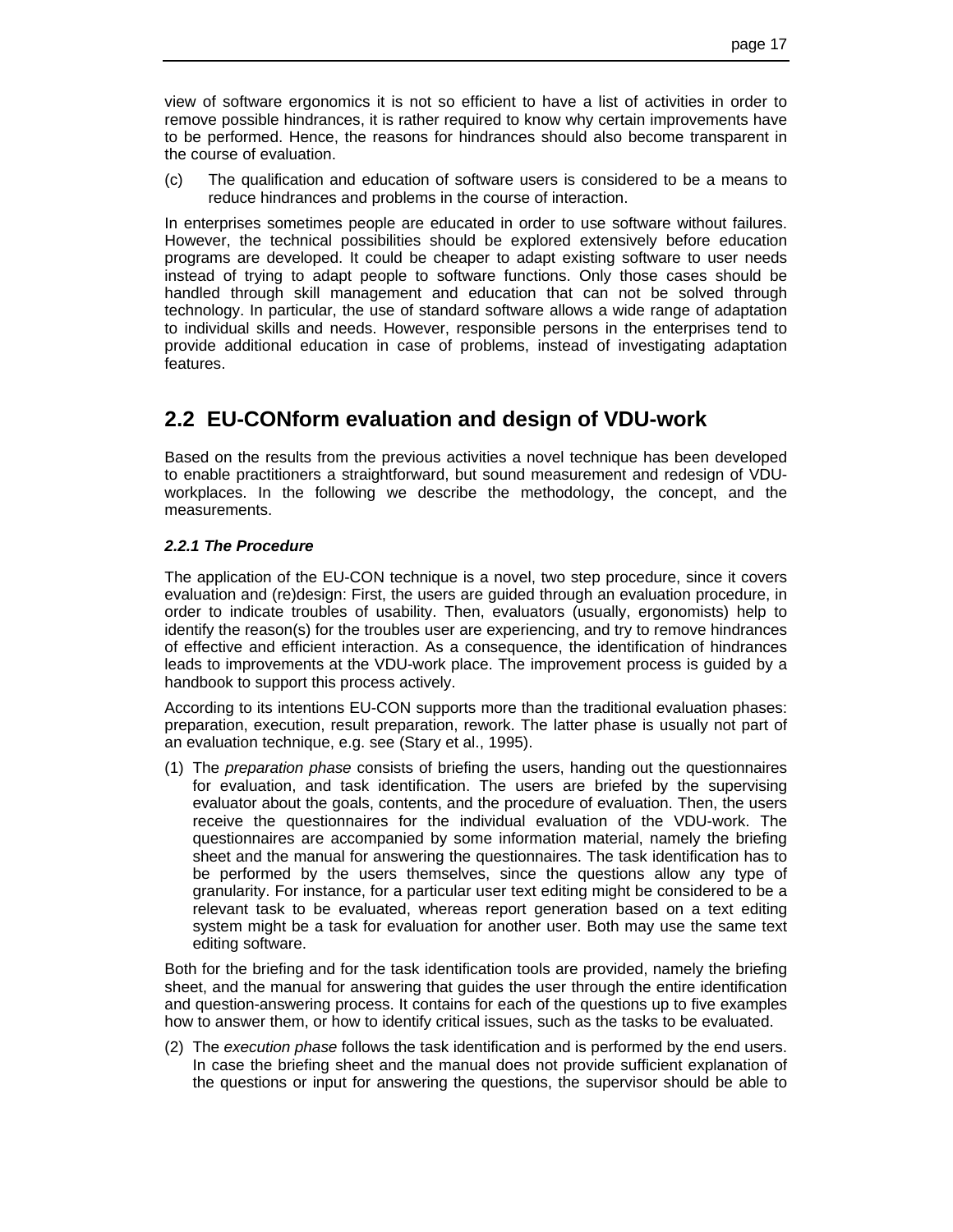advise the users filling out the forms. When the users have completed the questionnaires they return them to the supervisor who continues with the evaluation.

- (3) The *tuning phase* provides an integration of results. It is divided into a detailed evaluation of the questionnaires and an interpretation of the detailed results. Both activities are supported by tools, namely the handbook for evaluation and engineering. For the detailed evaluation of results hints to identify hindrances for certain types of answers are provided. For the interpretation of the results 'alert sheets' are provided. Each of these sheets contains a table with identifiers of the questions and the possible answers. Each option of a question is an identifier of a cell. Those cells are marked that identify options indicating troubles for end users. Hence, the evaluator is able to identify with one glance those 'hot spots' that requires further evaluation and/or redesign of the user interface. Hence, the second activity in this phase, namely the interpretation of the detailed results is supported in a straightforward way. The evaluator should be able to estimate effectively how much rework of the user interface is required.
- (4) The *rework phase* follows the identification of troubles. First, possible reasons for the troubles are identified. These may address the cognitive, social, organizational, and/or technical dimension of human-computer interaction. Each question indicating troubles is analyzed with the help of the handbook for evaluation and engineering. Once the evaluator has been able to identify the reasons for troublesome situations at the interface, the next step has to be a detailed discussion with the end user that have identified these troubles. Again, the handbook for evaluation is intended to support this step. It provides information which dimensions of the interaction should be discussed with the end user.

After agreeing what kind of improvements should be implemented at the user interface, these improvements have to put into practice. These improvements may either concern

- technical features, such as the handling of windows;
- the cognitive dimension, e.g., improving the help function;
- the social setting of the work place, e.g., the personal contact to other users;
- the organization of work, e.g., the transparency of data structures,

or a combination of the addressed dimensions. After having performed these improvements the evaluator is obliged to control whether they have been successful or not. In case the user still identifies problems accomplishing the intended tasks the rework activities have to be iterated, as long as the user indicates troublesome situations.

#### *2.2.2 The Components and Tools*

EU-CON consists of several components:

- 1. An Guide for Evaluation
- 2. A Handbook for Evaluation and Engineering.

The guide for evaluation consists of several parts: a questionnaire addressing the statements of the directive, the one-page information sheet for briefing, and the manual to facilitate the answering of the questions. The questionnaire comprises a set of questions for each of the five statements of the directive. In addition, general, questions about the participation of end users in the development process, the installation and planning phase, as well as about the experiences user rate themselves, are provided.

The one-page briefing sheet should be read by the users when being informed by the evaluator. It comprises the main idea of the evaluation as well as hints how to facilitate the identification of deficiencies. In particular, it refers to the national law for occupational health and safety and lists the five statements of the directive that have become part of law. The briefing concludes with some hints how to handle the questionnaire and references to help in case of troubles.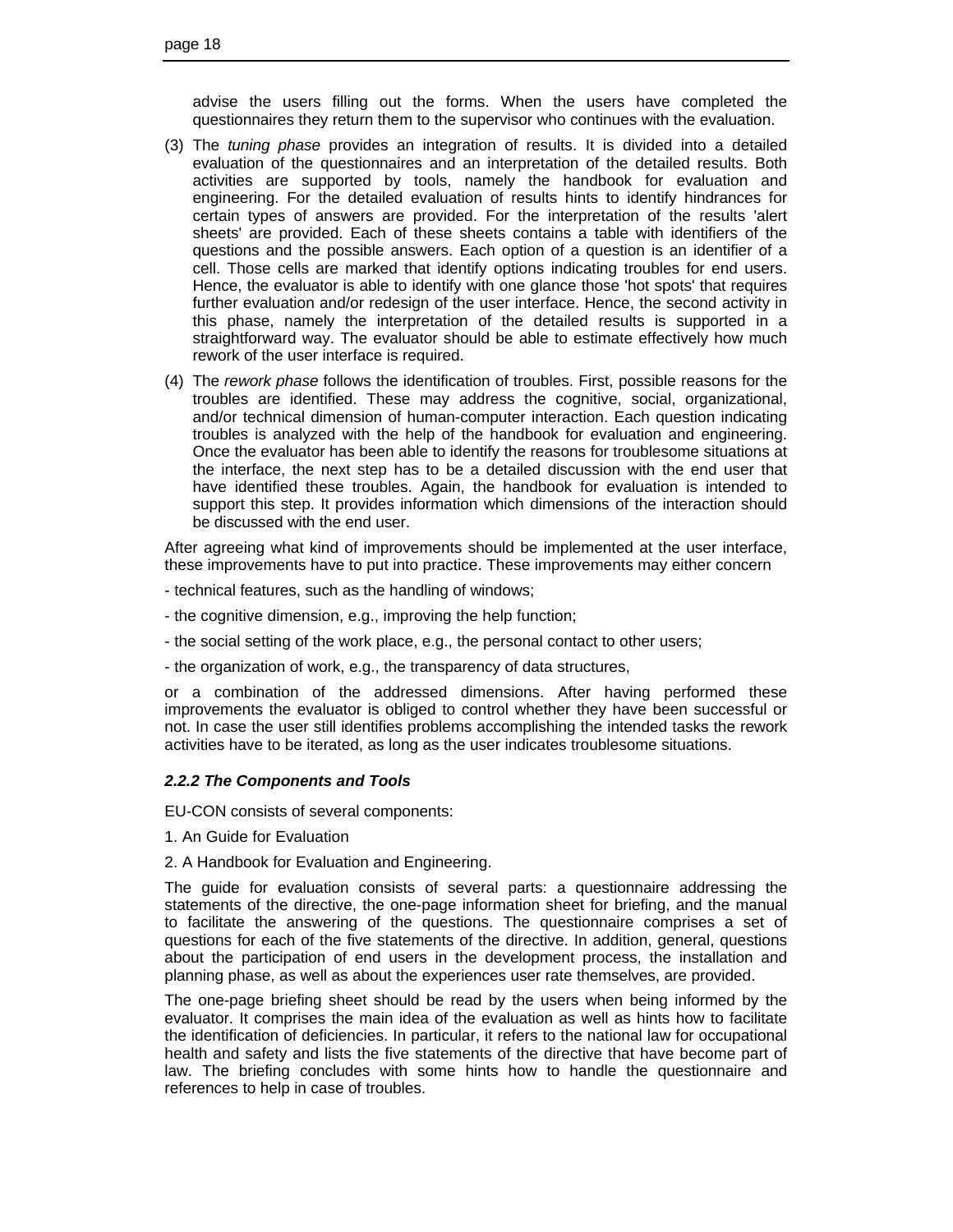The manual contains all the questions of the questionnaire. Each of them is extended with typical answers user may give. It addresses particular application domains of software, such as office support or production processes. The first part of the questionnaire, namely the identification of user tasks has been emphasized. It provides examples for different levels of granularity, in order to qualify the users finding out the adequate level of abstraction to identify their task.

The handbook for evaluation and engineering consists of several parts:

- (a) background knowledge about the evaluation of user interfaces according to the EECdirective and the regulations of the national law;
- (b) overview how to utilize the briefing sheet, the questionnaire, the manual and the handbook;
- (c) fundamental design principles and measurements from software ergonomics that are measured through the questionnaire;
- (d) the extended questionnaire with all questions and additional material. This material gives background to each of the questions and guides the evaluation and (re)design process. Finally, references to standards and fundamentals in human-computer interaction and software ergonomics are provided.

### *2.2.3 The Contents*

For each of the statements in the directive a set of questions has been developed. The questions mostly involve particular principles addressed by the statements of the directive and has been based on the conceptual findings described in section 2. In addition, the empirically acquired requirements for instruments to be used in enterprises have been taken into account, in particular, concerning the ease of use.

For instance, task appropriateness for a particular task is measured through the question (among others): 'Do you think the task could be performed with less effort? Could you skip some information provided by the software, or change the functionality improving the effectiveness or efficiency of task accomplishment?' On one hand, users have the opportunity to suggest improvements as far as they know or think to know them. On the other hand, adequate solutions can be recognized, namely, in case the answer to these questions is 'no'. The handbook for evaluation and engineering captures both cases and guides the evaluator interpreting the answers. The end user is provided with sample answers in the accompanying manual of the evaluation guide.

The number of questions decreases from statement one to five of the directive. The reason for this fact is given through the redundancy of the principles that are affected.

First tests with the methodology have proven the benefits of the novel concepts. 70 people were involved in test cases. The test cases have been distributed equally over insurance companies, banks, production industries and trade companies. The tasks comprised

- office activities
- administration
- management
- software development and distribution
- trading.

The first tests have lead to improvements in the structure of the technique, in particular the guide for evaluation. Problems that had to be overcome concerned the understanding of questions concerning the events of starting task accomplishment, the transparency of workflows, and the adaptation towards the individual completion of tasks.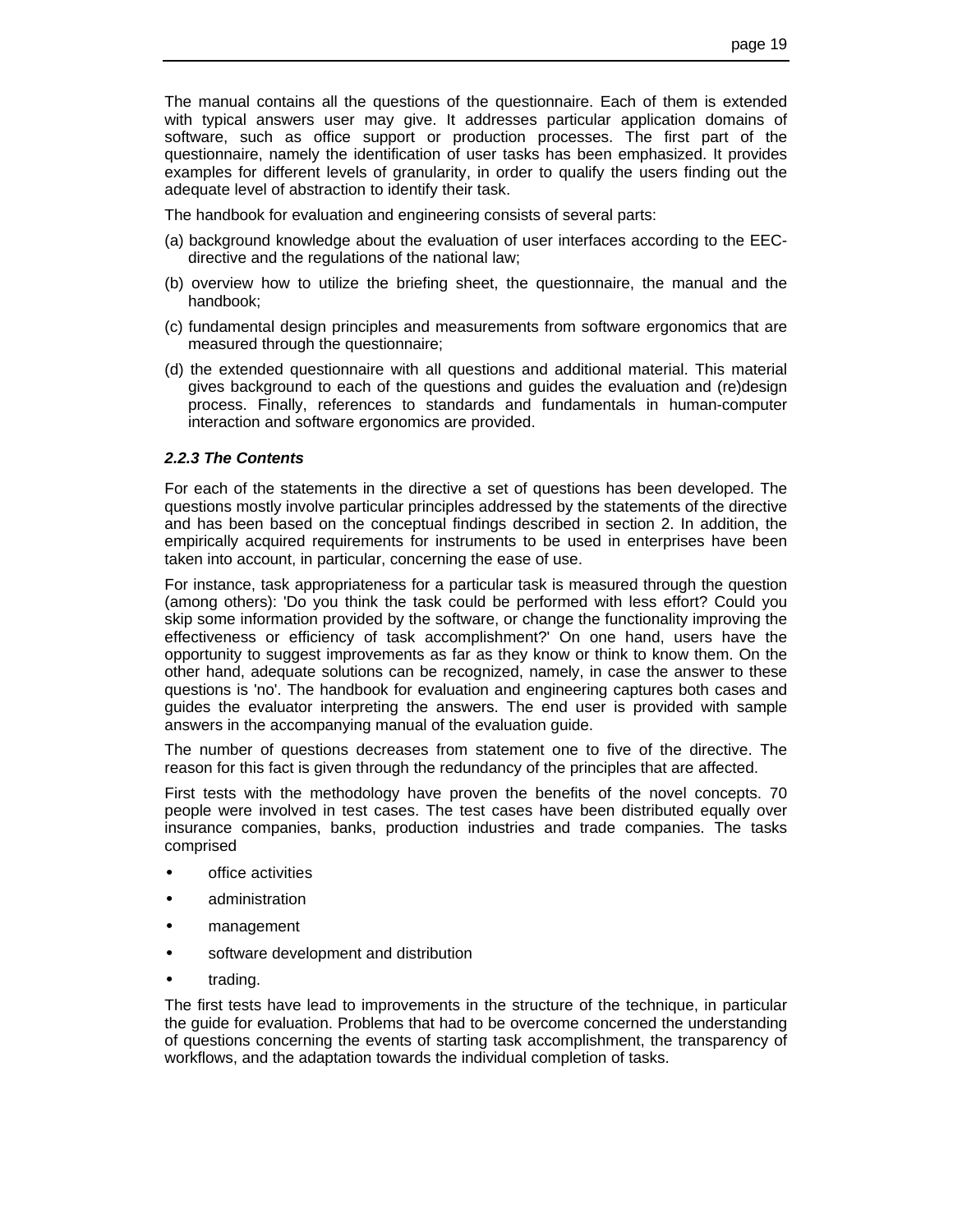## **3 Conclusions**

The standards, directives, and the methodologies for evaluating workplaces providing computer support are more or less isolated. Even when the development of an evaluation technique has been focused on the integration of different disciplines several problems occur:

- 1. *Terms and methods are not defined in an uniform way*: The terms and the methods may have different meanings. In order to avoid further diversification, clusters of principles have been identified, and different dimensions of VDU-work have been distinguished.
- 2. *Lack of empirical validation*: In most of the cases, empirical experiences are missing. This fact makes it difficult to compare evaluation techniques, in particular, if they do not stem from occupational psychology.

After having achieved the results mentioned above, a second Austrian project has been launched that has been targeted

- to capture the organizational and political constraints for the practical use of evaluation techniques
- to develop a technique for evaluation that meets the acquired constraints, takes into account the scientific results from the first project, and implements the EUdirective in a straightforward way.

The project has led to EU-CON, a technique that implements the directive on humancomputer interaction in the required way. It relates existing work with the idea of the directive to improve occupational health at the VDU-workplace. However, the following novel concepts had to be implemented for holistic measurement and adequate redesign of user interfaces:

- An *additional phase for improvements*: EU-CON supports the (i) preparation of the evaluation, the (ii) acquisition of data, the (iii) evaluation and interpretation of results, and the (iv) controlled rework of VDU-workplace design. The last phase is not common for evaluation and engineering techniques. EU-CON bridges the gap between evaluation and redesign.
- A *structured set of tools properly designed for each of the phases*, and tuned for a smooth transition from measurement to redesign. Again, most of the techniques for engineering or evaluation focus either on proposing design principles or on implementing measurements. This conceptual bridge had to be captured.
- *Tasks have to be identified* for the measurement of suitability for tasks, the major measurement of the directive. Usually, it is assumed that a particular perspective capturing a particular granularity of tasks is sufficient to check task appropriateness. EU-CON supports individual adaptation, since the user is encouraged to identify his/er perception of tasks.
- *Applicability in any problem domain*: EU-CON can be utilized for any type of VDUworkplace. The adaptation towards each case is achieved by the task identification performed by the end users.

Summarizing the results, we have achieved insights into the practical use of existing techniques for evaluation and proposed a comprehensive evaluation and engineering technique that supports sufficient methodological and empirically valid input for evaluating and designing workplace equipped with interactive systems. Future activities will concentrate on checking the reliability, objectivity, and validity of this technique in a long term test.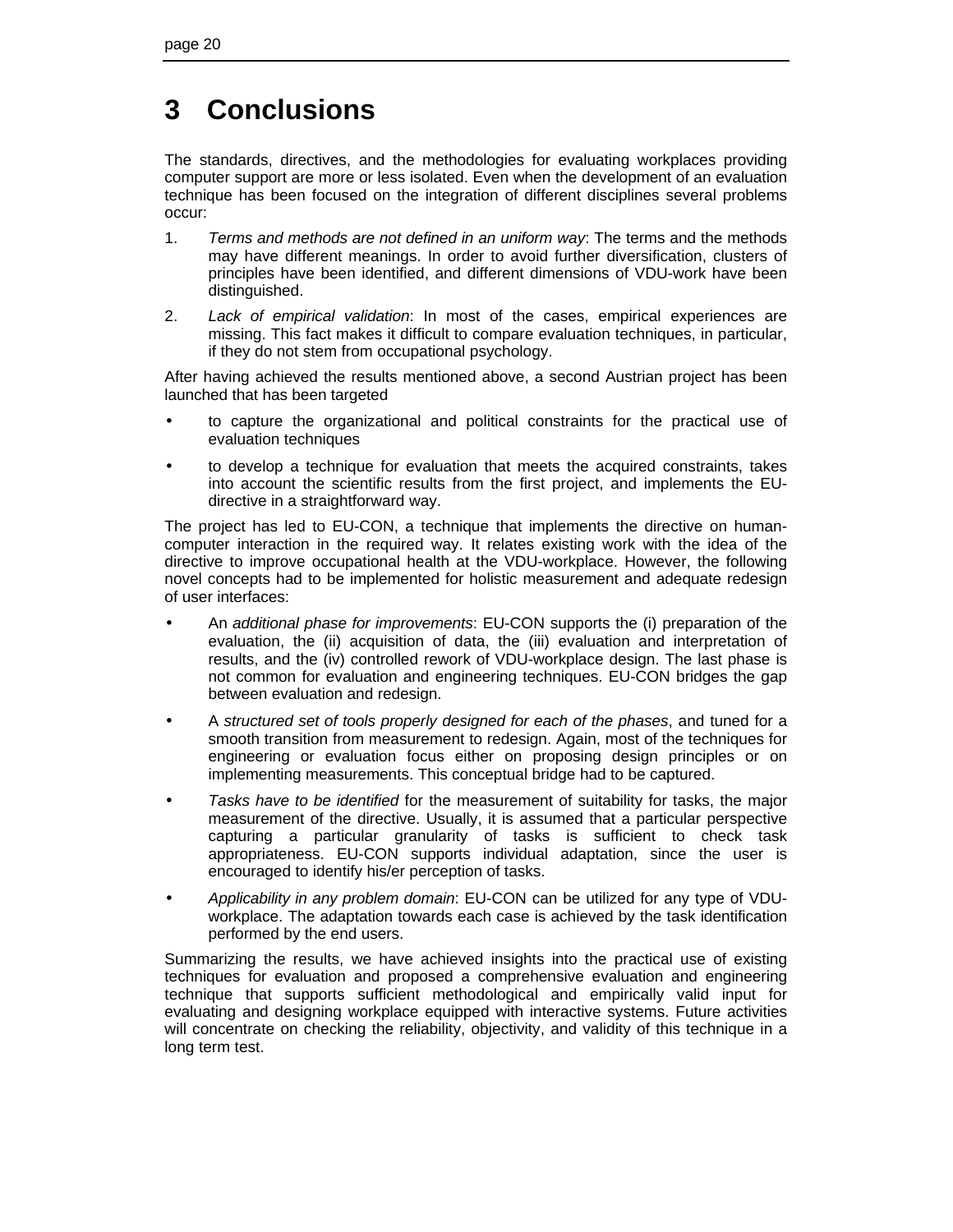## **Acknowledgments**

This work has been funded by the Austrian Ministry for Science, Research and Culture under contract GZ 190.134/2-II/8/94, as well as the Austrian Ministry for Work and Social Affairs under contract GZ 120/19-GrA/95.

## **References**

- Abernethy, C. (1988). HCI Standards: Origins, Organizations and Comment, in: International Review of Ergonomics, Vol. 2, pp. 31-54.
- Bastien, J.M.Chr.; Scapin, D. (1992). A Validation of Ergonomic Criteria for the Evaluation of Human-Computer Interfaces, in: International Journal of Human-Computer Interaction, Vol. 4, No. 2, pp. 183-196.
- Corbett, M.; Macleod, M.; Kelly, M. (1993) Quantitative Usability Evaluation The ESPRIT MUSiC Project, in: Human-Computer Interaction: Applications and Case Studies, Proceedings of the Fifth International Conference on Human-Computer Interaction, Orlando, Elsevier, Amsterdam, pp. 313 - 318.
- Cuomo, D.L.; Bowen, Ch.D. (1994). Understanding Usability Issues Addressed by Three User-System Interface Evaluation Techniques, in: Interacting with Computers, Vol. 6, No. 1, pp. 86-108.
- DIN 66 234 Part 8 (1988). VDU-Workplaces, Fundamentals for Dialogue Design, Beuth, Berlin.
- Dunckel, H. ; Volpert, W.; Zölch, M.; Kreutner, U.; Pleiss, C.; Hennes, K. (1993). Contrastive Task Analysis (in German). The KABA-Guide: Fundamentals and Manual, Teubner, Stuttgart.
- Hampe-Neteler, W.; Rödiger, K-H. (1992). Software-Ergonomics. Techniques for Evaluation and Standards for Development of User Interfaces (in German), Report, University of Bremen.
- Houwing, Edo H.; Wiethoff, Marion; Arnold, Albert G. (1993). Usability Evaluation from Users´ Point of View: Three Complementary Measures, in: Human-computer Interaction: Applications and Case Studies, Proceedings of the Fifth Conference on Human-Computer Interaction, Orlando, Elsevier, Amsterdam, pp. 475 - 480.
- Jeffries, R.; Miller, J.R.; Wharton, C.; Uyeda, K.M. (1991). User Interface Evaluation in the Real World: A Comparison of Four Techniques, in: Proceedings CHI'91, ACM, pp. 119-124.
- Oppermann, R.; Murchner, B.; Reiterer, H.; Koch, M. (1992). Software-ergonomic Evaluation. EVADIS II (in German), de Gruyter, Berlin.
- Stary, Ch. (1994 and 1996). Interactive Systems: Software Ergonomics and Software Development (in German), Vieweg, Wiesbaden.
- Stary, Ch., Riesenecker-Caba, Th., Flecker J. (1995). Evaluation of VDU-Workplaces First Steps towards an Instrument According to the EU-Directive (in German), vdf, Zurich.
- Stary, Ch., Riesenecker-Caba, Th., Kalkhofer, M., Flecker J. (1997). EU-CON An EU-Conform Technique for Evaluation and Engineering of VDU-Work (in German), vdf, Zurich.
- TCO (1992). Swedish Confederation of Professional Employees: SOFTWARE CHECKER - An Aid to the Critical Examination of the Ergonomic Properties of Software, Handbook and Checklist, Schweden.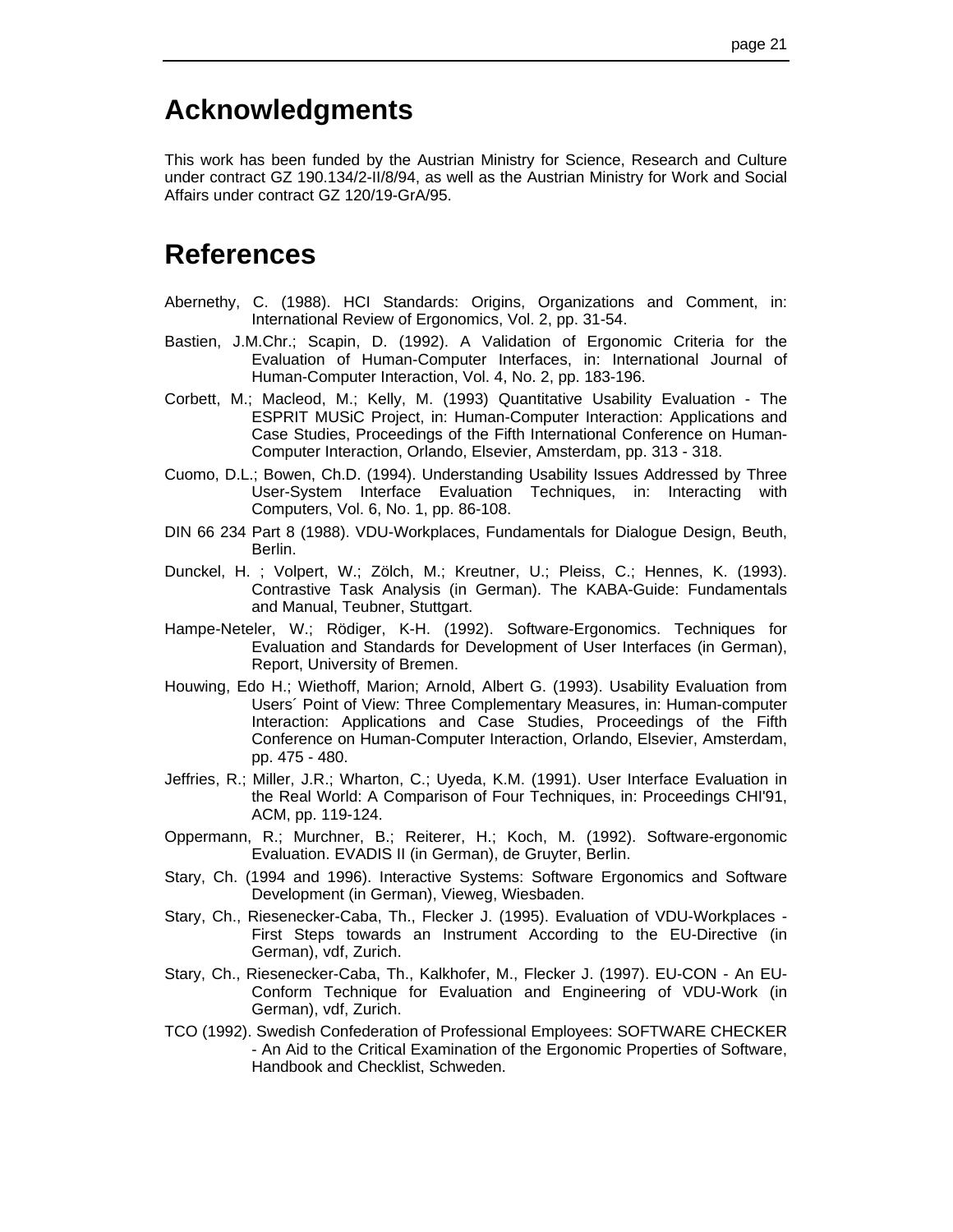Technologieberatungsstelle (1994) beim DGB Landesbezirk NRW: ABETO - Templates. Step 3 - Analysis, Oberhausen.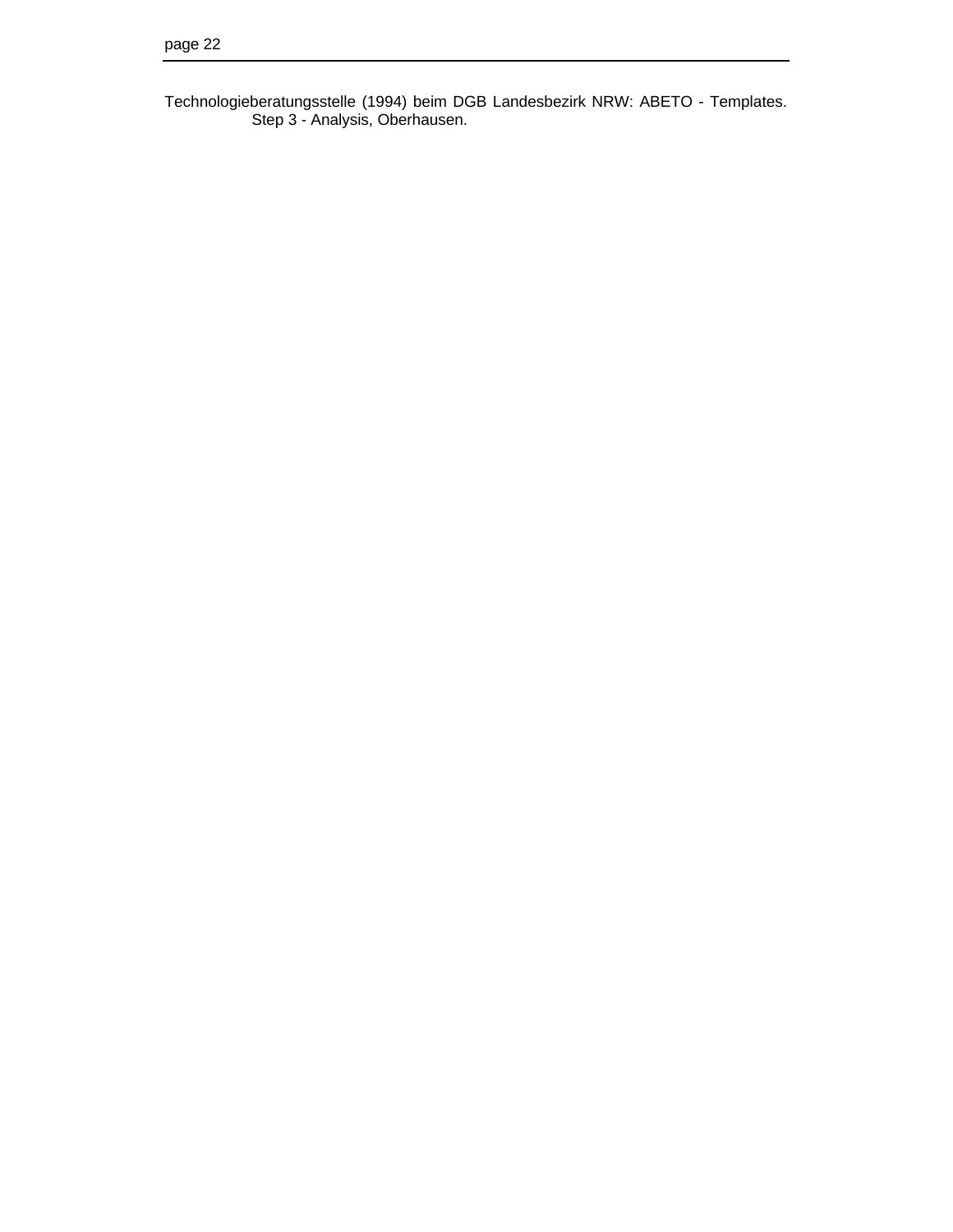# **Austria: Work with Display Screen Equipment – Law and Practice**

## **Martina Molnar**

humanware - Institut für Gesundheit, Sicherheit and Ergonomie im Betrieb Burggasse 58, A-1070 Vienna, Austria tel. +43 1 526 02 88 and fax +43 1 5260 28 89 e-mail: 100140.1513@compuserve.com

## **1 Law**

## **1.1 EU Display Screen Equipment Directive 90/270/EEC**

Directive 90/270/EEC of 29 May 1990 on the minimum safety and health requirements for work with display screen equipment was adopted by the Council of the European Communities as the fifth individual Directive within the meaning of Council Directive 89/391/EEC on the introduction of measures to encourage improvements in the safety and health of workers. The Directive as implemented in Austria is the first measure of its type to give any substantial weight to the idea of worker protection in the office world.

## **1.2 Display screen work in the Employee Protection Act [ASchG]**

1 January 1995: ArbeitnehmerInnenschutzgesetz (Employee Protection Act) - a set of basic legal requirements, including the main items from the various directives.

Sections 67, 68: general focus on display units (not all minimum health and safety requirements included, e.g. minimum standards in Annex, specific definition of breaks in daily work routine).

Details in the ArbeitnehmerInnenschutzgesetz will be gradually regulated through additional decrees.

Two sections (67 and 68) of the Federal Law on Safety and Health Protection at Work make reference to display screen work and Directive 90/270/EEC. The text of the law is quoted here (in italics) with comments on them.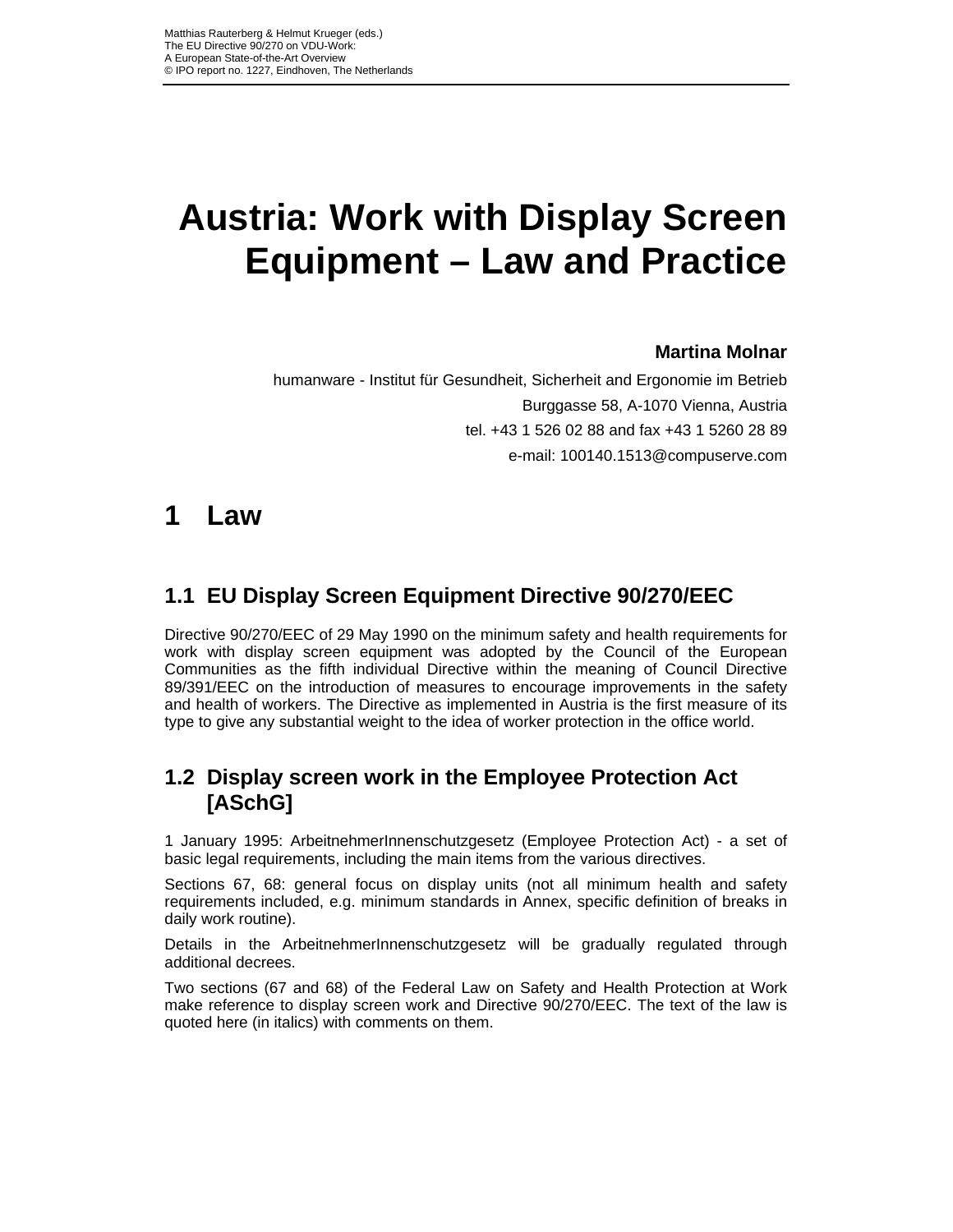### *Display screen workstations (Section 67 ASchG)*

*(1) A display screen within the meaning of this provision is a component with a screen for alphanumeric or graphic display, regardless of the display process employed. Display screen workstations within the meaning of this provision are workstations in which display screen equipment and the data input keyboard or other control unit and, if applicable, a data storage medium, form a functional unit.*



Figure 1.

*(2) Employers are required to design display screen workstations in an ergonomic fashion. Only display screen equipment, input or data recording devices and peripheral appliances that are in line with the latest technological findings and that comply with ergonomic requirements may be used; suitable desks or work surfaces and seating are to be provided.*

*(3) Display screen workstations are to be dimensioned and designed so as to provide sufficient space for the user to change position and vary movements. Suitable lighting is to be provided so that reflection and glare are avoided.*

*When and how is ergonomic design necessary?* The design requirements formulated here are based on the minimum requirements in the Annex to the Display Screen Equipment Directive. According to the Directive all existing workstations must meet these requirements by 31 December 1996 (Article 5 of Directive 90/270/EEC). Workstations installed after 31 December 1996 must meet these requirements immediately. The time and material requirements of the Directive are not taken over in their entirety in the ASchG. The material requirements will be included, at least to the minimum level set out in the Directive, in the forthcoming decree on display screen work (VDU decree). The draft version of the decree of 9 September 1996 has a different time frame, however, for meeting requirements, with a 1998 deadline for screen, keyboard and work desk, and an additional two years (until 2000) for software. All other provisions will be effective as soon as the decree comes into force.

### *(4) Paragraphs 2 and 3 are applicable to portable computers if they are regularly used at a workstation.*

*How do the provisions apply to portable computers?* Computers used regularly in a single location are subject to the requirements in the Annex to the Directive. In this case there are clear design imperatives: for example, the requirement that the keyboard be "a separate unit from the screen" and that "the arrangement of the keyboard and the characteristics of the keys shall be such as to facilitate the use of the keyboard", thus calling for an additional external keyboard; or the requirement that the screen "must swivel and tilt easily and freely to suit the needs of the operator", which is only possible with an external monitor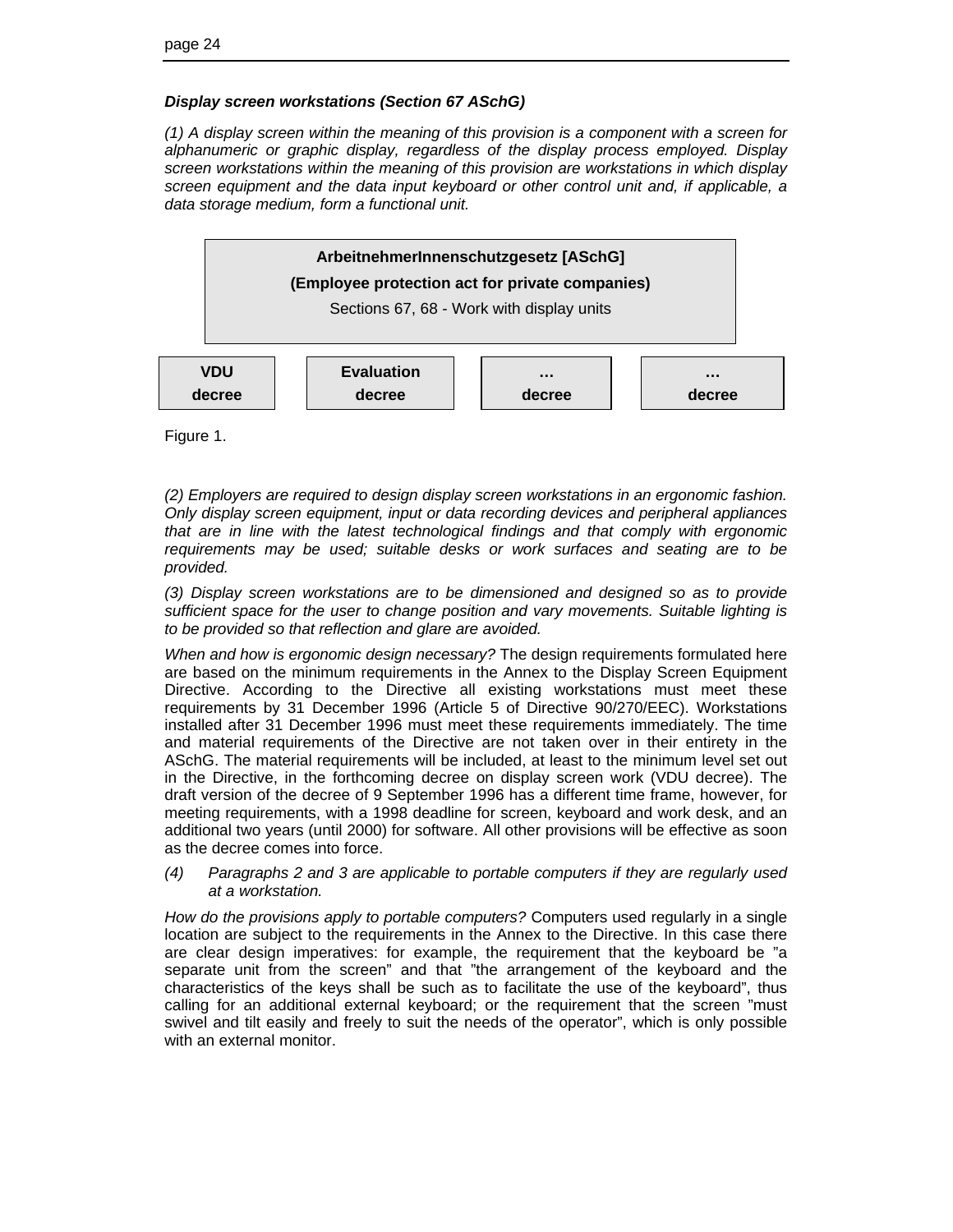- *(5) Deviations from paragraphs 2 and 3 are admissible where necessary with the following installations and devices, depending on their purpose and the work procedures involved:*
- *1. drivers' cabs or control cabs for vehicles or machines*
- *2. computer systems on board a means of transport*
- *3. computer systems mainly intended for public use*
- *4. calculators, cash registers and any equipment having a small data or measurement display required for direct use of the equipment*
- *5. typewriters with displays*

*What is a display screen workstation?* Many of the provisions of the EU Directives are (with good reason) formulated in very general terms, but the definition of what is and what is not a display screen workstation is quite clear. Thus every workstation that fits the definition must be designed ergonomically. The installations listed in Section 67 paragraph 5 subparagraph 1 ASchG are merely deviations.

The frequently expressed implicit or explicit assumption that the employer's obligation to observe the minimum requirements concerning the ergonomic design of display screen workstations according to the definition in Section 67 ASchG depends on the amount of time spent every day at the workstation is not correct. Display screen workstations must always comply with the minimum requirements irrespective of how long a particular employee works at them.

*(6) Paragraphs 1, 2 except for the last sentence and 4 also apply to visual display equipment, input or data registration devices and peripheral appliances, work desks, work surfaces and seating provided to employees by employers to perform their work outside the workplace.*

*Teleworking?* This supplement to Section 67 was added when the ASchG was modified at the end of 1996. It is designed to ensure that visual display equipment and other appliances used for teleworking also comply with the technical requirements. The ruling does not refer to the workstation environment, e.g. lighting and illumination.

### *Special measures for display screen work (Section 68 ASchG)*

*(1) Particular account is also to be taken in the analysis and evaluation of risks of the possible deterioration of eyesight, and of physical and mental stresses. Suitable measures are to be taken on the basis of this analysis and evaluation to exclude such risks with account taken of the combined effect of the risks.*

*What stresses are to be analysed and evaluated?* The Directive explicitly includes not only physical but also mental stresses, which must be taken into account when analysing and evaluating the risks and devising appropriate remedies. This results from the fact that computer work involves minimal physical activity but high cognitive requirements. The analysis of physical stresses should at the very least take into account the criteria in the Annex to the Directive concerning information processing by humans (cognitive ergonomics). However, possible mental stress factors go far beyond the cognitive level and include work procedures and psychosocial aspects.

*(2) Employers must take account of the following factors when designing, selecting, introducing and modifying software and when designing activities in which visual display equipment is used:*

- *1. The software must be adapted to the work being performed.*
- *2. The software must be user-friendly and if necessary adapted to the knowledge and experience of the users.*
- *3. The systems must offer employees information on the processes taking place.*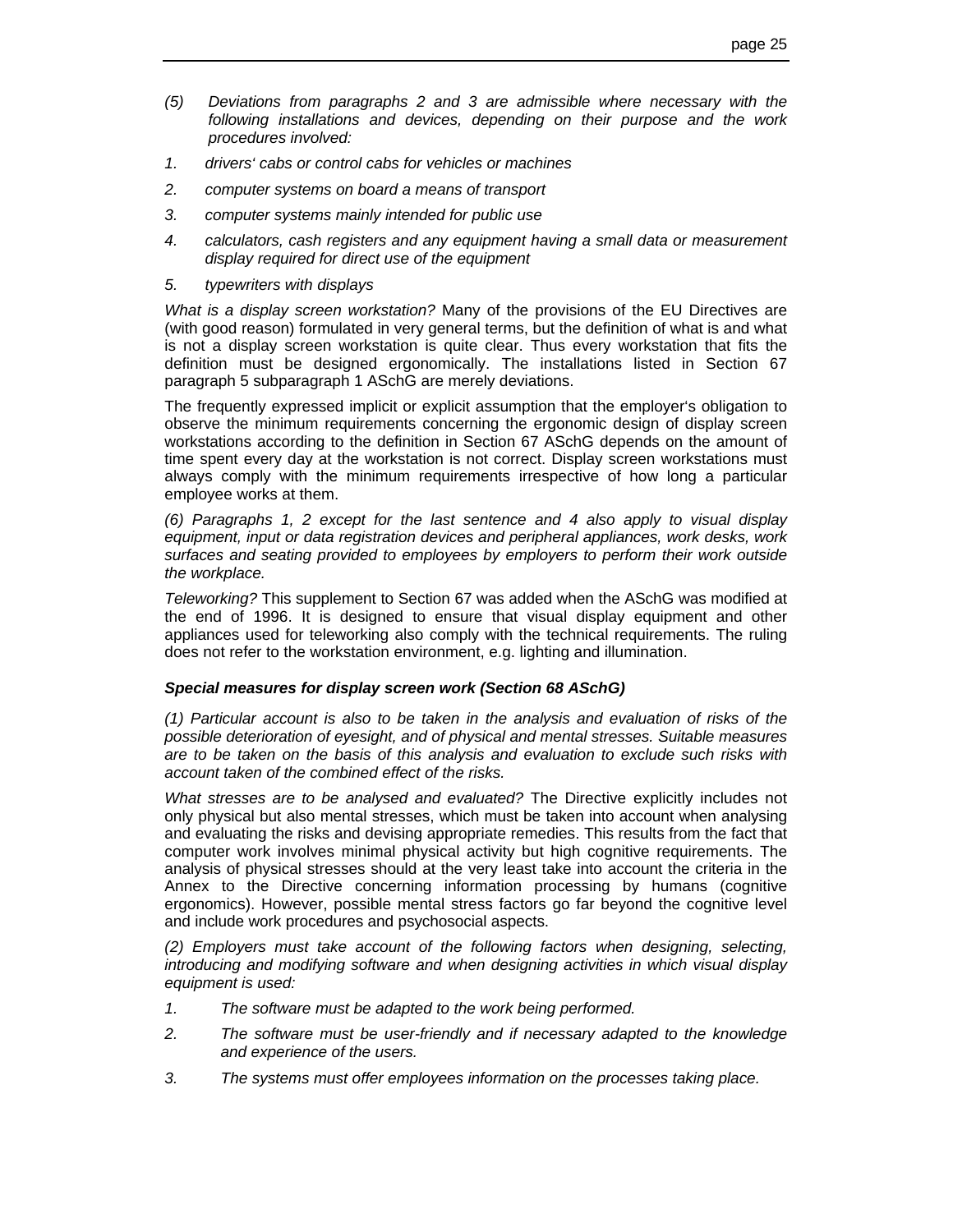- *4. The systems must present the information in a format and at a speed adapted to the users.*
- *5. The principles of ergonomics are to be applied in particular to the processing of information by persons.*

*What are the requirements for software?* This formulation clearly distinguishes between two sets of circumstances. Employers must either see that software ordered by them for use by employees is developed (designed, modified) individually with account taken of the ASchG and decree requirements, or else they must take account of these requirements when selecting software. The factors refer for the most part to ergonomic aspects (interaction), which are based on cognitive psychology principles (perception, memory, thought, learning, etc.). The contents of ISO 9241 Parts 10 to 17 and EN 29241 Parts 10 to 17 are helpful in this respect.

*(3) The following applies to employees who use visual display equipment for a significant part of their normal work:*

*What provisions depend on the length of time spent at the screen?* The following provisions (Section 68 paragraph 5 subparagraphs 1 to 4 ASchG) are not relevant to all employees but only to those for whom the criterion "a significant part" applies. The definition of "a significant part" should be clarified in the decree. The draft version of 9 September 1996 defines a "significant part" as two hours.

*1. Employers must plan activities in such a way that the daily work on a display screen is periodically interrupted by breaks or changes of activity reducing the workload at the display screen.*

*When are changes of activity/breaks required?* In the past the requirement for breaks from display screen work could be defined by inspectors pursuant to Section 11 paragraph 7 AZG. This definition was based in specific instances on the establishment with the involvement of a medical expert of the negative physical or mental effects caused and explained by the specific work in question (i.e. over and above the average amounts to which an employee is exposed) and hence of the pauses for regeneration necessary as a result. With the new requirements in the ASchG the employer is obliged to infer the appropriate measures on the basis of an analysis and assessment of the risks presented by display screen workstations. These measures should, as far as possible, be based on the minimum requirements defined in the ASchG and VDU decree and on scientific findings in the field of workplace design. The "workstation analyses" will show how much time is spent every day at the display screen and whether there is a relevant (legal or work) threshold after which a period for regeneration (change of activity, break) is required. The results of these analyses and appraisals and the measures taken as a result must be recorded in the safety and health protection documents.

- *2. Employees are entitled to an eye and eyesight examination before commencing display screen work, at regular intervals thereafter and if they experience visual difficulties that may be due to display screen work.*
- *3. Employees are entitled to an ophthalmological examination if the results of the test referred to in paragraph 2 show that this is necessary.*
- *4. Employees are to be provided with special corrective appliances if the results of the tests referred to in paragraphs 2 and 3 show that these are necessary.*

*When are workers entitled to eye tests/corrective appliances?* The text of Section 68 paragraph 3 subparagraphs 2 to 4 ASchG is practically identical to that of the Directive. Further details are provided in the decree. These regulations are not relevant to all employees but depend on the degree of utilisation of the display screen compared with the total activity. In other words, the employer is not obliged to arrange a series of eye tests. The regulation merely grants employees a right that must be actively asserted by them.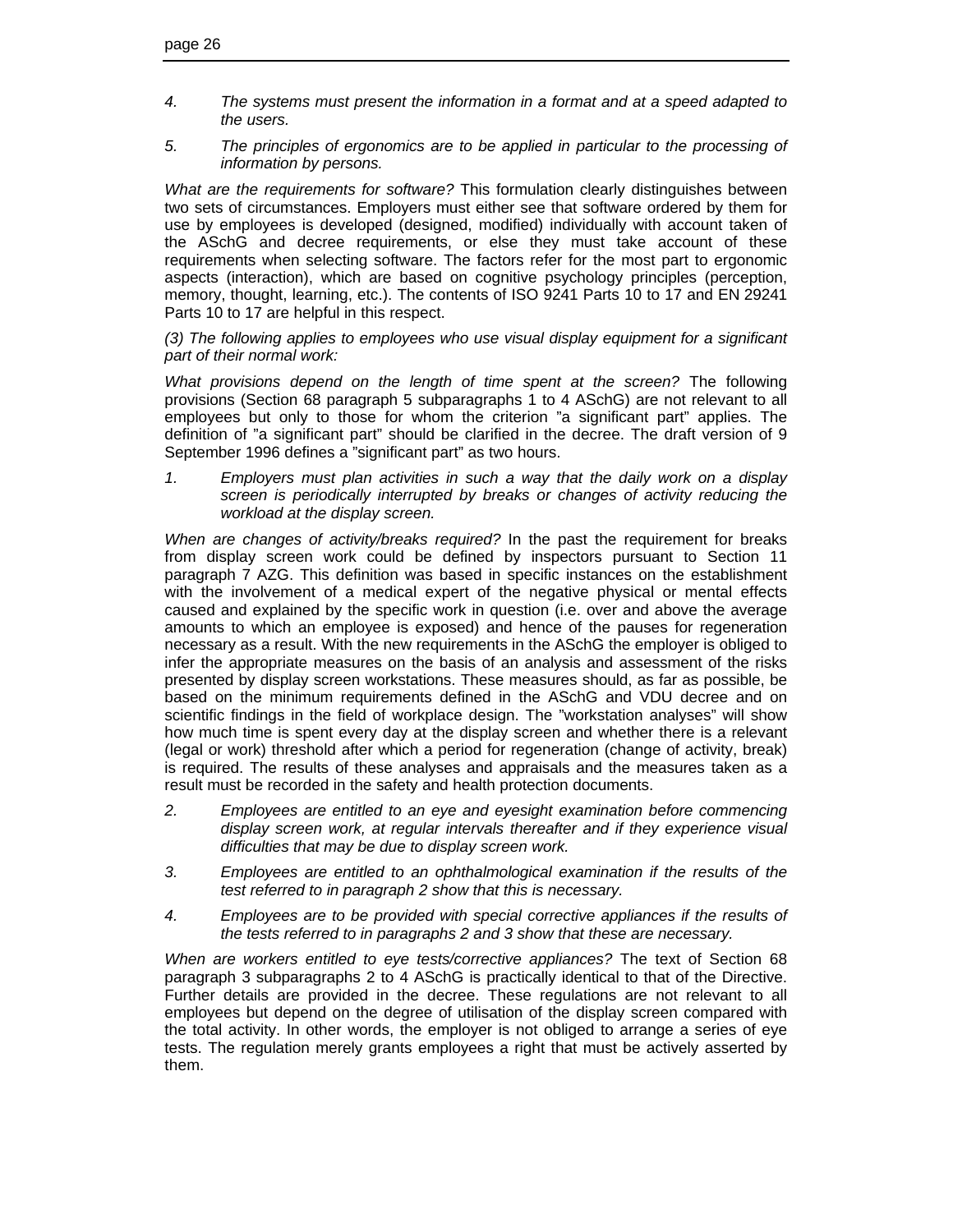*(4) Measures taken pursuant to paragraph 3 subparagraphs 3 to 4 may in no circumstances involve employees in additional financial cost.*

*Who pays for eye tests/corrective appliances?* Although employees may not incur any costs as a result of these measures, there is not yet sufficient indication as to who should pay for them and to what extent. It is expected that the decree will contain provisions to this effect. In this context mention is made in particular of the recent discussion on spectacles for visual display units, which must be adapted specifically to the distance from the monitor and requirements for working at the machine.

- *(5) Paragraph 2 is not applicable to portable computers that are not used regularly at the workstation.*
- *(6) Paragraph 2 is only applicable to installations and devices listed in Section 67 paragraph 5 in so far as it does not conflict with the nature or purpose of the installation or the type of work performed.*
- *(7) Paragraph 2 also applies to display screen work outside the place of work.*

A modification at the end of 1996 added to paragraph 7 the requirement for ergonomic software design for teleworking and workstations with display screen in the home.

## **1.3 VDU decree**

The VDU decree has not yet been implemented. The following points in the Directive 90/270/EEC and Sections 67 and 68 above remain to be clarified.

- 1. Regulations concerning "a significant part" of daily work at a display screen (effect on change of activity/breaks, eye tests, corrective appliances).
- 2. All minimum requirements on workstation design and work environment contained in the Annex to the Directive.

| <b>Traditional Austrian Approach</b>  |                                                                                                                                                                                              | <b>New European Approach</b>                                                                                                                       |
|---------------------------------------|----------------------------------------------------------------------------------------------------------------------------------------------------------------------------------------------|----------------------------------------------------------------------------------------------------------------------------------------------------|
| Legislation                           | complete and specific details on<br>"right" and "wrong"                                                                                                                                      | general aims and goals to be<br>implemented individually                                                                                           |
| Value                                 | partially integrated at company level<br>through responsibility of individual<br>prevention specialists, no company<br>principle, obligation with limited<br>expense and less identification | generally integrated in the<br>company structure through<br>general responsibility,<br>obligation with considerable<br>expense and much resistance |
| Role of<br>supervisory<br>bodies      | clear control and decision powers,<br>less freedom for interpretation, less<br>conflict potential,                                                                                           | unclear control and decision<br>powers, more freedom for<br>interpretation, large conflict<br>potential                                            |
| Role of<br>employers and<br>employees | clear regulations for action, less<br>need to understand, reactive and<br>passive role, less fear of doing<br>wrong                                                                          | unclear regulations for action,<br>higher need and less<br>willingness to understand,<br>active and self-managing role,<br>fear of doing wrong     |
| <b>VDU</b>                            | piecemeal legislation, no overall<br>value                                                                                                                                                   | global legislation and value                                                                                                                       |

Table 1.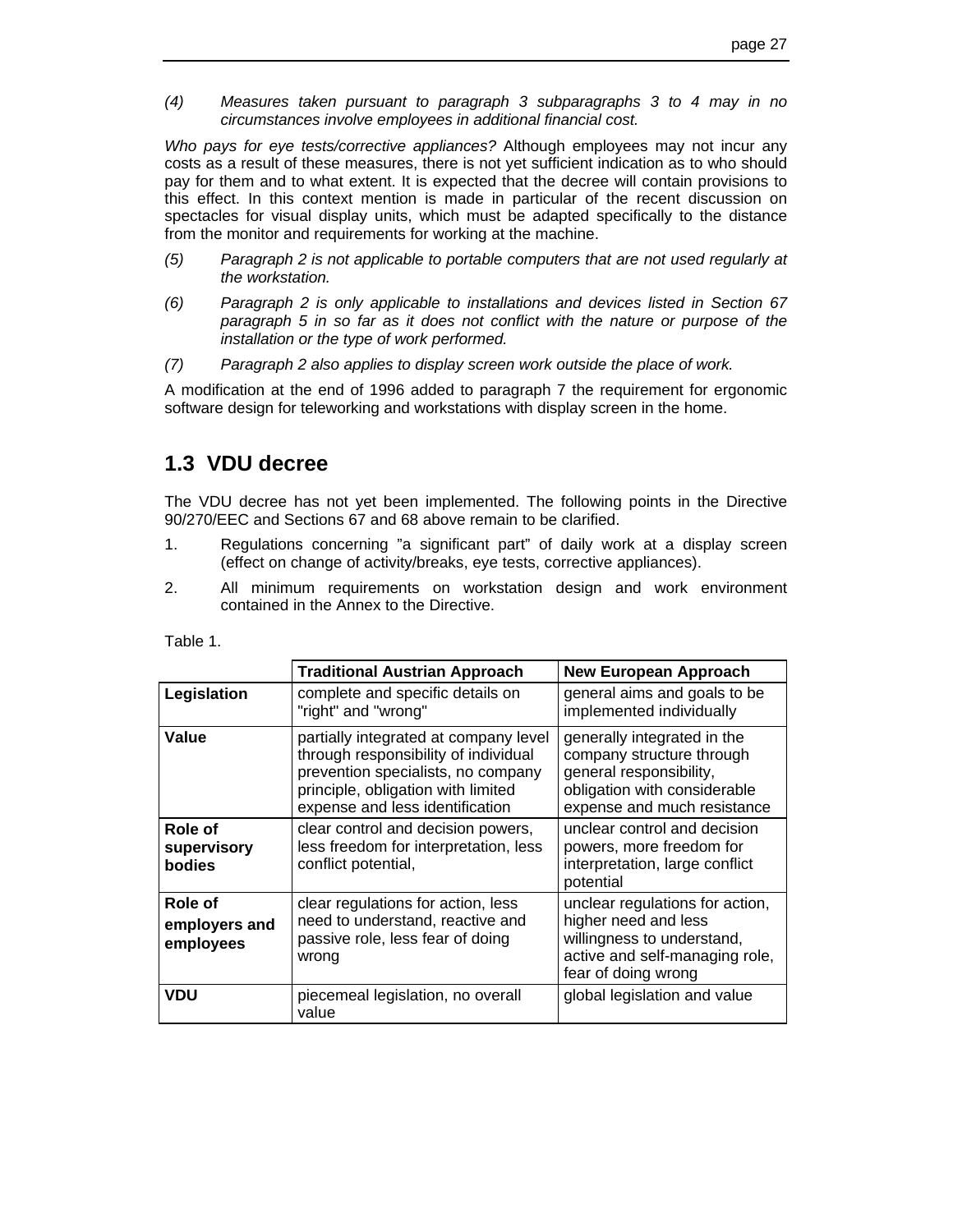## **2 Practice**

## **2.1 Philosophical background**

The conflict: legislation normally reflects traditional cultural values. The importation of EU directives on minimum health and safety requirements also entails the importation of a foreign legislation philosophy.

## **2.2 Consequences for legislation and implementation in general**

- 1. Ongoing basic discussion on the elaboration of the Austrian VDU decree between traditional approach "you must do this" (e.g. including "cm") and new approach "you have to reach this aim" (e.g. excluding "cm").
- 2. General discussion of the material aspects of VDU ergonomics (equipment and environment) and minimal discussion of immaterial aspects such as psychological stress ("We don´t need psychoanalysis at work!") and software ergonomics ("What´s that?")





The draft VDU decree of September 1996 and the discussion leading up to it reflect the conflict of interests concerning the interpretation of the EU Directives, which also characterises the fundamental debate on the ASchG.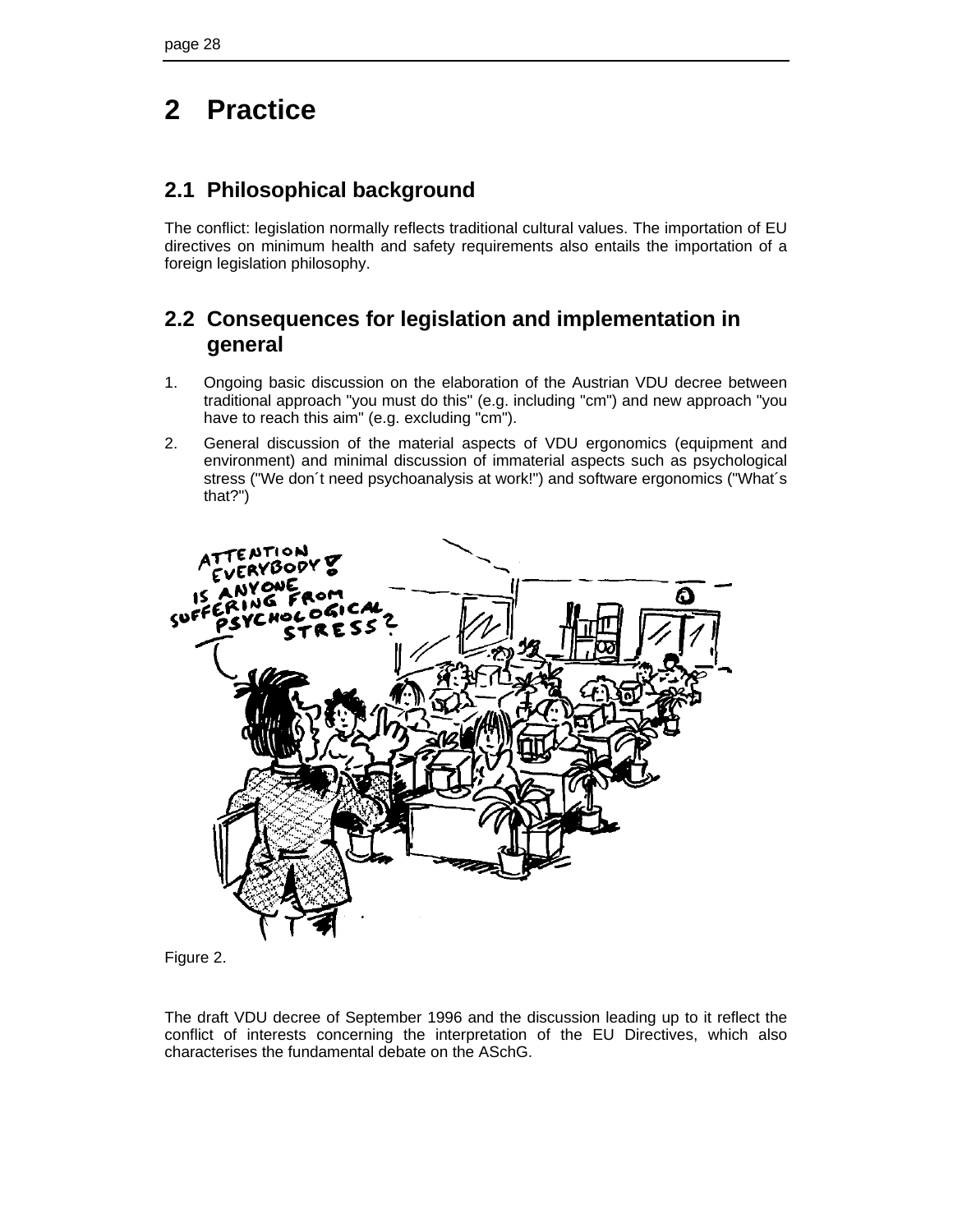- Instead of defining and explaining the protection goals (which would require an understanding of the context) a "recipe" strategy is pursued, preventing the development of a fundamental understanding of the problem.
- Through limitation to the apparently "correct" and "essential", legally valid but in some cases incorrect solutions are produced, as the ergonomic result depends on numerous interactions.
- Technically oriented definitions and formulae are offered. These are frequently difficult for the layman to understand and put into practice (character size in mm multiplied by 170 gives maximum admissible distance from screen).
- There is no allowance for the "human factor" and interactions. The fact that man is not only a physical but also a mental entity and that worker protection involves not only technical but also organisational and social parameters is repeatedly emphasised in the Directives, in relevant EU commentaries and in the ASchG, but is not reflected in the draft VDU decree.
- The mental strain connected with software is the only aspect not to be excluded, although the proposed time scale for implementation of software requirements offers a pseudo-advantage for the companies concerned: any company developing software or having it developed must commence immediately afterwards with evaluating and dealing with the mistakes it has itself caused.

### *Consequences for workplace analysis*

The evaluation difficulties are a typical example of the comprehension problems surrounding the ASchG. The evaluation debate is characterised by terms such as "as simple as possible", "as short as possible" and "as cheap as possible" rather than "as sensible as possible for our needs" and "as useful as possible for our objectives". The quality of the evaluation methods (e.g. checklists, test lists) is measured in terms of length and simplicity and not in terms of the corporate utility that might be achieved.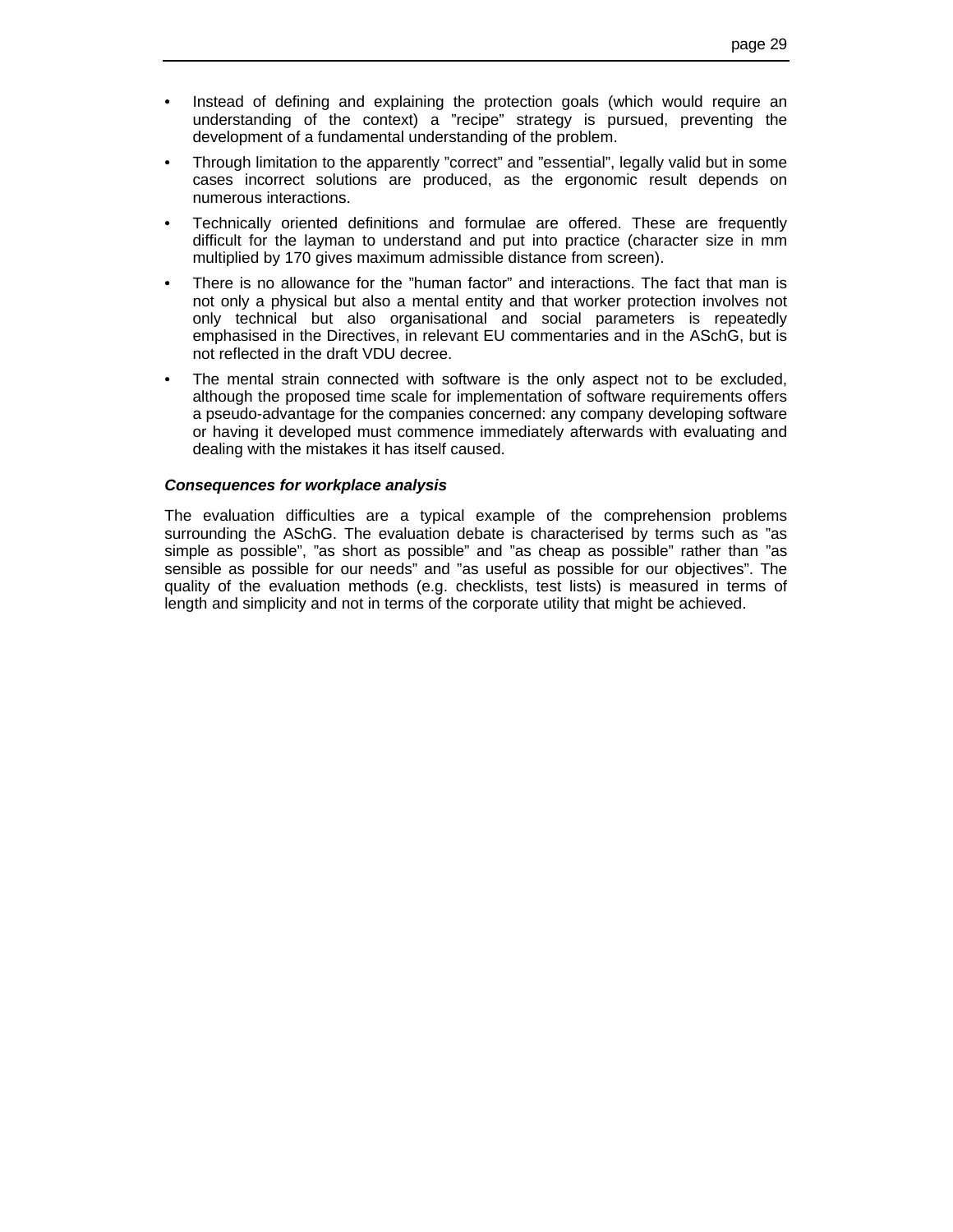



- 1. Many companies are waiting for the VDU decree in the hope that it will provide clear guidelines.
- 2. Growing market for checklists, software products or guidelines for workplace evaluation in general
- 3. Growing number of self-made "evaluation experts" (all that is needed is a checklist and crash course)
- 4. Software ergonomics and psychological stress quietly ignored
- 5. Less discussion on organisational planning, project management and quality of evaluation
- 6. No gold rush for experts and consultants because the know-how appears to be readily available in form of checklists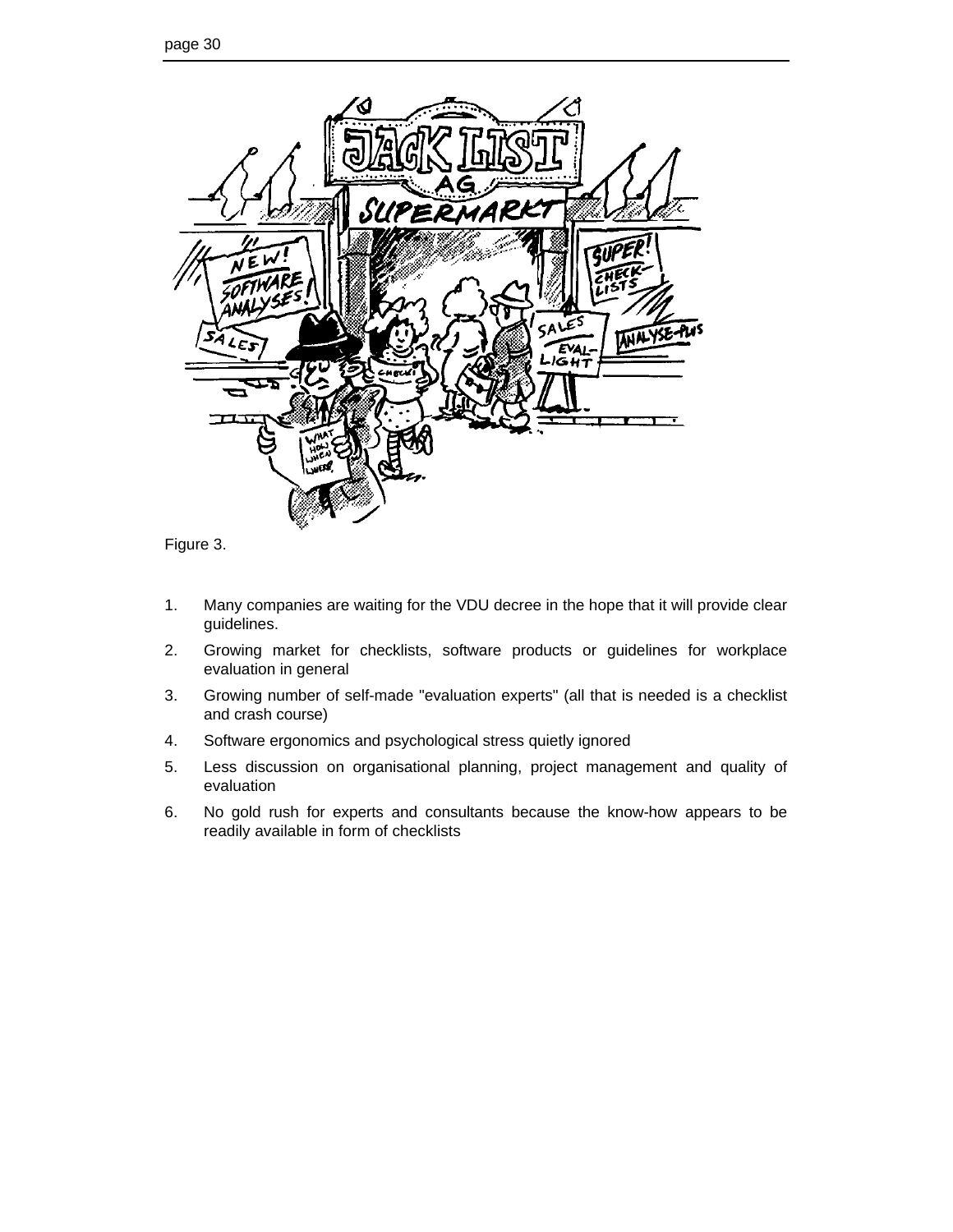

Figure 4.

#### *Consequences for manufacturers and office planners*

- 1. Greater awareness by office product manufacturers and office designers because of pressure from custumers, ergonomics as a selling point
- 2. Less problem awareness by technical hardware sellers (import of MPR II, TCO, TÜV certified products is normal standard) and architects
- 3. No awareness by software manufacturers (costumers know nothing about software ergonomics and therefore do not ask for it)

## **3 Conclusions and Hopes**

#### *Regulation – insight – stimulus*

Employers often see the demands made on them by the law as a bureaucratic bloodymindedness. The typical reaction, a "work-to-rule" attitude, does not serve the purposes of the law nor of the company itself. Legal requirements cost time and money and it ought to be in the interests of every company to obtain some return on this investment.

European surveys confirm that legal regulations often form the primary stimulus for increasing commitment in company health and safety. Europe's companies indicate that such measures, once they have been implemented, have a positive impact on health data, absenteeism, staff motivation, productivity and other factors (European Foundation for the Improvement of Living and Working Conditions: Assessing Working Conditions – The European Practice, Dublin, 1996).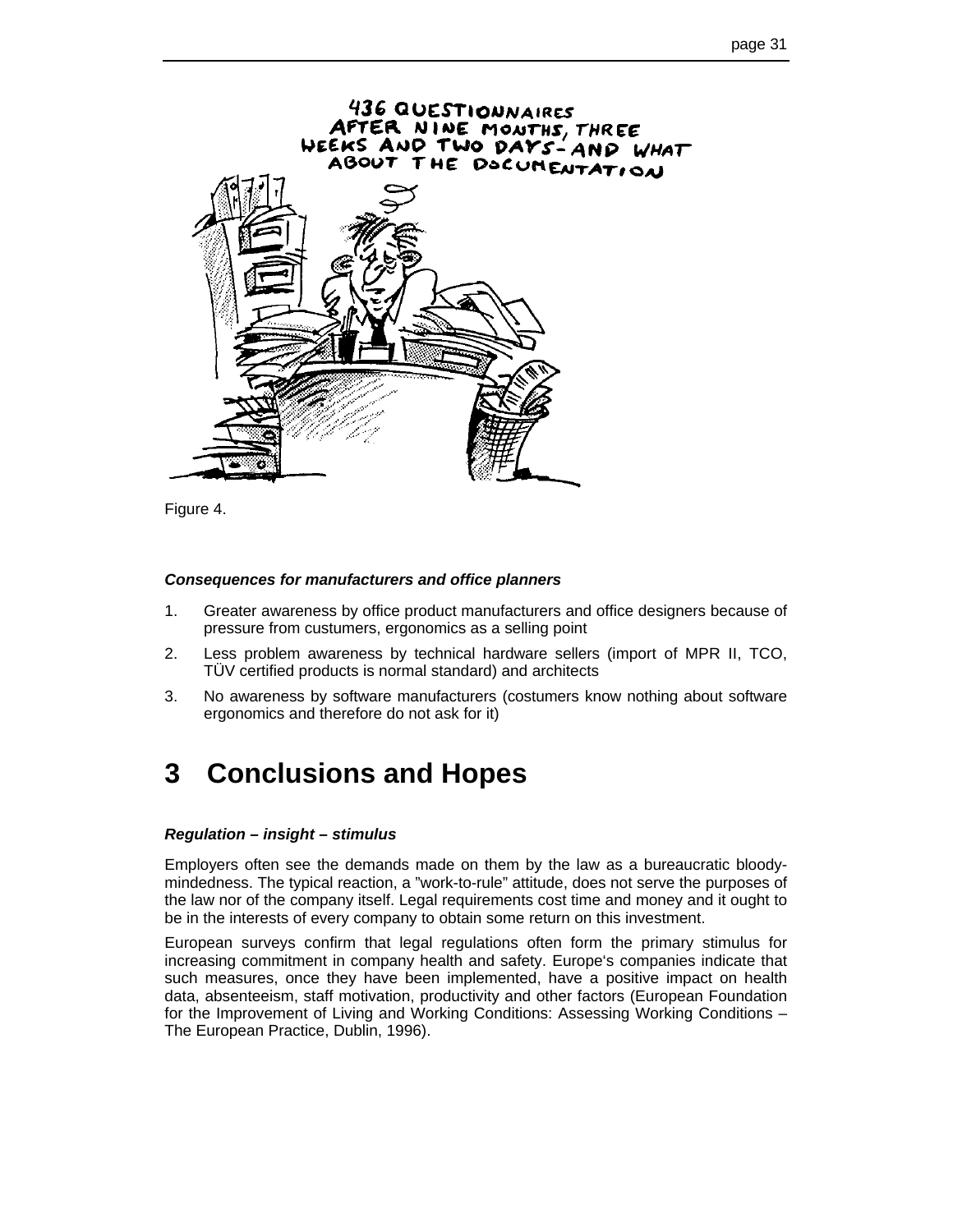

Figure 5.

### *Evaluation = monitoring of health and safety*

Even if this legal framework did not exist, it ought to be in the interests of every company to protect its human resources, which are expensive and valuable, and to prevent any "wear and tear" losses. This is particularly true of highly skilled workers who in a "lean" company are required to show greater flexibility and initiative than hitherto. In addition, the number of services requiring independent action is growing, making workplace quality an increasingly important component of service quality.

It is poor business practice to conclude service agreements for machines and appliances and to service them regularly, to complain of technical breakdowns and faults while failing at the same time to devote equal attention to the most expensive resource in a company, namely the human resource. The analysis of risks and the identification of measures within the meaning of the ASchG (evaluation) should be seen as an opportunity. The interpretation of the Employee Protection Act would be on completely the wrong track if it were restricted exclusively to formal questions (which recipe, which evaluation technique) without any account being taken of the content and purpose.

## **References**

- Adametz W. and Szymanski E. (1995). Sammlung der Verordnungen zum Arbeitnehmer-Innenschutzgesetz. Gesetze und Kommentare/162. Verlag des ÖGB, Wien.
- Blaha F. (Hrsg.) (1995). Der Mensch am Bildschirmarbeitsplatz. Ein Handbuch über Recht, Gesundheit und Ergonomie. Springer-Verlag, Wien - New York.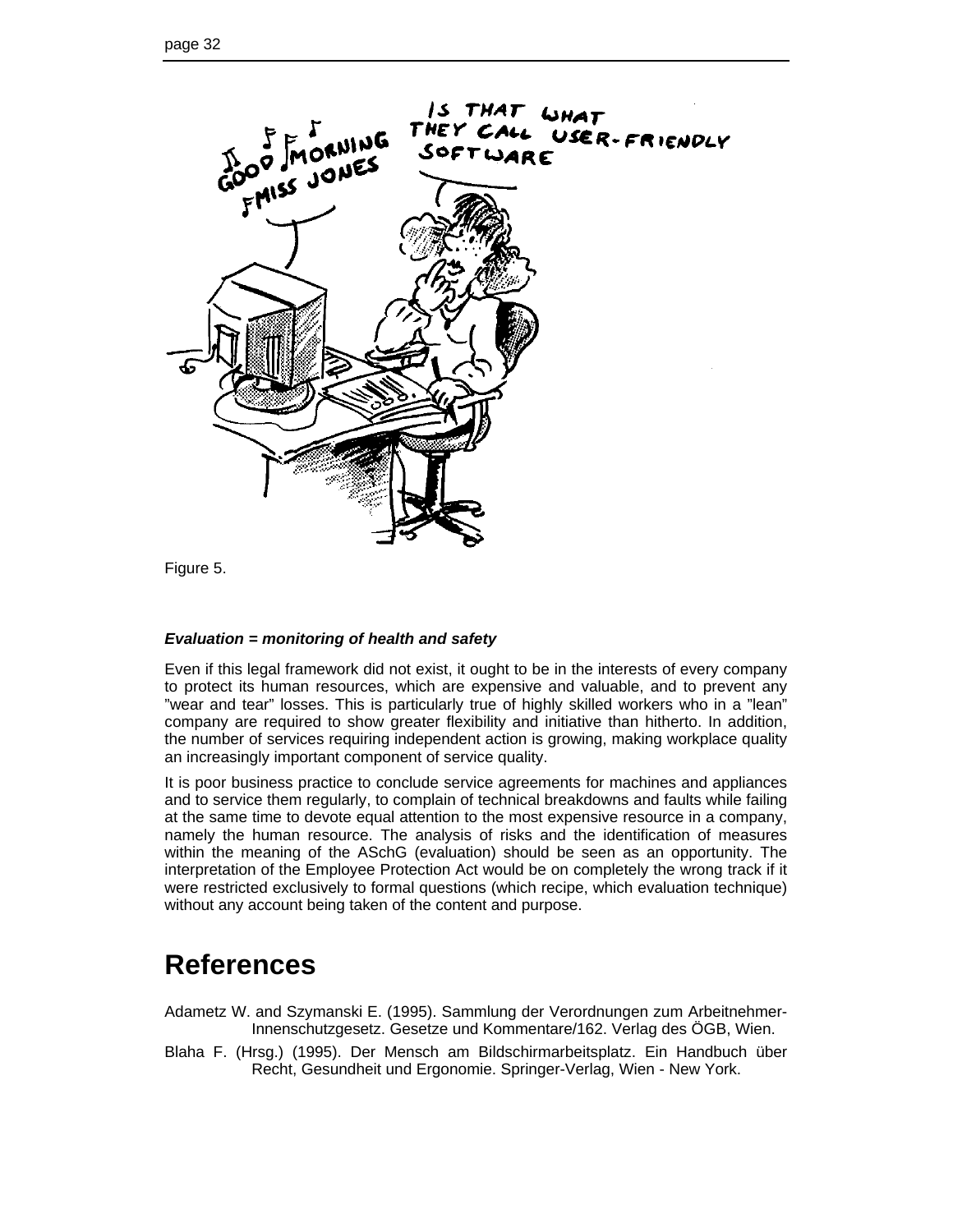- Bundesgesetzblatt für die Republik Österreich (1994). 450. Bundesgesetz über Sicherheit und Gesundheitsschutz bei der Arbeit (ArbeitnehmerInnenschutzgesetz - ASchG), ausgegeben am 17. Juni 1994.
- European Foundation for the Improvement of Living and Working Conditions (1996). Assessing Working Conditions - The European Practice. Dublin.
- Hackl-Gruber et. al. (1995). ArbeitnehmerInnenschutz im Büro. Inst. f. Umwelthygiene der Univ. Wien, Inst. f. Betriebswissenschaften, Arbeitswissenschaft und Betriebswirtschaftslehre der TU Wien, Gewerkschaft der Privatangestellten (Hrsg.), Verlag des ÖGB, Wien.
- Köck P., Berdel D., Ent E. (1992). Bürogestaltung Bestandsaufnahme und zukünftige Entwicklung. Hrsg.: BWK-AAW (Eigenverlag). Wien.
- Lang, M. (Hrsg.) (1995). Handbuch ArbeitnehmerInnenschutzgesetz. Weka-Verlag, Wien.
- Molnar M., Wichtl M. (1994). Bildschirmarbeitsplätze. Die Konsequenzen durch die EG-Bildschirmrichtlinie. In: Sichere Arbeit. Internationales Fachmagazin für Arbeitsschutz und Arbeitsmedizin. AUVA, Heft 3/1994.
- Mosler R. (1991). Bildschirmarbeit und Arbeitsrecht. Verlag Orac, Wien.
- Richtlinie des Rates vom 12. 6. (1989) über die Durchführung von Maßnahmen zur Verbesserung der Sicherheit und des Gesundheitsschutzes der Arbeitnehmer bei der Arbeit (89/391/EWG).
- Richtlinie des Rates vom 29. 5. (1990) über die Mindestvorschriften bezüglich der Sicherheit und des Gesundheitsschutzes bei der Arbeit an Bildschirmgeräten (90/270/EWG).
- Unfallverhütungsdienst der Allgemeinen Unfallversicherungsanstalt (Hrsg.) (1995). Merkblatt "ArbeitnehmerInnenschutzgesetz mit Anmerkungen, Verweisen und Stichwortverzeichnis", Wien.
- Unfallverhütungsdienst der Allgemeinen Unfallversicherungsanstalt (Hrsg.) (1995). Merkblatt "Evaluierung von Arbeitsplätzen und Gefährdungsminimierung. Eine Einführung", Wien.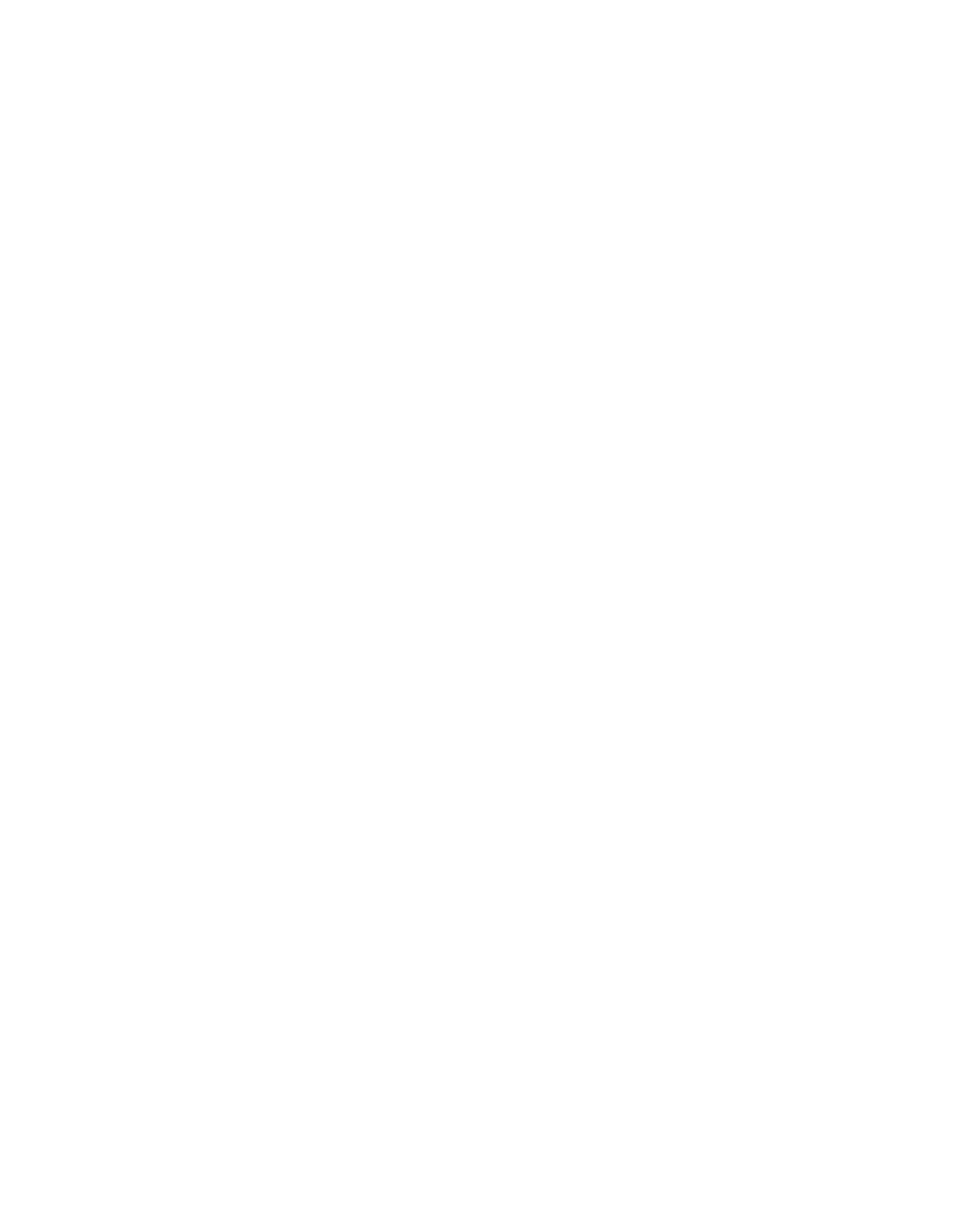# **Appendix**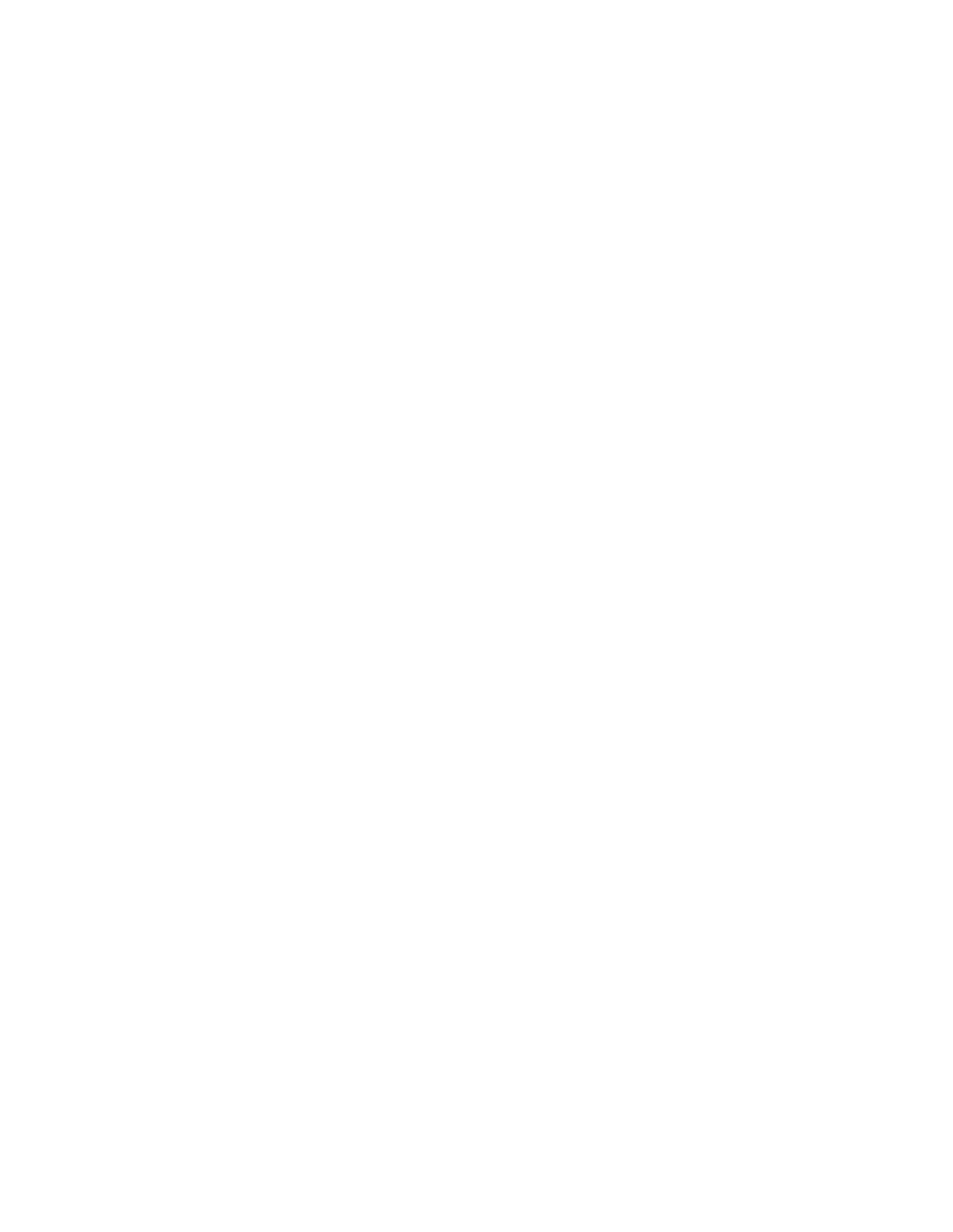# **German Version of the EU Directive 90/270/EEC**

**Richtlinie des Rates über die Mindestvorschriften bezüglich der Sicherheit und des Gesundheitsschutzes bei der Arbeit an Bildschirmgeräten (Fünfte Einzelrichtlinie im Sinne von Artikel 16 Absatz 1 der Richtlinie 89/391/EWG) (90/270/EWG)**

DER RAT DER EUROPÄISCHEN GEMEINSCHAFTEN --- gestützt auf den Vertrag zur Gründung der Europäischen Wirtschaftsge meinschaft, insbesondere auf Artikel 118a, auf Vorschlag der Kommission, erstellt nach Anhörung des Beratenden Ausschusses für Sicherheit, Arbeitshygiene und Gesundheitsschutz am Arbeitsplatz, in Zusammenarbeit mit dem Europäischen Parlament, nach Stellungnahme des Wirtschafts und Sozialausschusses, in Erwägung nachstehender Gründe:

In Artikel 118a des EWG-Vertrages ist vorgesehen, daß der Rat durch Richtlinien Mindestvorschriften festlegt, die die Verbesserung insbesondere der Arbeitsumwelt fördern, um die Sicherheit und die Gesundheit der Arbeitnehmer verstärkt zu schützen. Nach demselben Artikel sollen diese Richtlinien keine verwaltungsmäßigen, finanziellen und rechtlichen Auflagen vorschreiben, die der Gründung und Entwicklung von Klein- und Mittelbetrieben entgegenstehen.

Die Mitteilung der Kommission über ihr Aktionsprogramm für Sicherheit, Arbeitshygiene und Gesundheitsschutz am Arbeitsplatz sieht die Verabschiedung von Maßnahmen im Hinblick auf die neuen Technologien vor. Der Rat hat dies in seiner Entschließung vom 21. Dezember 1987 über Sicherheit, Arbeitshygiene und Gesundheitsschutz am Arbeitsplatz zur Kenntnis genommen.

Die Einhaltung der Mindestvorschriften zur Sicherstellung eines höheren Maßes an Sicherheit an Bildschirmarbeitsplätzen ist eine unabdingbare Voraussetzung für die Gewährleistung der Sicherheit und des Gesundheitsschutzes der Arbeitnehmer.

Diese Richtlinie ist eine Einzelrichtlinie im Sinne von Artikel 16 Absatz 1 der Richtlinie 89/391/EWG vom 12. Juni 1989 über die Durchführung von Maßnahmen zur Verbesserung der Sicherheit und des Gesundheitsschutzes der Arbeitnehmer bei der Arbeit. Die Bestimmungen der letztgenannten Richtlinie finden daher unbeschadet strengerer und/oder spezifischer Bestimmungen der vorliegenden Richtlinie in vollem Umfang auf die Benutzung von Bildschirmgeräten durch Arbeitnehmer Anwendung.

Die Arbeitgeber sind verpflichtet, sich über den neuesten Stand der Technik und der wissenschaftlichen Erkenntnisse auf dem Gebiet der Gestaltung der Arbeitsplätze zu informieren, um etwa erforderliche Änderungen vorzunehmen und damit eine bessere Sicherheit und einen besseren Gesundheitsschutz der Arbeitnehmer gewährleisten zu können. An Bildschirmarbeitsplätzen sind die ergonomischen Aspekte besonders wichtig. Diese Richtlinie leistet einen konkreten Beitrag zur Verwirklichung der sozialen Dimension des Binnenmarktes.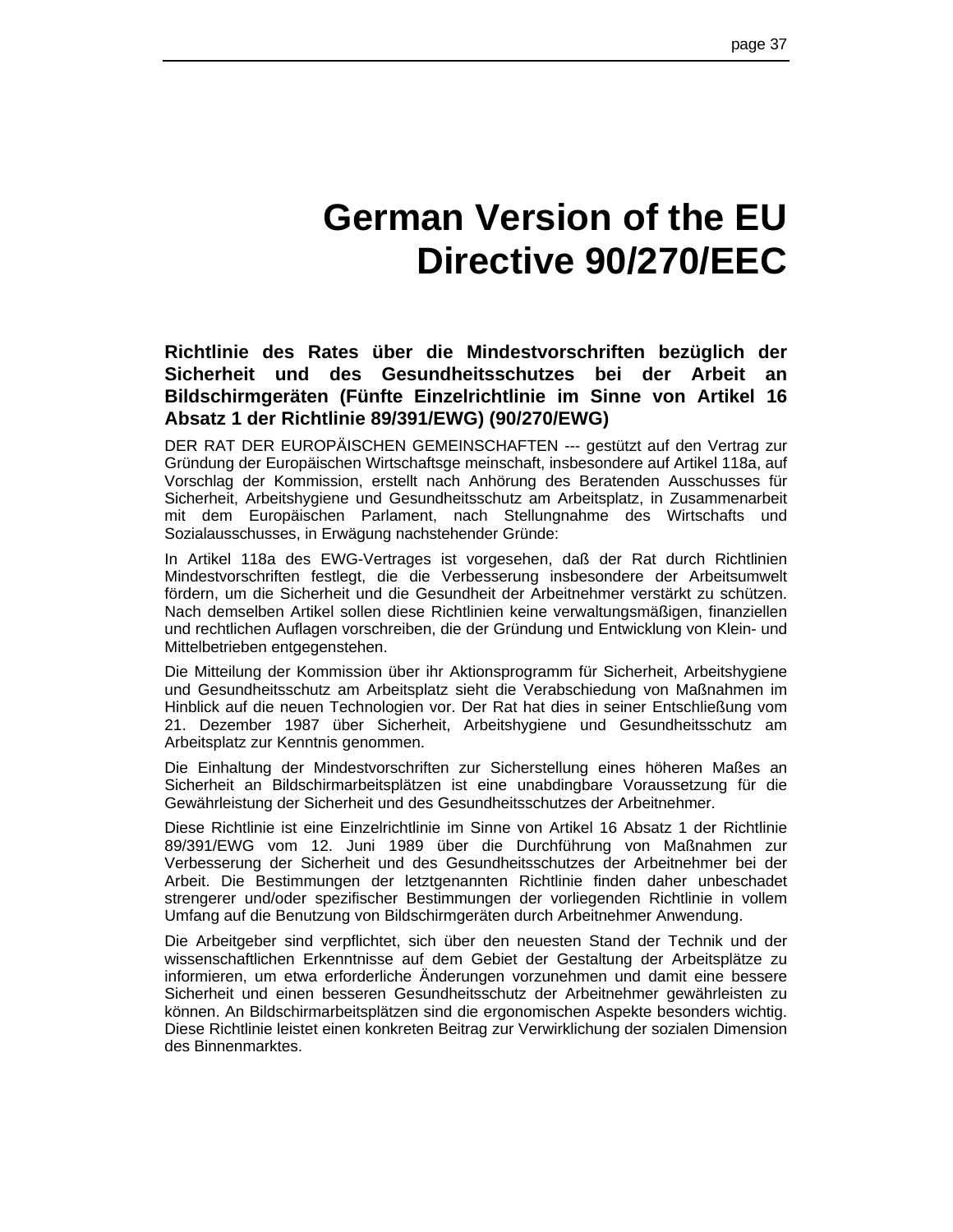Gemäß dem Beschluß 74/325/EWG7 wird der Beratende Ausschuß für Sicherheit, Arbeitshygiene und Gesundheitsschutz am Arbeitsplatz im Hinblick auf die Ausarbeitung von Vorschlägen auf diesem Gebiet von der Kommission gehört

## **HAT FOLGENDE RICHTLINIE ERLASSEN:**

## **Artikel 1: Zielsetzung**

(1) Diese Richtlinie ist die fünfte Einzelrichtlinie im Sinne von Artikel 16 Absatz 1 der Richtlinie 89/391/EWG. Sie legt Mindestvorschriften in bezug auf die Sicherheit und den Gesundheitsschutz bei der Arbeit an Bildschirmgeräten im Sinne von Artikel 2 fest.

(2) Die Richtlinie 89/391/EWG findet unbeschadet strengerer und/oder spezifischer Bestimmungen der vorliegenden Richtlinien in vollem Umfang auf den gesamten in Absatz 1 genannten Bereich Anwendung.

(3) Diese Richtlinie gilt nicht für

- a) Fahrer- bzw. Bedienerplätze von Fahrzeugen und Maschinen;
- b) Datenverarbeitungsanlagen an Bord eines Verkehrsmittels;
- c) Datenverarbeitungsanlagen, die hauptsächlich zur Benutzung durch die Öffentlichkeit bestimmt sind;
- d) sogenannte ,,tragbare`` Datenverarbeitungsanlagen, sofern sie nicht regelmäßig an einem Arbeitsplatz eingesetzt werden;
- e) Rechenmaschinen, Registrierkassen und Geräte mit einer kleinen Daten- oder Meßwertanzeigevor richtung, die zur direkten Benutzung des Geräts erforderlich ist;
- f) Schreibmaschinen klassischer Bauart, sogenannte ,,Display-Schreibmaschinen``.

## **Artikel 2: Begriffsbestimmungen**

Im Sinne dieser Richtlinie gilt als:

- a) Bildschirm: Schirm zur Darstellung alphanumerischer Zeichen oder zur Grafikdarstellung, ungeachtet des Darstellungsverfahrens;
- b) Arbeitsplatz: Bildschirmgerät, das gegebenenfalls mit einer Tastatur oder einer Datenerfassungsvorrichtung und/oder einer die Mensch-Maschine-Schnittstelle bestimmenden Software, optionalen Zusatzgeräten, Anlagenelementen einschließlich Diskettenlaufwerk, Telefon, Modem, Drucker, Manuskripthalter, Sitz und Arbeitstisch oder Arbeitsfläche ausgerüstet ist, sowie die unmittelbare Arbeitsumgebung;
- c) Arbeitnehmer: jeder Arbeitnehmer im Sinne von Artikel 3 Buchstabe a) der Richtlinie 89/391/EWG, der gewöhnlich bei einem nicht unwesentlichen Teil seiner normalen Arbeit ein Bildschirmgerät benutzt.

## **Artikel 3: Arbeitsplatzanalyse**

(1) Der Arbeitgeber ist verpflichtet, eine Analyse der Arbeitsplätze durchzuführen, um die Sicherheits- und Gesundheitsbedingungen zu beurteilen, die dort für die beschäftigten Arbeitnehmer vorliegen; dies gilt insbesondere für die mögliche Gefährdung des Sehvermögens sowie für körperliche Probleme und psychische Belastungen.

(2) Der Arbeitgeber muß auf der Grundlage der Analyse gemäß Absatz 1 zweckdienliche Maßnahmen zur Ausschaltung der festgestellten Gefahren treffen, wobei er die Addition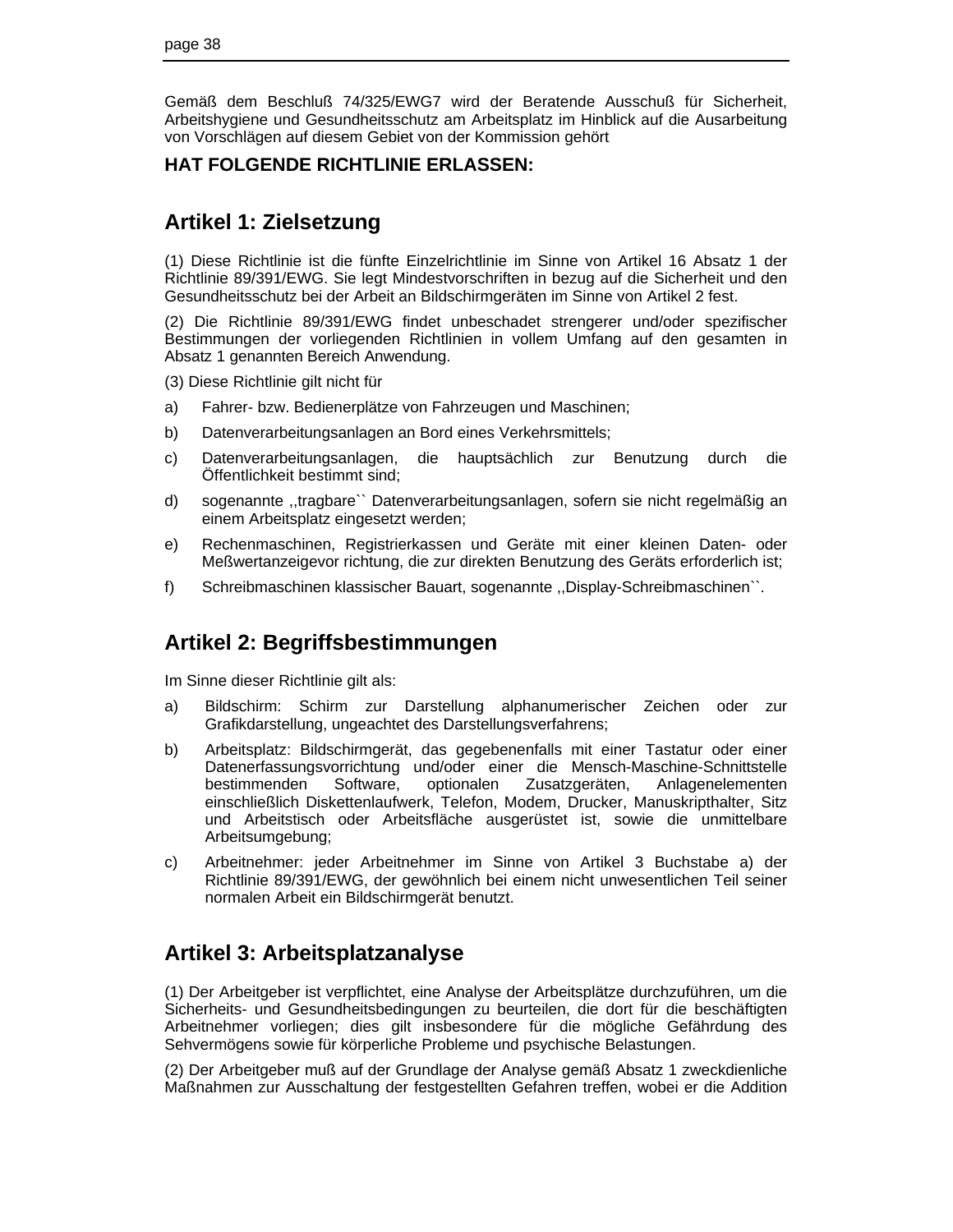und/oder die Kombination der Wirkungen der festgestellten Gefahren zu berücksichtigen hat.

## **Artikel 4: Erstmals in Betrieb genommene Arbeitsplätze**

Der Arbeitgeber muß die zweckdienlichen Maßnahmen treffen, damit Arbeitsplätze, die nach dem 31. Dezember 1992 erstmals in Betrieb genommen werden, die im Anhang genannten Mindestvorschriften erfüllen.

## **Artikel 5: Bereits in Betrieb befindliche Arbeitsplätze**

Der Arbeitgeber muß die zweckdienlichen Maßnahmen treffen, damit die Arbeitsplätze, die bereits vor dem 31. Dezember 1992 in Betrieb genommen wurden, so gestaltet werden, daß sie spätestens vier Jahre nach diesem Zeitpunkt die im Anhang genannten Mindestvorschriften erfüllen.

## **Artikel 6: Unterrichtung und Unterweisung der Arbeitnehmer**

(1) Unbeschadet des Artikels 10 der Richtlinie 89/391/EWG sind die Arbeitnehmer umfassend über alle gesundheits- und sicherheitsrelevanten Fragen im Zusammenhang mit ihrem Arbeitsplatz und insbesondere über die für die Arbeitsplätze geltenden Maßnahmen, die gemäß Artikel 3 sowie gemäß den Artikeln 7 und 9 durchgeführt werden, zu unterrichten.

In jedem Fall sind die Arbeitnehmer oder die Arbeitnehmervertreter über alle gesundheits- und sicherheitsrelevanten Maßnahmen, die gemäß der vorliegenden Richtlinie getroffen werden, zu unterrichten.

(2) Unbeschadet des Artikels 12 der Richtlinie 89/391/EWG ist jeder Arbeitnehmer außerdem vor Aufnahme seiner Tätigkeit am Bildschirm und bei jeder wesentlichen Veränderung der Organisation des Arbeitsplatzes im Umgang mit dem Gerät zu unterweisen.

## **Artikel 7: Täglicher Arbeitsablauf**

Der Arbeitgeber ist verpflichtet, die Tätigkeit des Arbeitnehmers so zu organisieren, daß die tägliche Arbeit an Bildschirmgeräten regelmäßig durch Pausen oder andere Tätigkeiten unterbrochen wird, die die Belastung durch die Arbeit an Bildschirmgeräten verringern.

## **Artikel 8: Anhörung und Beteiligung der Arbeitnehmer**

Die Arbeitnehmer und/oder die Arbeitnehmervertreter werden gemäß Artikel 11 der Richtlinie 89/391/EWG zu den unter die vorliegende Richtlinie sowie deren Anhang fallenden Fragen gehört und an ihrer Behandlung beteiligt.

## **Artikel 9: Schutz der Augen und des Sehvermögens der Arbeitnehmer**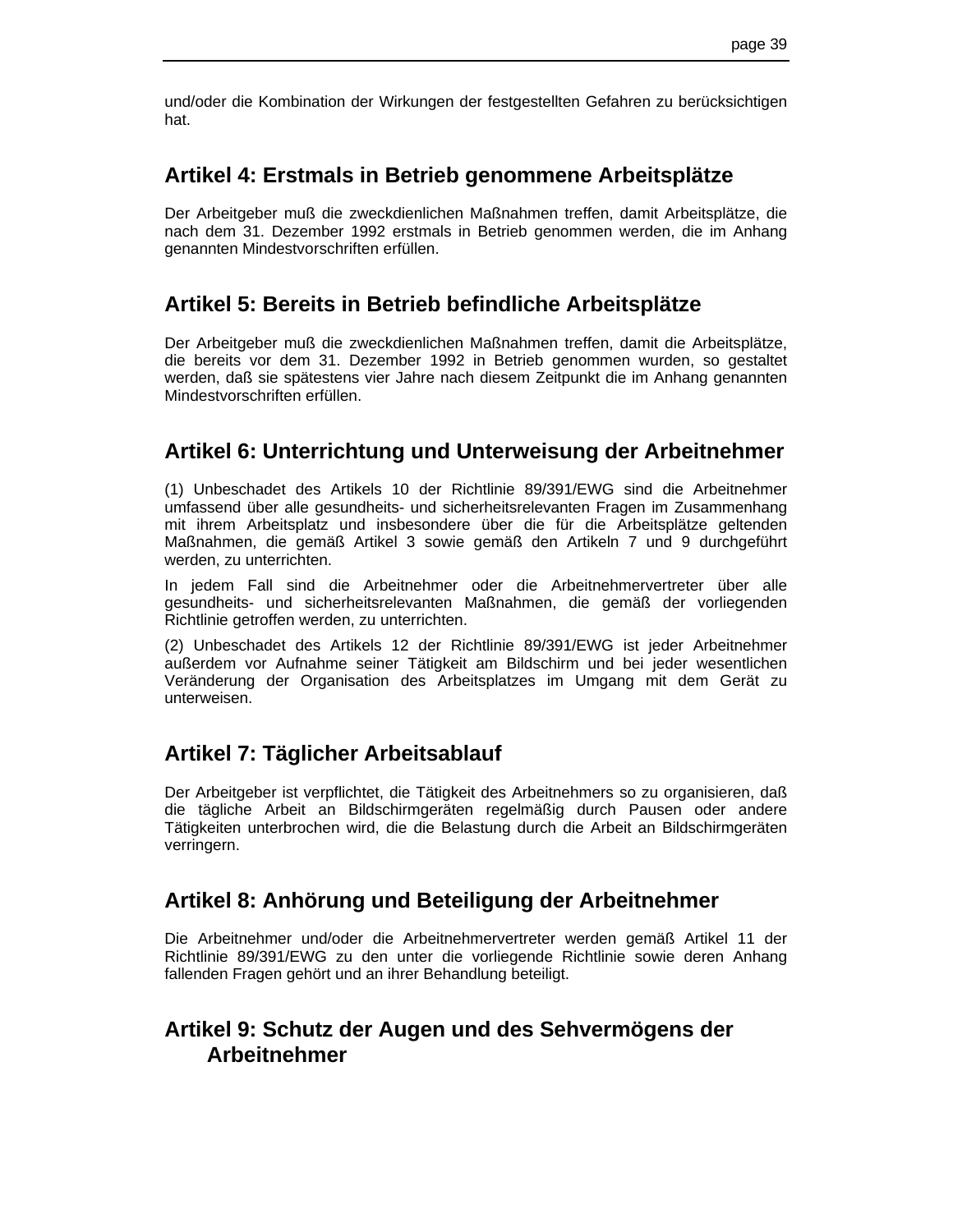(1) Die Arbeitnehmer haben das Recht auf eine angemessene Untersuchung der Augen und des Sehvermögens durch eine Person

mit entsprechender Qualifikation, und zwar:

vor Aufnahme der Bildschirmarbeit,

anschließend regelmäßig und

bei Auftreten von Sehbeschwerden, die auf die Bildschirmarbeit zurückgeführt werden können.

(2) Die Arbeitnehmer haben das Recht auf eine augenärztliche Untersuchung, wenn sich dies aufgrund der Ergebnisse der Untersuchung gemäß Absatz 1 als erforderlich erweist.

(3) Den Arbeitnehmern sind spezielle Sehhilfen für die betreffende Arbeit zur Verfügung zu stellen, wenn die Ergebnisse der Untersuchung gemäß Absatz 1 oder der Untersuchung gemäß Absatz 2 ergeben, daß sie notwendig sind und normale Sehhilfen nicht verwendet werden können.

(4) Die gemäß diesem Artikel getroffenen Maßnahmen dürfen in keinem Fall zu einer finanziellen Mehrbelastung der Arbeitnehmer führen.

(5) Der Schutz der Augen und des Sehvermögens der Arbeitnehmer kann Bestandteil eines nationalen Gesundheitsfürsorgesystems sein.

## **Artikel 10: Anpassung des Anhangs**

Rein technische Anpassungen des Anhangs unter Berücksichtigung des technischen Fortschritts, der Entwicklung der internationalen Vorschriften oder Spezifikationen oder des Wissensstands auf dem Gebiet der Bildschirmgeräte werden nach dem Verfahren des Artikels 17 der Richtlinie 89/391/EWG vorgenommen.

## **Artikel 11: Schlußbestimmungen**

(1) Die Mitgliedstaaten erlassen die erforderlichen Rechts- und Verwaltungsvorschriften, um dieser Richtlinie spätestens am 31. Dezember 1992 nachzukommen.

Sie setzen die Kommission davon unverzüglich in Kenntnis.

(2) Die Mitgliedstaaten teilen der Kommission den Wortlaut der innerstaatlichen Rechtsvorschriften mit, die sie in dem unter diese Richtlinie fallenden Bereich erlassen haben bzw. erlassen.

(3) Die Mitgliedstaaten erstatten der Kommission alle vier Jahre Bericht über die praktische Anwendung der Bestimmungen dieser Richtlinie und geben dabei die Standpunkte der Sozialpartner an.

## **Artikel 12:**

Die Kommission unterrichtet das Europäische Parlament, den Rat, den Wirtschafts- und Sozialausschuß sowie den Beratenden Ausschuß für Sicherheit, Arbeitshygiene und Gesundheitsschutz am Arbeitsplatz davon. (4) Die Kommission legt dem Europäischen Parlament, dem Rat und dem Wirtschafts- und Sozialausschuß regelmäßig einen Bericht über die Anwendung dieser Richtlinie unter Berücksichtigung der Absätze 1, 2 und 3 vor.

Diese Richtlinie ist an die Mitgliedstaaten gerichtet.

Geschehen zu Brüssel am 29. Mai 1990.

Im Namen des Rates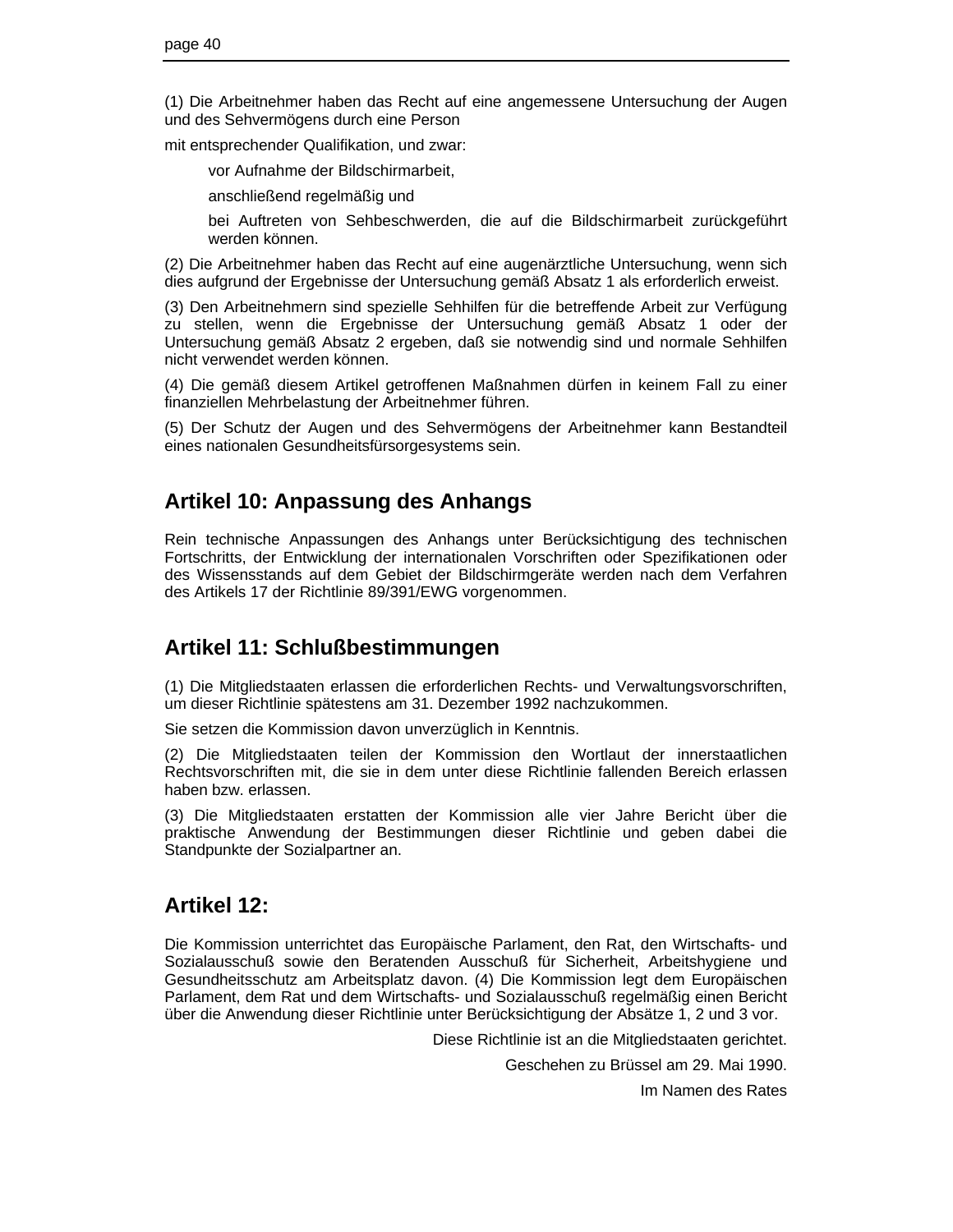Der Präsident **B. AHERN**

## **Anhang zur Bildschirmrichtlinie:**

## **MINDESTVORSCHRIFTEN**

Mai 1990

## **Einleitende Bemerkung**

Die Auflagen dieses Anhangs gelten im Hinblick auf die Verwirklichung der Ziele dieser Richtlinie und insoweit, als zum einen die entsprechenden Gegebenheiten am Arbeitsplatz bestehen und zum anderen die spezifischen Erfordernisse oder Merkmale der Tätigkeit dem nicht entgegenstehen.

## **GERÄT**

### a) Allgemeine Bemerkung

Die Benutzung des Gerätes als solche darf keine Gefährdung der Arbeitnehmer mit sich bringen.

### b) Bildschirm

Die auf dem Bildschirm angezeigten Zeichen müssen scharf und deutlich, ausreichend groß und mit angemessenem Zeichen- und Zeilenabstand dargestellt werden. Das Bild muß stabil und frei von Flimmern sein und darf keine Instabilität anderer Art aufweisen. Die Helligkeit und/oder der Kontrast zwischen Zeichen und Bildschirmhintergrund müssen leicht vom Benutzer eingestellt und den Umgebungsbedingungen angepaßt werden können. Der Bildschirm muß zur Anpassung an die individuellen Bedürfnisse des Benutzers frei und leicht drehbar und neigbar sein. Ein separater Ständer für den Bildschirm oder ein verstellbarer Tisch kann ebenfalls verwendet werden. Der Bildschirm muß frei von Reflexen und Spiegelungen sein, die den Benutzer stören können.

### c) Tastatur

Die Tastatur muß neigbar und eine vom Bildschirm getrennte Einheit sein, damit der Benutzer eine bequeme Haltung einnehmen kann, die Arme und Hände nicht ermüdet. Die Fläche vor der Tastatur muß ausreichend sein, um dem Benutzer ein Auflegen von Händen und Armen zu ermöglichen. Zur Vermeidung von Reflexen muß die Tastatur eine matte Oberfläche haben. Die Anordnung der Tastatur und die Beschaffenheit der Tasten müssen die Bedienung der Tastatur erleichtern. Die Tastenbeschriftung muß sich vom Untergrund deutlich genug abheben und bei normaler Arbeitshaltung lesbar sein.

### d) Arbeitstisch oder Arbeitsfläche

Der Arbeitstisch bzw. die Arbeitsfläche muß eine ausreichend große und reflexionsarme Oberfläche besitzen und eine flexible Anordnung von Bildschirm, Tastatur, Schriftgut und sonstigen Arbeitsmitteln ermöglichen. Der Manuskripthalter muß stabil und verstellbar sein und ist so einzurichten, daß unbequeme Kopf- und Augenbewegungen soweit wie möglich eingeschränkt werden. Ausreichender Raum für eine bequeme Arbeitshaltung muß vorhanden sein.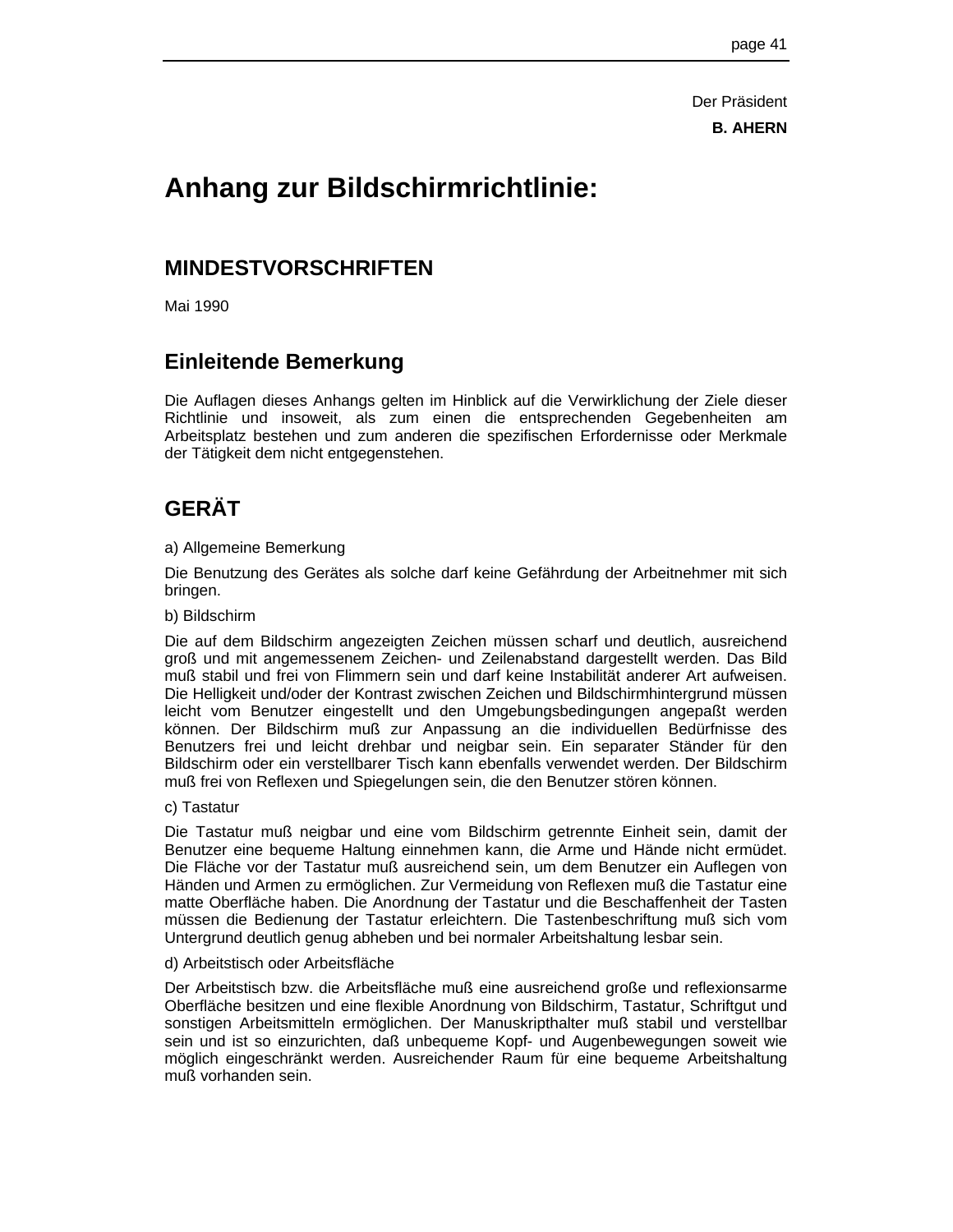### e) Arbeitsstuhl

Der Arbeitsstuhl muß kippsicher sein, darf die Bewegungsfreiheit des Benutzers nicht einschränken und muß ihm eine bequeme Haltung ermöglichen. Die Sitzhöhe muß verstellbar sein. Die Rückenlehne muß in Höhe und Neigung verstellbar sein. Auf Wunsch ist eine Fußstütze zur Verfügung zu stellen.

## **UMGEBUNG**

### a) Platzbedarf

Der Arbeitsplatz ist so zu bemessen und einzurichten, daß ausreichend Platz vorhanden ist, um wechselnde Arbeitshaltungen und -bewegungen zu ermöglichen.

### b) Beleuchtung

Die allgemeine Beleuchtung und/oder die spezielle Beleuchtung (Arbeitslampen) sind so zu dimensionieren und anzuordnen, daß zufriedenstellende Lichtverhältnisse und ein ausreichender Kontrast zwischen Bildschirm und Umgebung im Hinblick auf die Art der Tätigkeit und die sehkraftbedingten Bedürfnisse des Benutzers gewährleistet sind. Störende Blendung und Reflexe oder Spiegelungen auf dem Bildschirm und anderen Ausrüstungsgegenständen sind durch Abstimmung der Einrichtung von Arbeitsraum und Arbeitsplatz auf die Anordnung und die technischen Eigenschaften künstlicher Lichtquellen zu vermeiden.

#### c) Reflexe und Blendung

Bildschirmarbeitsplätze sind so einzurichten, daß Lichtquellen wie Fenster und sonstige Öffnungen, durchsichtige oder durchscheinende Trennwände sowie helle Einrichtungsgegenstände und Wände keine Direktblendung und möglichst keine Reflexion auf dem Bildschirm verursachen. Die Fenster müssen mit einer geeigneten verstellbaren Lichtschutzvorrichtung ausgestattet sein, durch die sich die Stärke des Tageslichteinfalls auf den Arbeitsplatz vermindern läßt.

#### d) Lärm

Dem Lärm, der durch die zum Arbeitsplatz (zu den Arbeitsplätzen) gehörenden Geräte verursacht wird, ist bei der Einrichtung des Arbeitsplatzes Rechnung zu tragen, insbesondere um eine Beeinträchtigung der Konzentration und Sprachverständlichkeit zu vermeiden.

### e) Wärme

Die zum Arbeitsplatz (zu den Arbeitsplätzen) gehörenden Geräte dürfen nicht zu einer Wärmezunahme führen, die auf die Arbeitnehmer störend wirken könnte.

### f) Strahlungen

Alle Strahlungen mit Ausnahme des sichtbaren Teils des elektromagnetischen Spektrums müssen auf Werte verringert werden, die vom Standpunkt der Sicherheit und des Gesundheitsschutzes der Arbeitnehmer unerheblich sind.

### g) Feuchtigkeit

Es ist für ausreichende Luftfeuchtigkeit zu sorgen.

## **MENSCH-MASCHINE-SCHNITTSTELLE**

Bei Konzipierung, Auswahl, Erwerb und Änderung von Software sowie bei der Gestaltung von Tätigkeiten, bei denen Bildschirmgeräte zum Einsatz kommen, hat der Arbeitgeber folgenden Faktoren Rechnung zu tragen:

a) Die Software muß der auszuführenden Tätigkeit angepaßt sein.